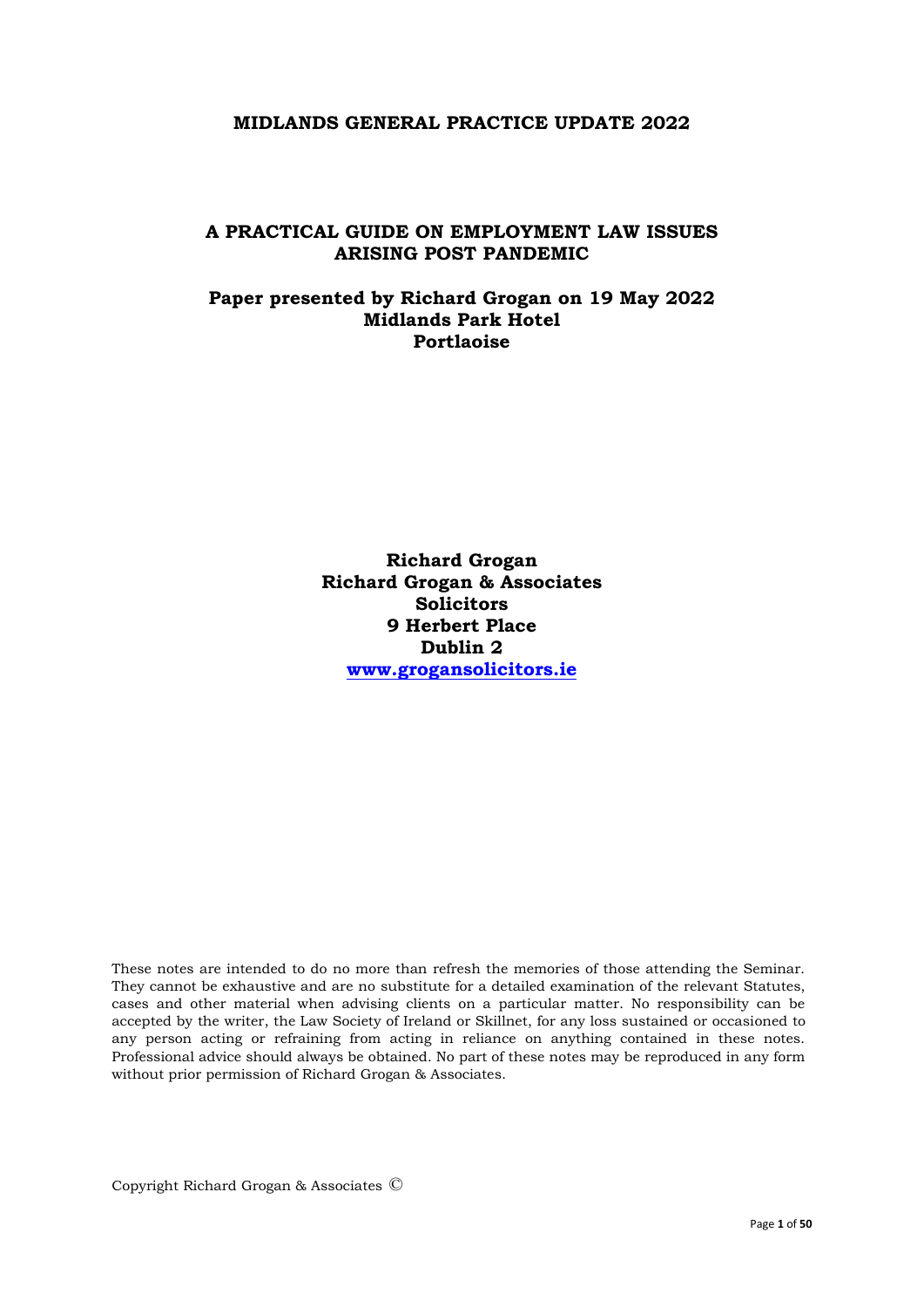When I was contacted to be asked to speak, I of course said, "*yes, I would be delighted*". When I got the topic, I thought that I was being asked to speak on approximately 800 plus pieces of legislation, so I've had to tie it down a little bit as to what the main issues are.

Today I would like to discuss;

- **1. Pregnancy Dismissal and returning to work after Maternity.**
- **2. Redundancy.**
- **3. Remote Working and Flexible Working.**

## **1. Pregnancy Dismissal and Right to Return to Work after Maternity**

For many years I thought that possibly we were getting on top of this. Yes of course, we still had the cases coming up but they are coming up now with frightening regularity.

I could go through this in significant detail but I think for the purposes of today it is sufficient that I set out some basic issues.

- (1) Pregnancy and Maternity periods are specially protected periods under EU Law and are effectively dealt with under the Employment Equality legislation.
- (2) Where a pregnant employee is dismissed, she does not need one year's service.
- (3) The burden of proof is on the employer to show that the dismissal had nothing to do with her pregnancy.
- (4) The closer the dismissal is to the date the employee advised the employer that she was pregnant, the greater is the chance that the WRC or the Labour Court on appeal will hold that the dismissal was directly related or partly related to her pregnancy and therefore the employee will obtain the benefit in the Employment Equality legislation for up to two years' salary being awarded.
- (5) During Maternity Leave a woman cannot be made redundant, except in the case of a Collective Redundancy. This is covered under EU Law.
- (6) A woman is entitled to return to the same job which she had prior to going on Maternity Leave. Failure to do so, can mean a claim under the Maternity Protection Act, for up to six months' salary being awarded.

In addition, it is probable that an Unfair Dismissal claim or an Employment Equality claim will be brought.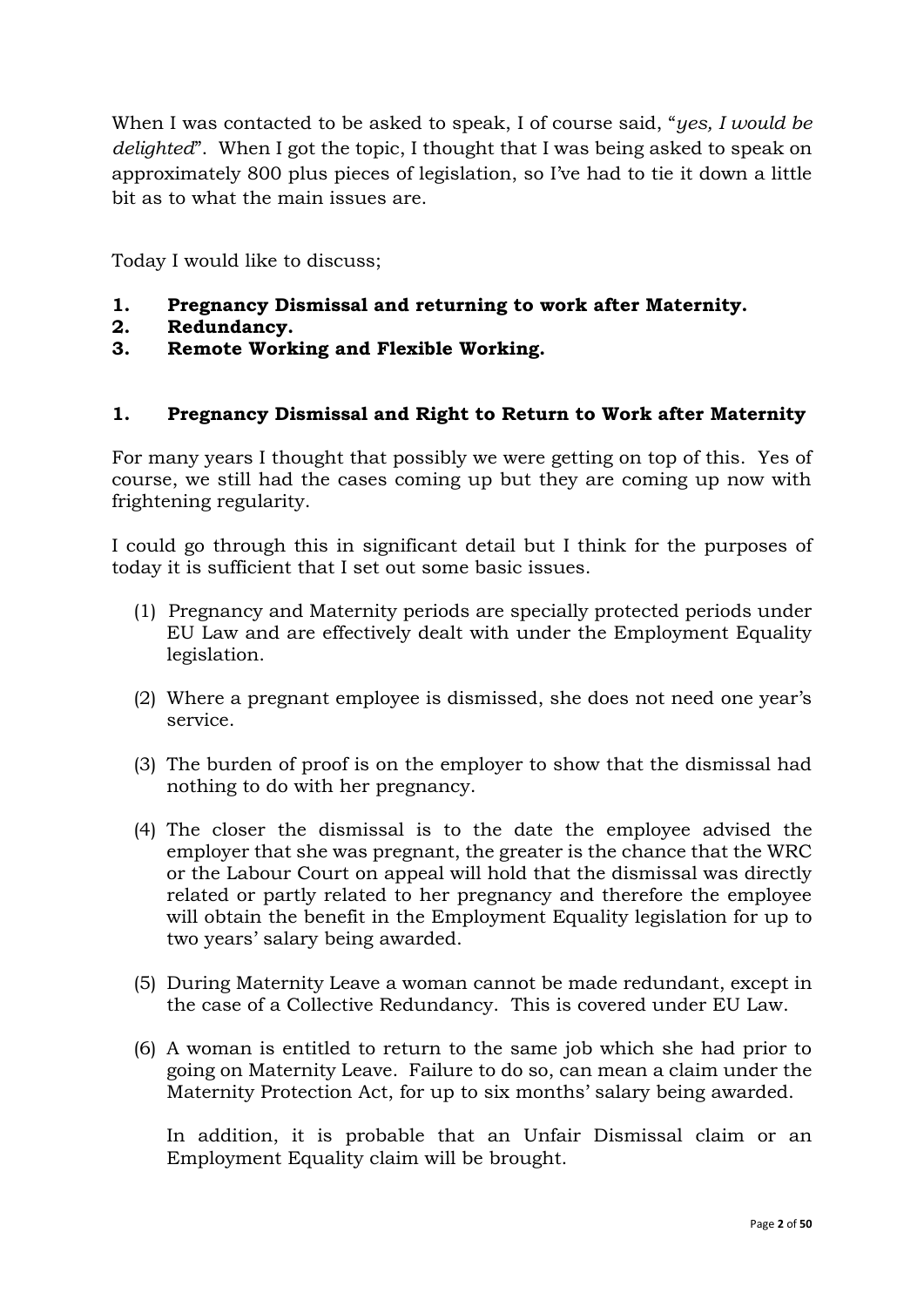The Unfair Dismissal claim can be on the grounds of Constructive Dismissal. However, it is always better to bring a claim under the Employment Equality legislation as the burden of proof is on the employer. It might be claimed that you cannot bring two claims at the same time, that is correct, but a claim can be properly structured to cover both a claim under the Employment Equality legislation and the Maternity Protection legislation.

(7) There are some common misconceptions that employers fall into. The most common is that an individual has advised them that they are pregnant. That individual is on a probation period. The employer simply waits until the probation period is over and then gives a simple letter stating "*you did not pass your probation*". The position is that this is unlikely to get the employer out of a claim that the pregnancy was the main reason for the dismissal.

There have been claims in the WRC and the Labour Court where an employee has very early on mentioned that they are pregnant. The employer has then put them through a Disciplinary Procedure relating to issues unrelated to the pregnancy.

In other cases, the employee when put on a Disciplinary has advised the employer, at that stage, that they are pregnant.

In either of those situations, it is incumbent on the employer to investigate whether the pregnancy could be the cause of poor performance. The burden of proof will be very much on the employer to show that this was properly and fully investigated.

## **Conclusion**

This is an issue which is arising regularly. It is very easy for an employer to be advised as to how to avoid the problem. It is quite simply that employers recognise that Pregnancy and Maternity Leave are specially protected periods.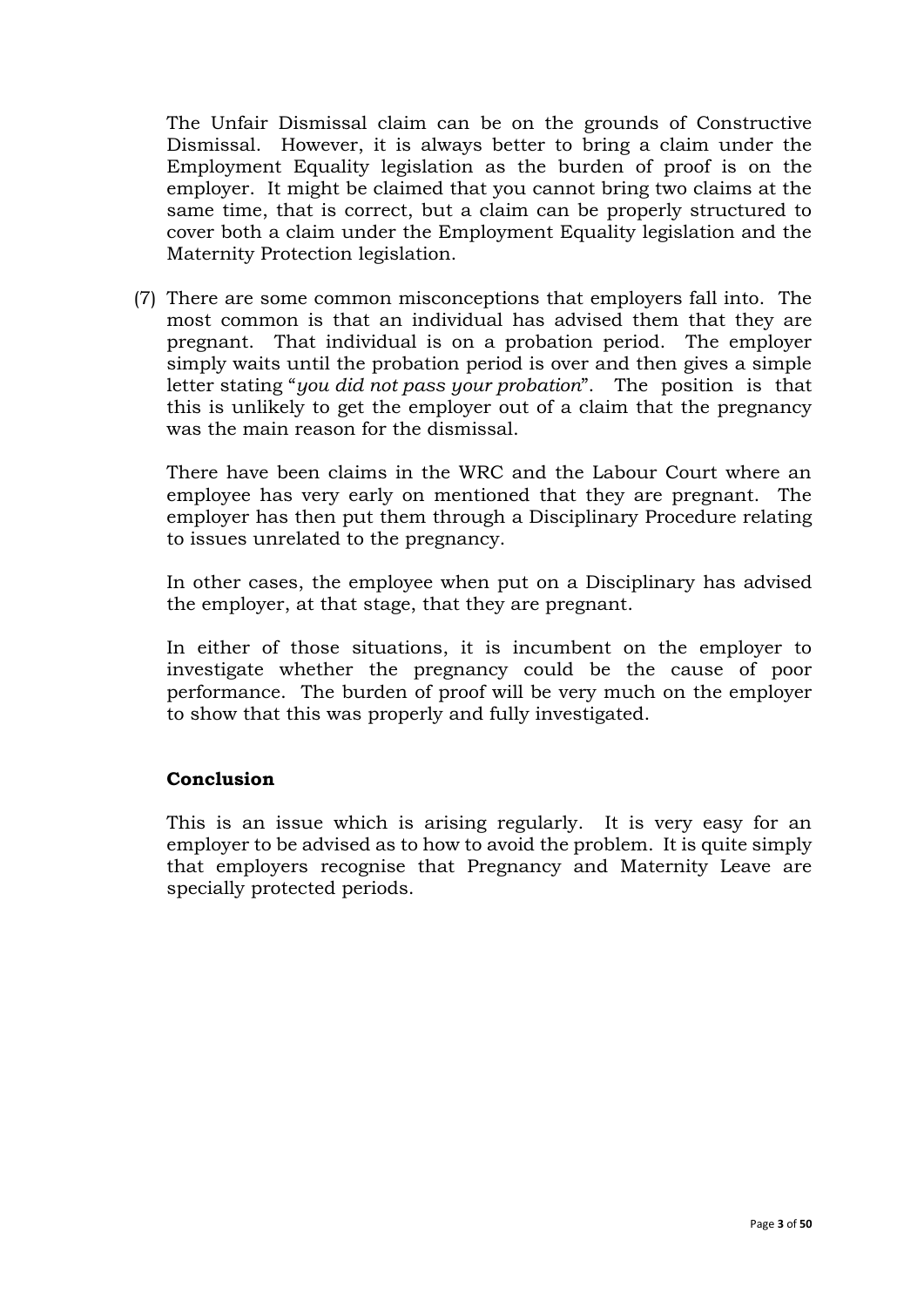# **2. Redundancy In Ireland – Tips and Traps**

At first sight Redundancy would appear to be a very straight forward matter. To a certain extent this is a correct statement. Where you have a business which is closing down and everybody is being made redundant the issues are clear. The problem cases arise where the business is not closing down and individuals are being selected for redundancy.

An issue which is arising since the pandemic has been that redundancy now is seen as a cloak to select the underperforming or worst employees. Claims relating to this already are going to the WRC. The other significant issue is fair selection for redundancy. You might think that this comes within the ambit of what I said previously. To an extent it does but in addition it is also a separate heading in itself. A third area of concern, which is again giving rise to cases, are individuals who are either pregnant or on Maternity Leave being selected for redundancy.

In this paper I intent to hopefully walk-through matters with you as to whether you are dealing for an employer or an employee.

## **What is a Redundancy?**

This is one of those issues which actually sometimes arises and can cause some difficulties. Section 7 (2) of the Redundancy Payment Act 1967, as amended by Section 4 of the Redundancy Payment Act 1971 sets out that a person who is dismissed shall be deemed to be dismissed by reason of redundancy if his or her dismissal results "wholly or mainly" from one of the following;

- (a) The fact that the employer has ceased or intends to cease to carry on the business for the purpose of which the employee was employed by him, or has ceased or intends to cease to carry on that business in the place that the employee was so employed, or,
- (b) The fact that the requirement of that business for employees to carry out work of a particular kind in the place where he was so employed have ceased or diminished or expected to cease or diminish, or,
- (c) The fact that his employer has decided to carry on the business with fewer or no employees, whether by requiring the work for which the employee had been employed (or had been doing before his dismissal) to be done by other employees or otherwise, or,
- (d) The fact that his employer has decided that the work for which the employee had been employed (or had been doing before his dismissal) should henceforth be done in a different manner for which the employee is not sufficiently qualified or trained, or,
- (e) The fact that his employer has decided that the work for which the employee had been employed (or had been doing before his dismissal)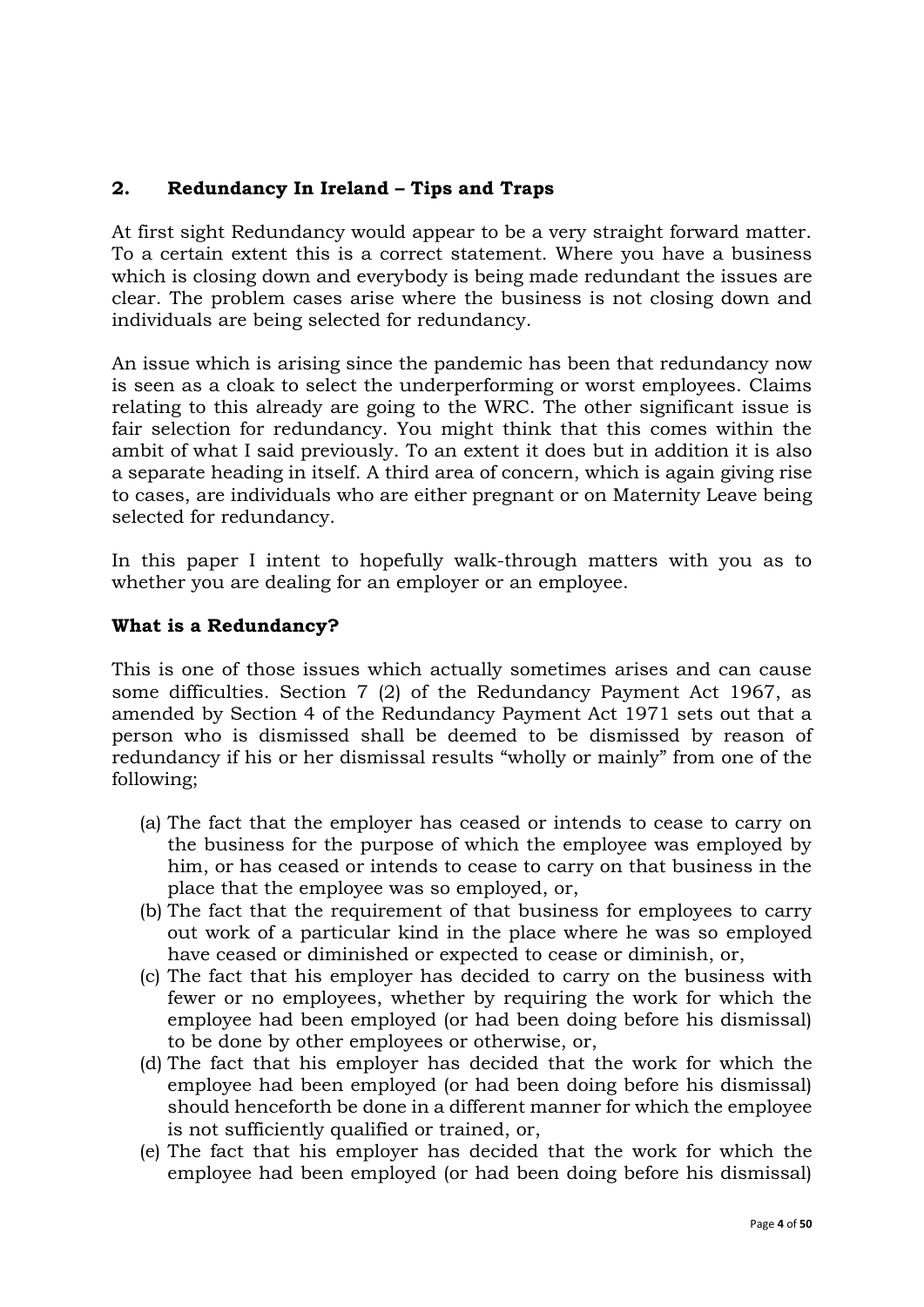should henceforth be done by a person who is capable of doing other work for which the employee is not sufficiently qualified or trained.

It is important to remember that in a redundancy situation the burden of proof is on the employer to show that it is a valid redundancy.

If the employer cannot show that it is a valid redundancy then in those circumstances it becomes an Unfair Dismissal.

There will be times where the employee who has been made redundant will effectively contend it was an Unfair Dismissal disguised as a redundancy. A case in point is the case of Capaldi –v- C-Step Shoes Limited UD806/1989 where the EAT found on the basis of the evidence before them that the Managing Director did threaten to let the employee go but he could not do so and instead he contrived a redundancy to get rid of her.

There is a significant issue for an employer who tries to manufacture a redundancy situation. If they fail to show it was a valid redundancy then it is effectively an Unfair Dismissal. The employer then does not have the option of running it as an Unfair Dismissal case on the basis that the employee may have contributed to their own dismissal. If an employer nails their colours to the mast that this is a redundancy they are stuck with that defence of a redundancy if that is rejected as a valid defence.

There are a number of steps which an employer must go through to put in place a valid redundancy and if those steps are not followed or there is a defect in those steps then the employer may well by their actions convert what may have been valid redundancy and may in fact be a valid redundancy into an Unfair Dismissal claim based on fair procedure. The reason for this is that Section 6 (4) of the Unfair Dismissal Act provides that a dismissal shall be deemed not to be unfair of it results wholly or mainly from one of the issues set out in that Section and that includes redundancy of the employee.

However, as I have said in an Unfair Dismissal case the burden of proof is on the employer so if an employee claims that a redundancy was not valid redundancy but was instead a dismissal and claims Unfair Dismissal then in those circumstances the Burden of Proof rests firmly on the shoulders of the employer to show that it is a valid redundancy.

## **The selection Process**

At the start it is imperative for employers to understand that redundancy is not a method by which the best employees are retained and the worst employees are got rid of. Now, to be fair it is probably possible to orchestrate such a situation but it is fraught with difficulties. Get it wrong and the employer can be in multiple Unfair Dismissal cases.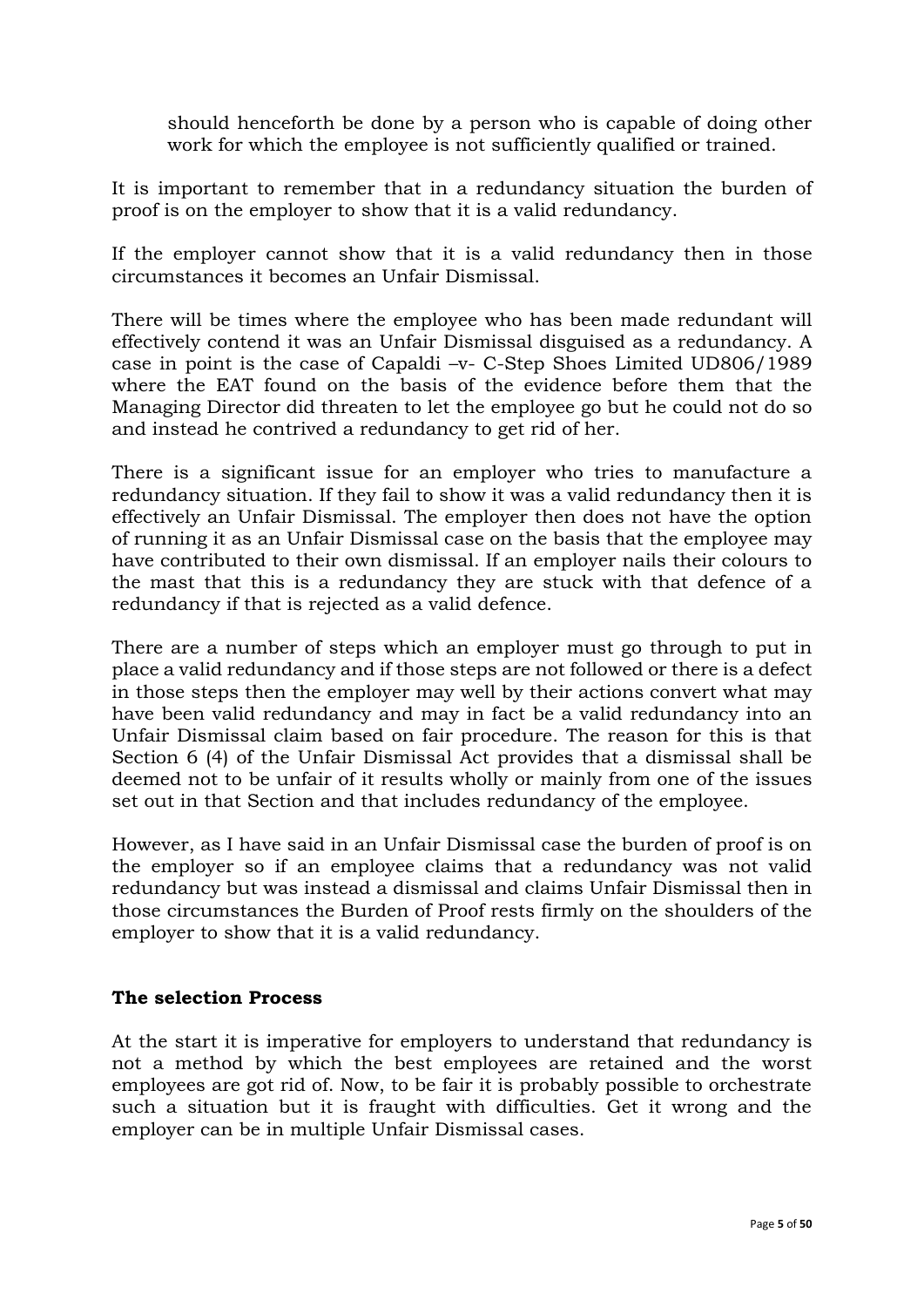In putting in place a redundancy it is important to remember that there has to be a selection process. That selection process must be impersonal. The selection relates to the job not to the individual. Provided the selection process is a fair process than in those circumstances the redundancy will stand as a fair selection.

The standard process being LIFO being "Last In First Out" is the oldest selection process. It is not open to challenge on the selection ground. Saying this LIFO is a very blunt instrument. It may be applied without impacting an employer where you are dealing with a group of workers doing exactly the same job and where the roles are interchangeable.

In the majority of redundancy situations, the employer will need to look at what jobs the employer will require going forward and what qualifications of those jobs the employer will require. There is no reason why an employer cannot have combinations. For example, if an employer has a production line along with office facilities and drivers and decides that the business does not need as many operatives and as many drivers then LIFO can be applied to those categories of workers. When it comes to other jobs sometimes certain job attributes are going to be required. So, in a company that is a production company you will often need to have production manager. You may need to have an accounts person. You may need to have dispatchers. Now the LIFO rule may not be appropriate in a number of those jobs. Those who organise the trucks to go out with product and are in contact with the truck drivers may if you have a multicultural workforce which comprises drivers who are from different countries and different languages which are spoken and you are only going to have one dispatcher going forward it may be reasonable to set out that the dispatcher will have a language that the drivers or a majority of the drivers will understand, In dealing with the accounts section and there is going to be a requirement that there are certain statutory returns that are going to have to be made which would require a person to be a qualified accountant then it is reasonable to set out that the job would be done by somebody who would have a particular accountancy qualification. In those types of situations, it may well be that the person with the least service will actually be the person retained. What is important in the selection process is that it can be objectively justified if challenged.

In case ADJ16010 the Adjudication Officer had to deal with an Unfair Dismissal case where it was claimed the employee had been made redundant. The Adjudication Officer in that case helpfully set out that the test as to whether it was a valid redundancy was clearly set out in case UD206/2011 where the EAT stated;

"*When an employer is making an employee redundancy, while retaining other employees, the selection criteria being used should be applied in a fair manner. While there are no hard and fast rules as to what constitutes the criteria to be adopted nevertheless the criteria to be adopted will come under close scrutiny if an employee claims they were unfairly selected for redundancy. The employer*  must follow the agreed procedure when making the redundancy. Where there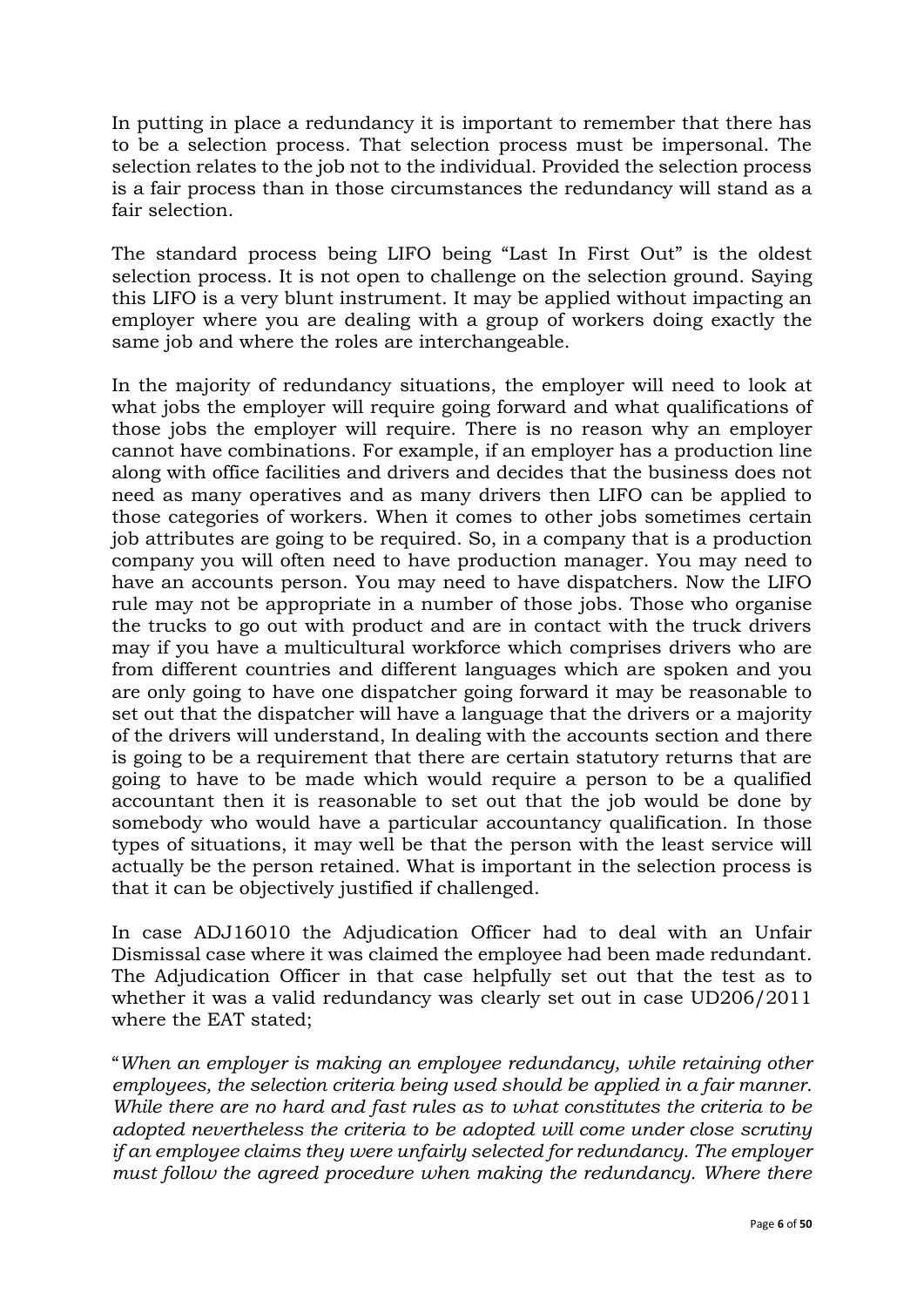*are no agreed procedures in relation to selection for redundancy, as in this case, then the employer must act fairly and reasonably".* 

I will deal with this a little bit further in this section of the talk but it is as well to deal with it at this stage now.

In some major and large organisations there will be a policy or procedure sometimes by way of a collective agreement relating to the selection for redundancy and the process which will apply. In the majority of companies and businesses there will be no redundancy selection process or procedures. In those circumstances the employer needs to act fairly.

This may now sound strange but in those circumstances the employer should apply their own disciplinary procedures or the Code of Practice on Grievance and Disciplinary Procedures if they do not have a Disciplinary Procedure or if the Code is more beneficial to the employee. I will hear you sat that this is not a disciplinary matter where somebody is being made redundancy. That is true but in dealing with matters this will ensure fair procedures if these are applied.

So, what are the steps and employer should do?

- 1. The employer should put in place a document setting out the business requirements, what skills will be required, how an individual has been selected for being at risk of redundancy. I use the word "At Risk" on purpose. Simply arriving and telling an employee that they are being made redundant is a way of ensuring a claim for Unfair Dismissal on the lack of fair procedures.
- 2. Once the group of workers who are "at risk" is identified they should each be written to.
- 3. The letter to the employee at risk should advise them that they are at risk of redundancy. It is best practice to attach the document prepared by the employer setting out why the employee is at risk of redundancy at that stage.
- 4. The employee in that at risk letter should be called to a meeting to discuss the situation. The employee at that stage must be advised of their right to be represented by a fellow employee or Union official. Now this causes problems with employers who say that they do not recognise a Union. That may well be the position. However, under the Code of Practice on Grievance and Disciplinary Procedures an employee whose job is at risk is entitled to be represented by a fellow employee or Union Official. The fact that a Union Official attends at a meeting does not mean that the employer is recognising a Union for negotiating purposes.
- 5. At the meeting the employee should be allowed ask any questions which they wish to ask which are reasonable. They must be asked then to put forward their proposals as to how their job could be retained.
- 6. The employer needs to consider the arguments put forward by the employee.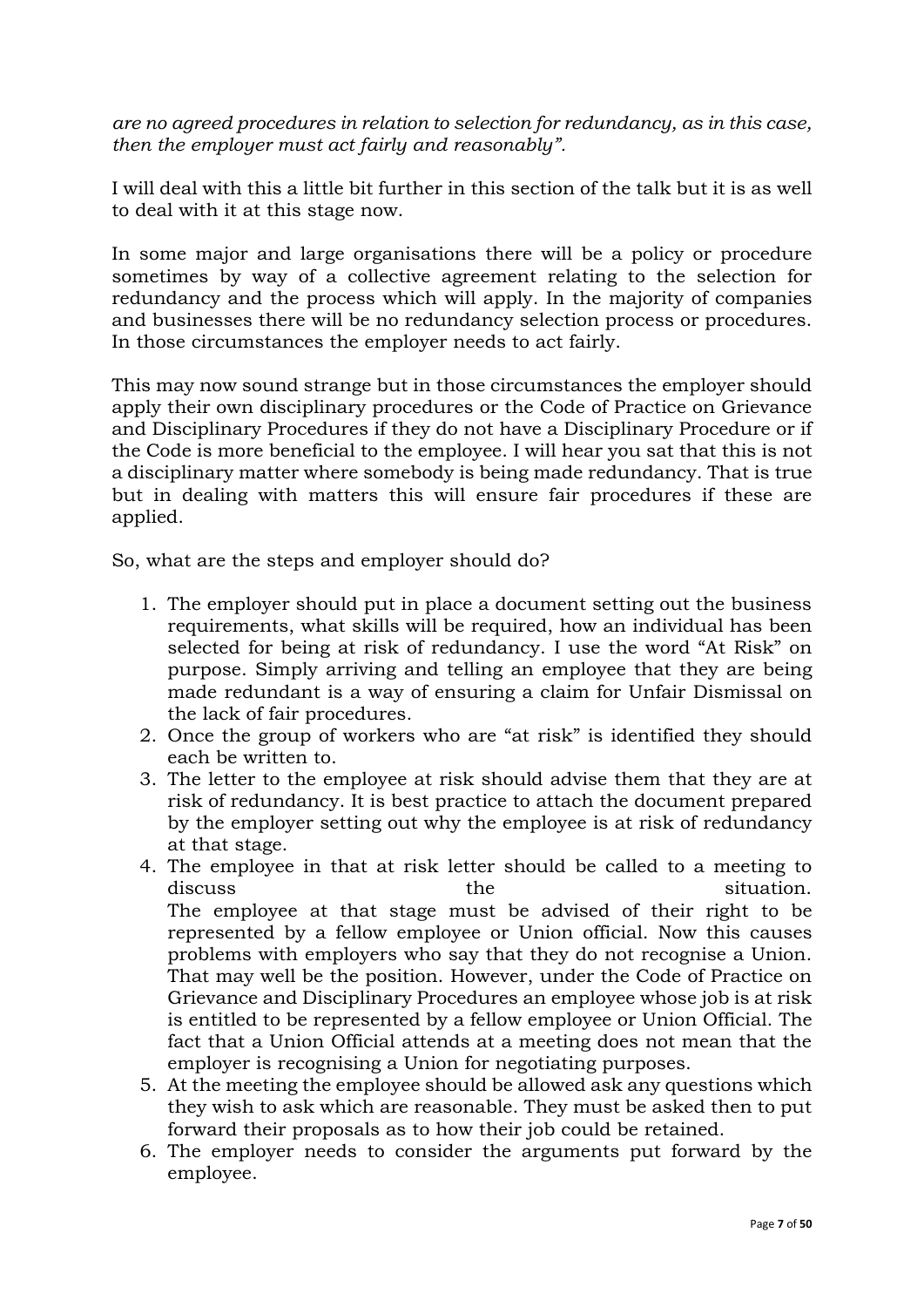- 7. When the employer has considered same and assuming that the employer does not accept those arguments then in those circumstances the employee should be given a letter advising them that they are being made redundant and when the redundancy will take place.
- 8. That letter should advise the employee of a right of appeal to an Independent Person who is not involved in the process previously.
- 9. There should be a full appeal and 5,6, and 7 above should apply.

When I mention the issue of an employer it may well be in small organisation effectively there is going to be no appeal process where there will be anybody independent. In those circumstances except in the smallest of organisations it is beneficial to have somebody from outside deal with matters at the initial stage and that the employer then would deal with matters on appeal. In larger organisations where there is a HR Department or there are a number of managers one of them can deal with the matter at the start and it can then go to somebody higher in the organisation to make the final decision.

The issue of the selection for redundancy is an issue which is going to be arising. This issue arose in a case ADJ/00014858. The employee was not successful in that case. However, it is helpful to look at it as regards to the law on this matter. The relevant legislation is Section 6 of the Unfair Dismissals Act, 1977. In relation to the issue of selection for redundancy subsection 3 is the relevant subsection which provides:

*"(3) without prejudice to the generality of subsection (1) of this Section, if an employee was dismissal due to redundancy but the circumstances constituting the redundancy applied equally to one or more other employees in similar employment with the same employer who have not been dismissed, and either the selection of that employee for dismissal resulted wholly or mainly from one or more of the matters specified in subsection (2) of this section or another matter that would not be the ground justifying dismissal, or her was selected for dismissal in contravention of a procedure (being a procedure that has been agreed upon by or on behalf of the employer and by the employee or a trade union or an excepted body under the Trade Union Act 1941 and 1977) representing him or has been established by the custom and practice of the employment concerned, relating to redundancy and there were no special reasons justifying a departure from that procedure, then the dismissal shall be deemed, for the purposes of this Act, to be an Unfair Dismissal".* 

It is also important to look at the provisions of Section 7 Subsection 2 of the Redundancy Payment Act 1967, as amended.

In these cases, the question is always going to be whether the employee was properly selected for redundancy. In these types of cases, it will be imperative for employers to have the appropriate documentation in place showing the selection process and how it was applied to the employee and how the employee was given fair procedures in relation to same.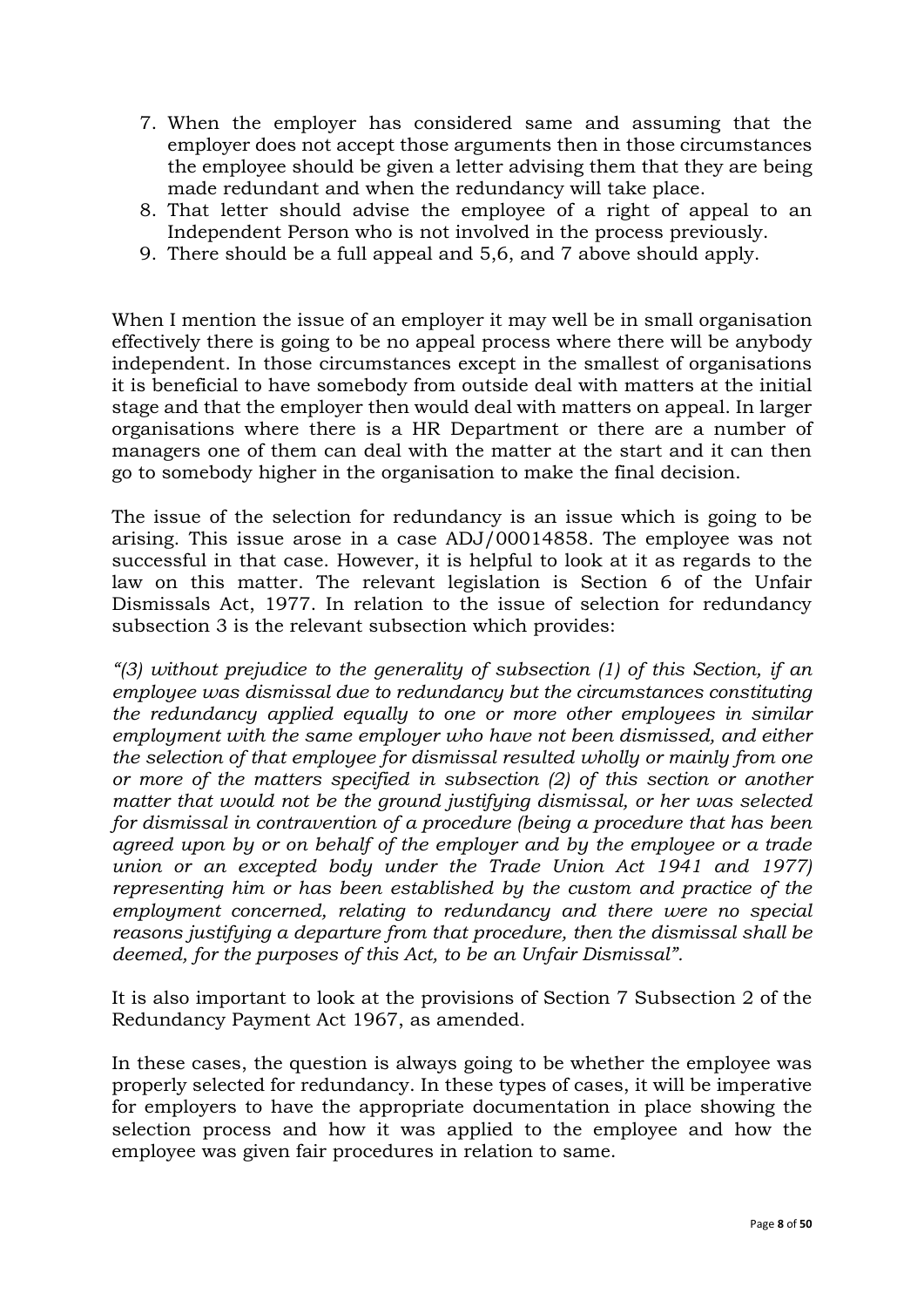This issue was addressed in the case ADJ-00019921 where the Adjudication Officer helpfully set out the case of Williams –v- Comps Air 982 1ICR156 where Browne Wilkinson J in considering the issue of fair selection identified the following general accepted principles governing how reasonably employers will typically act namely:

*"The employer will seek to give as much warning as possible of impending redundancies so as to enable the union and employees who may be affected to take early steps to inform themselves of the relevant facts, consider possible alternative solutions and, if necessary, find alternative employment in the undertaking or elsewhere.* 

*The employer will consult the union as to the best means by which the desired management result can be achieved fairly and with as little hardship to the employees as possible. In particular, the employer will seek to agree with the union the criteria to be applied in selecting the employees to be made redundant. Where the selection has been made, the employer will consider with the union whether the selection has been made in accordance with those criteria.* 

*Whether or not an agreement as to the criteria to be adopted has been agreed with the union, the employer will seek to establish criteria for selection which so far as possible do not depend solely upon the opinion of the person making the selection but can be objectively checked against such things as attendance records, efficiency at the job, experience or length or service.* 

*The employer will seek to ensure that the selection is made fairly in accordance with these criteria and would consider the representations the union may make as to such selection.* 

*The employer will seek to see whether instead if dismissing an employee he could offer alternative employment".* 

This case is one where there is an issue with the tests as regards the third namely the issue of matters such as attendance records, efficiency at the job. These are personal rather than issues relating to the job itself. It is important, in my view, that when determining whether or not there is a redundancy that any issues which are personal to the employee should not part of the process, as far as practicable. Where they are to be included in the process then the selection matrix needs to be able to show why these issues were taken into account and their relevance.

On the issue of fair selection, the case of Boucher –v- Irish Productivity Centre 1994 ELR205 was a case which covered the issue of unfair selection. The selection had been carried out without any consultation or interview. The EAT emphasised that those in the group likely to be dismissed should be made aware that such assessment is being made and should be given an opportunity to give their views which should be considered.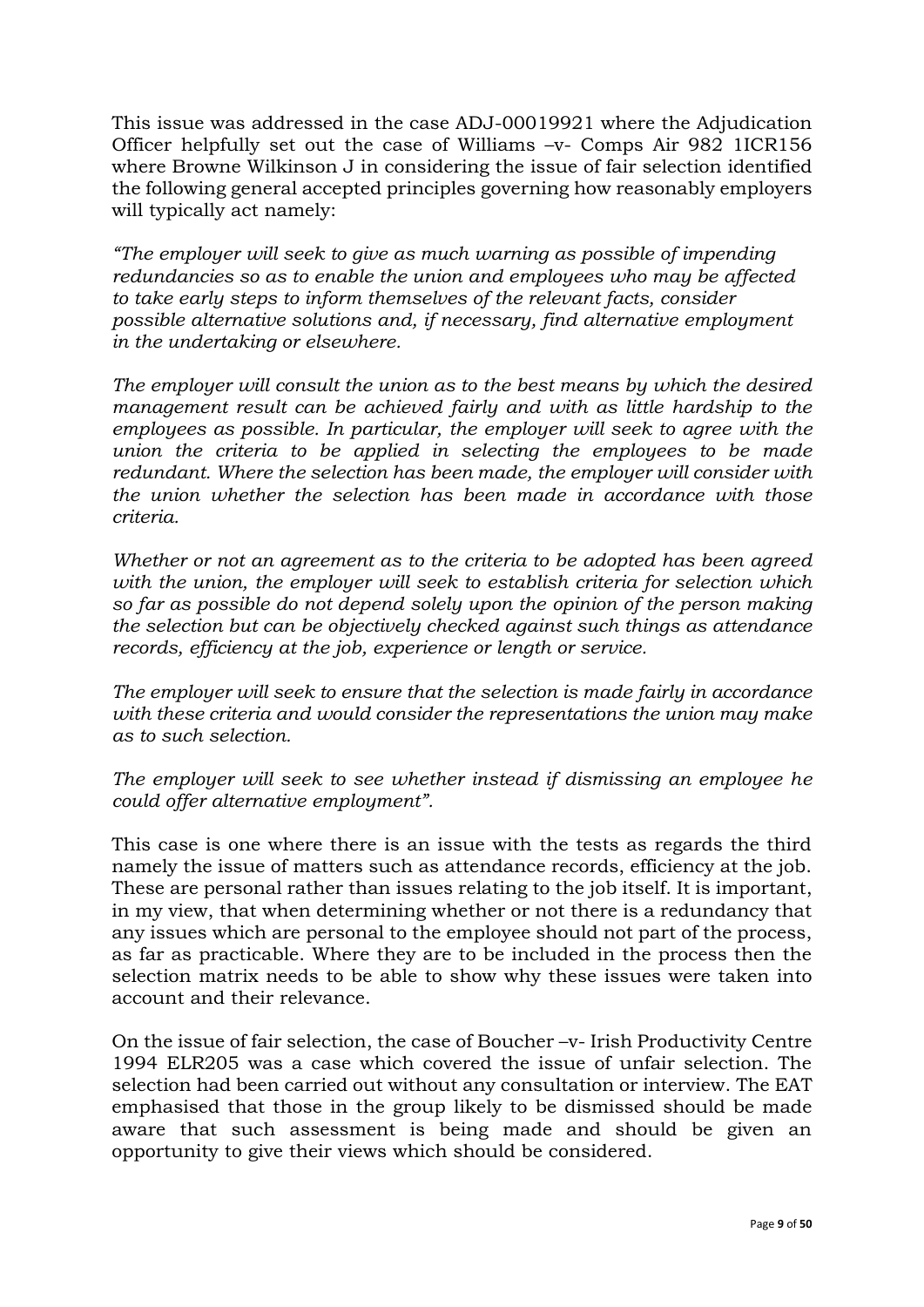In Mulligan –v- J2 Global (Ireland) Limited UD993/2009 in respect of redundancy the EAT stated:

"*In cases of redundancy, best practice is to carry out a genuine consultation process prior to reaching a decision as to redundancy. While in some cases there may be no viable alternative to the making of one or more jobs redundant, whatever consultation process is carried out, the employer who fails to carry pout a consultation process risks being found in breach of the Unfair Dismissal Acts and such a lack of procedures may lead to the conclusion that an unfair selection for redundancy has taken place".* 

In JVC Europe –v- Panasi 2011 IEHC279 Mr. Justice Charleton stated;

"*It is made abundantly clear by the legislation that redundancy, while it is a dismissal, is not unfair. A dismissal however can be distinguished as redundancy that is not lawful. Upon dismissal an employer can simply say that the employee was not dismissed for a reason specific to that person but that instead his or her services were no longer required pointing to apparently genuine reasons for dispensing with the services of the employee. In all cases of dismissal, whether by reason of redundancy or substantial grounds justifying dismissal, the burden of proof rests on the employer to demonstrate that the termination of the employment came within a lawful reason".* 

Another case that was quoted is that of St. Leger –v- Frontline Distributors Ireland Limited 1995 ELR160 where Dermot McCarthy SC stated;

"*Impersonality runs throughout the five definitions of the Act. Redundancy impacts on the job and only as a consequence of the redundancy does the person involved lose their job. It is worthy to note that the EC Directive on Collective Redundancies uses a shorter and simpler definition "One or more reasons not related to the individual's worker concerned".* 

It is important always to remember that the issue of the basis for selecting the employee must again be fully set out. This was emphasised by the Labour Court in the case of Component Distributors (CD Ireland) Limited and Byrnes UDD1854 where the Labour Court said:

"*The Court accepts that the respondent was entitled to restructure the business and reduce the workforce if necessary. While the Court accepts that the respondent was entitled to decide on the most appropriate means of achieving its operational requirements, its entitlement in that regard is not unfettered. The right of the complainant to retain her employment must have been taken into consideration. That necessarily obliged the respondent to look at all available options by which this could be achieved*".

In Burnes the Labour Court noted that the claimant had not been supplied with all company documentation as the Board of Management proposals were confidential.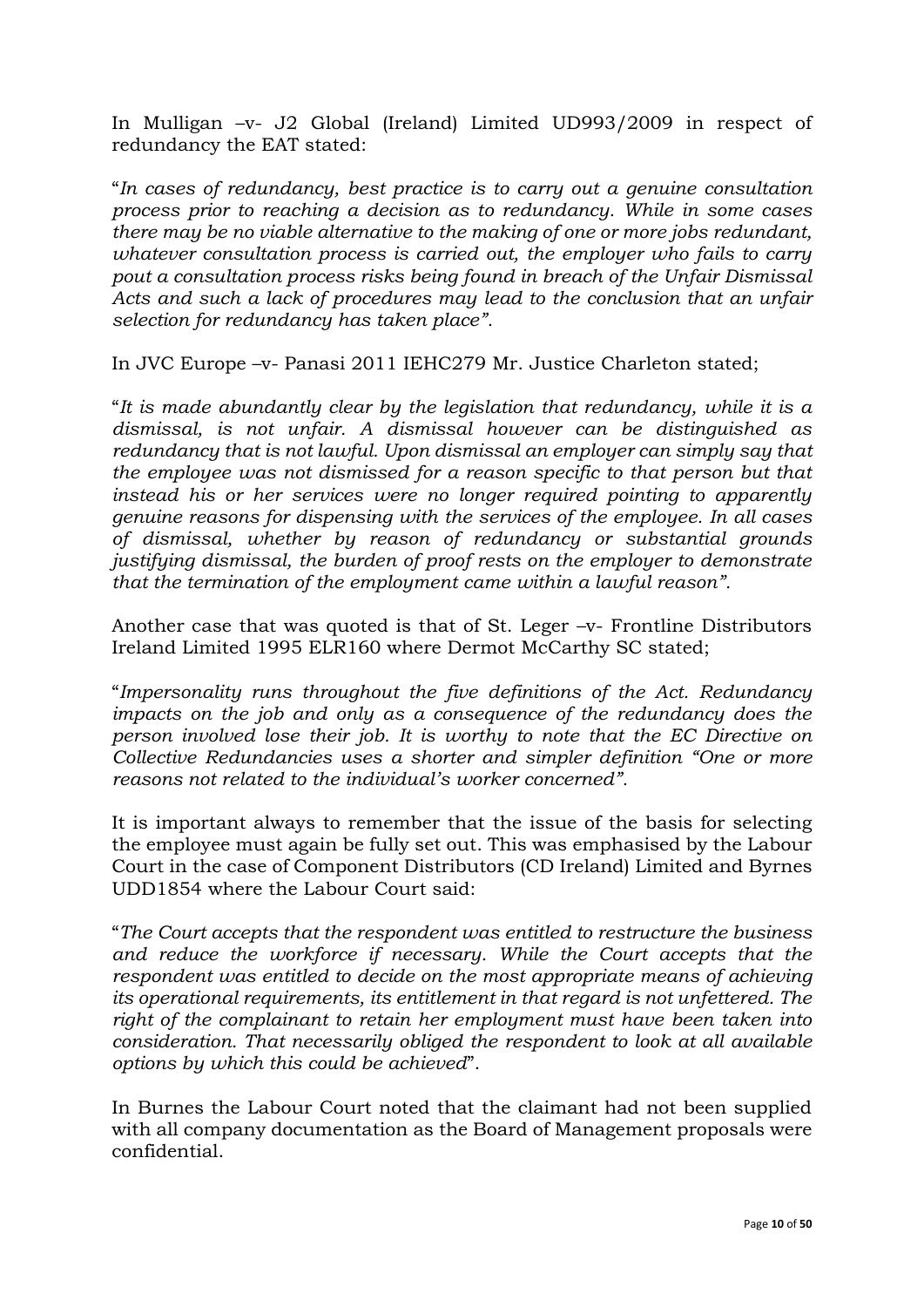The issue of confidential documentation is allowed but it is important that the employer in those circumstances can demonstrate that they were confidential and there was a good business reason for not disclosing same. This can sometimes be a difficult issue for an employer to prove.

When it comes to restructuring again the whole issue in an organisation as regards fair selection is one that the employer will need to be in a position to demonstrate. This often happens when you will have two parts of a business merging.

In Edwards –v- Aerials & Electronics (Ireland) Limited UD236/1985 the EAT considered the case in which a Dublin based Managing Director was dismissed following a reorganisation and the employers' decision to run the company from Belfast. The EAT held;

"*The claimant has raised major doubts as to whether the redundancy was genuine. We recognise that the function of a full-time managing Director no longer exists, but we must direct our minds to the cause-and-effect relationship between redundancy and dismissal. The issue was whether he was dismissed because the employer had decided to reorganise the structure of the company, or whether the decision was taken to dismiss him for some other reason. In other words, was the reorganisation a cause or a consequence?"*

In that case the EAT held that on balance they were inclined to the view that it was a consequence rather than a cause.

Very often in a selection process you are going to be dealing with a pool of workers. This issue arose in case ADJ-00023219 where in that case the employer relied on the cases UD12/2011 Moran -v- Ernst & Young UD1259/2012 and Mulqueen –v- Prometric Ireland UD206/2011. In that case the Adjudication Officer while accepting there was financial evidence for the necessity to effect redundancies the Adjudication Officer found no credible evidence was advanced to justify the relevant employee being chosen for redundancy.

No evidence was advanced to demonstrate that the selection was based on an unbiased, objective and transparent matrix of skills and competencies nor indeed was any evidence advanced to demonstrate that this was approached from an objective perspective where a job as opposed to a position was to the forefront of the deliberations on the matter.

No plausible explanation was advanced for the failure to explore part time work or temporary layoff or an alternative option for redundancy. The company failed to justify the very narrow time frame given to the claimant to come up with an alternative solution given the prolonged period allowed for the strategic review and no account appears to be taken of the claimant's limited insight into the financial imperatives during these redundancies.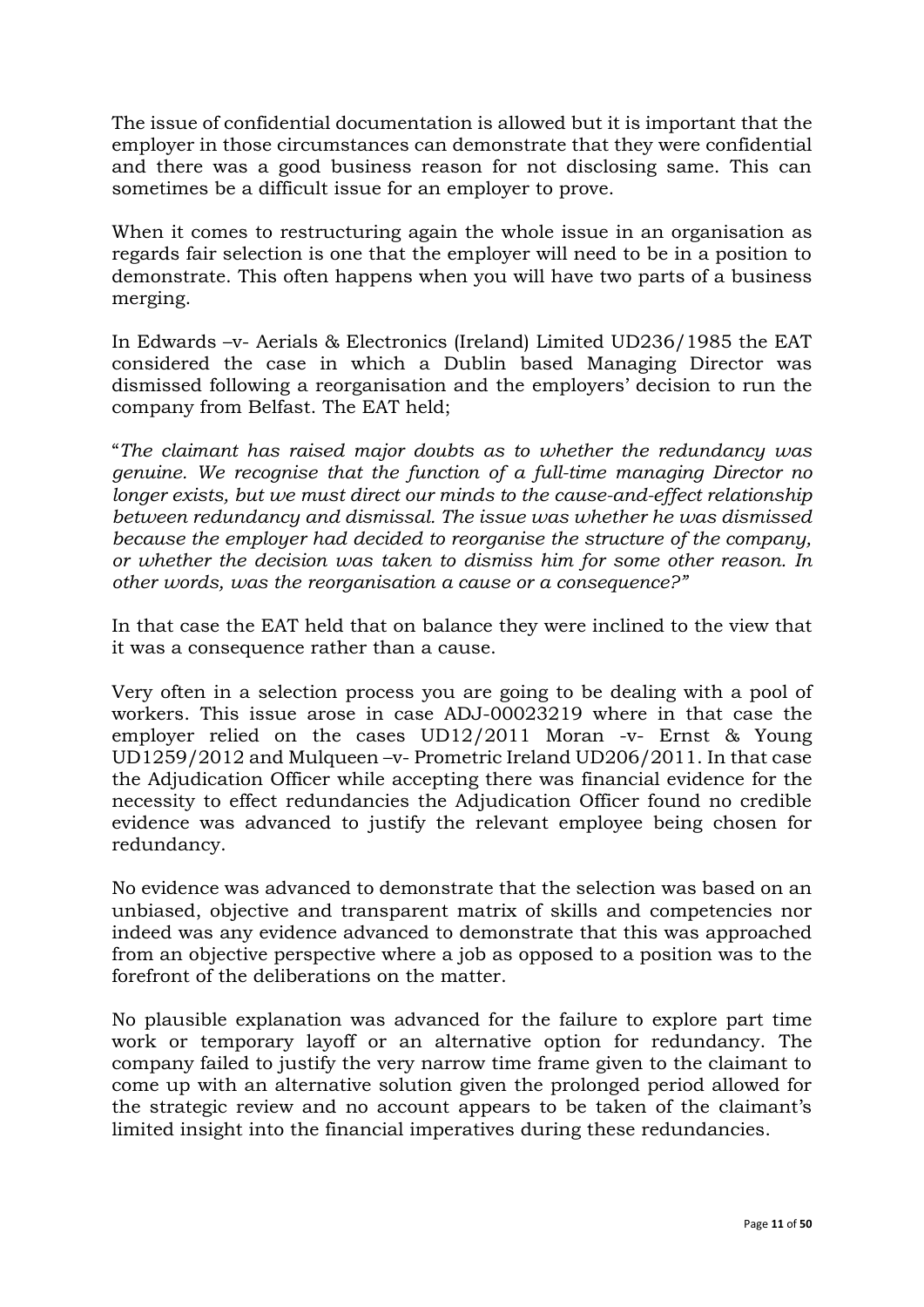I will be dealing further with the issue of looking to see if there are alternatives to redundancy. This is an issue which we will look at later on in this talk.

It however must be remembered that the fact that a position may in fact be redundant is not in itself sufficient to mean that the employer will win an Unfair Dismissal case. In Tolerance Technologies Limited –v- Joe Foran UDD1638 is a case where the Labour Court found;

"*The Court, while finding that the respondent's position was redundant also found that the manner of his dismissal as a result was procedurally unfair. The respondent was not consulted adequately. He was not afforded representation and he was denied the opportunity to engage with the company board when he requested the facility in a situation when he was not satisfied with the termination of the employment which had been communicated to him at a meeting on 27th and 28th October 2015*".

A recent case on this matter is the case of Trinity College Dublin and Ahmad UDD2030 where the Labour Court quoted the case of Gillian Free –v- Oxigen Environmental UD206/2011 where the Employment Appeals Tribunal noted;

"*When an employer is making an employee redundant, while retaining other employees, the selection criteria being used should be objectively applied in a fair manner. While there are no hard and fast rules as to what constitutes the criteria to be adopted nevertheless the criteria adopted will come under close scrutiny if an employee claims that he/she was unfairly selected for redundancy...where there is no agreed procedure in relation to selection for redundancy…then the employer must act fairly and reasonably".*

In that case the Court accepted on balance that the requirements of the University for the work the complainant was carrying out had ceased due to the lack of funding for that role and that therefore was the cause of termination of the employment. The Court went on to find that this was a redundancy situation. However, the Court noted that he was no longer on a specified purpose contract and now on a contract of indefinite duration. The Court stated it was clear that sufficient efforts were not made to seek alternative roles for him. The Court could therefore not accept that this dismissal by virtue of fair selection of redundancy had been discharged by the respondent and consequently found that the complainant was unfairly dismissal. In that case an award of €20,000 on top of what was an enhanced redundancy was awarded to the employee.

Ultimately the decision as to whether a redundancy took place because of the manner of the selection process it became an Unfair Dismissal will always be a matter which will ultimately be determined by the WRC or on appeal to the Labour Court.

Where redundancy arises and there is no procedure or custom in place the reasonableness of the selection criteria is usually focused on and tends to be asserted by the objective standards of the way in which a reasonable employer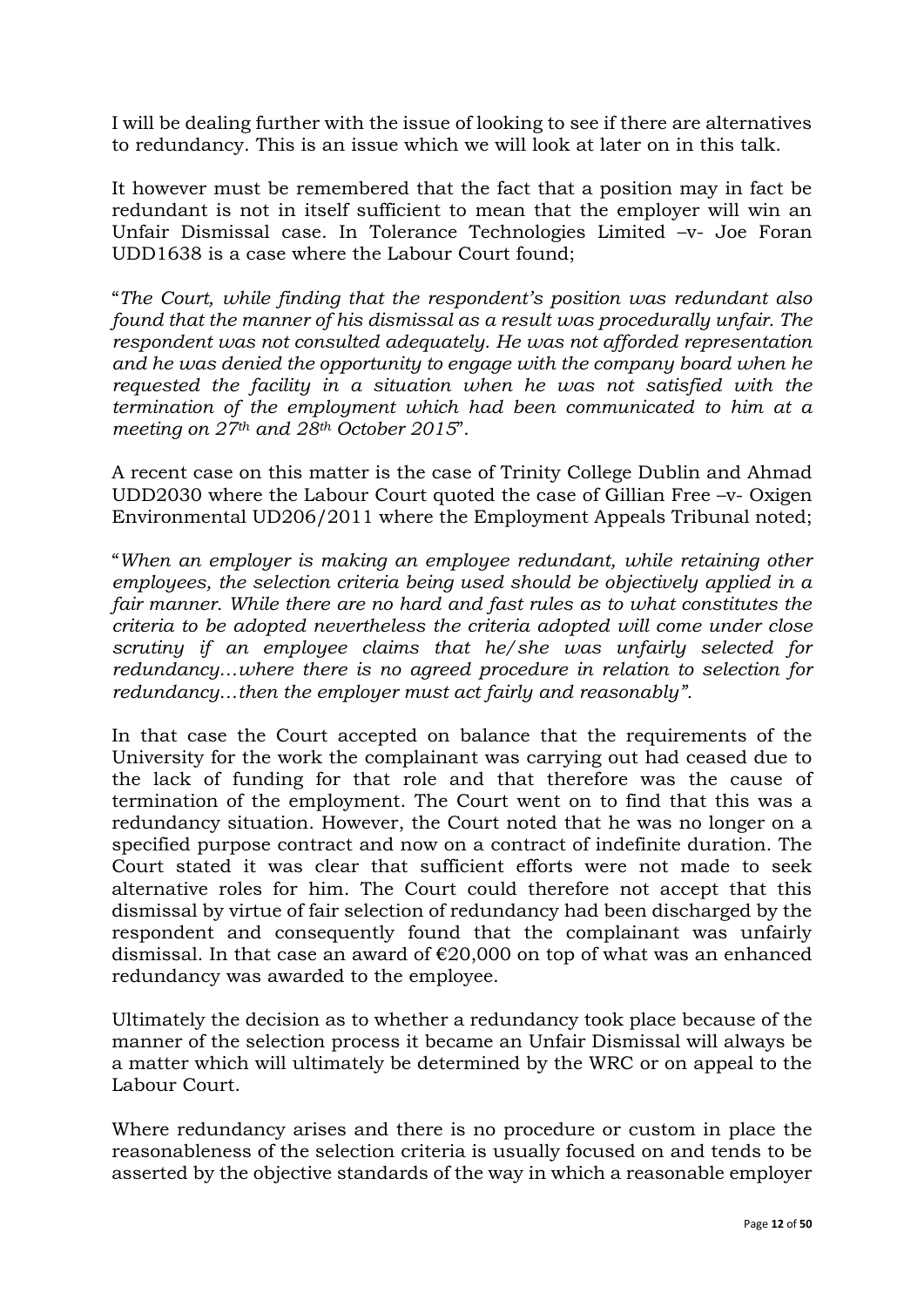in those circumstances in that line of business at time would have behaved. The issue arose in the case of TUS Community Supervisor and a Local Development Company ADJ-00020033 where the Adjudication Officer pointed to the case of Bunyan –v- United Dominion Trust (Ireland) Limited 1982 ILRM404 where the EAT endorsed and applied the view quoted from NC Watling Co. Limited -v- Richardson 1978 IRLR225 where it was stated;

"*The fairness or unfairness of dismissal is to be judged by the objective standard of the way in which a reasonable employer in those circumstances in that line of business would have behaved. The Tribunal therefore, does not decide the question of whether, on the evidence before it, the employee should be dismissed. The decision to be dismissed has been taken, and our function is to test such decision against what we consider the reasonable employer would have done and/or concluded*".

In Stephen Cullen and Designer Group Engineering Contractors Limited ADJ-00031644 the Adjudication Officer held all issues of fairness applied but the absence of constructive engagement resulted in an award of  $\epsilon$ 46,000.

## **Unfair Selection for Redundancy**

This issue arose in case ADJ-00024960 where the Adjudication Officer took the time to set out the law on this in great detail.

The Adjudication Officer pointed out that the statutory definition of redundancy is in Section 7 (2) of the Redundancy Payment Act 1967. It was also set out at Section 6 (4) of the Unfair Dismissal Act 1977 provides that in (c) the redundancy of an employee is a dismissal.

Under Section 6 (3) of the 1977 Act there may be a finding of Unfair Selection for redundancy where an employee is dismissed but the circumstances constituting the redundancy applied equally to one or more other employees in similar employment with the same employer who have also been dismissed. This is set out in Section 6 (3) (a) and (b). The Adjudication Officer set out that the onus is placed on the employer by virtue of Section 6 (6) of the Act of 1977 which provides;

"*In determining for the purposes of this Act whether the dismissal of an employee was an Unfair Dismissal or not, it shall be for the employer to show that the dismissal resulted wholly or mainly from one or more of the matters specified in subsection (4) of this section or that there were other substantial grounds justifying the dismissal".* 

Under Section 6 (4) Redundancy is a substantial ground and once redundancy is established the employer has discharged the onus. However, an employee may meet a redundancy defence by claiming the unfair selection under Section 6 (3).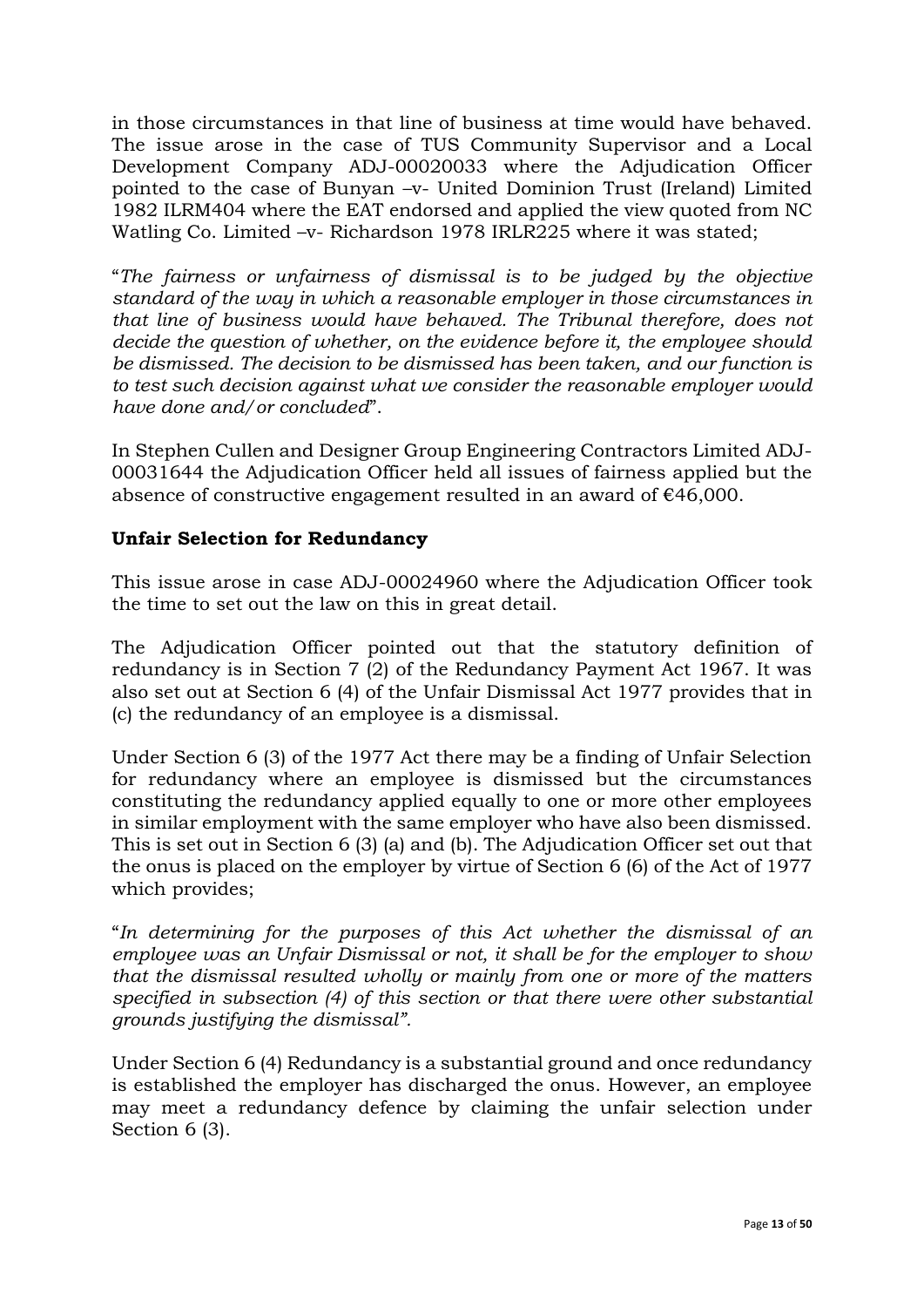In the case of Williams –v- Comp Air 1982 1ICR156 Browne Wilkinson J in considering the issue of fair selection identified the following as generally accepted principles governing how reasonable employers will typically act.

- 1. The employer will seek to give as much warning as possible of impending redundancies so as to enable the Union and employees who may be affected to take early steps to inform themselves of the relevant facts, consider possible alternative solutions and, if necessary, find alternative employment in the undertaking or elsewhere.
- 2. The employer will consult the Union as to the best means by which the desired management result can be achieved fairly and with as little hardship to the employees as possible. In particular, the employer will seek to agree with the Union the criteria to be applied in selecting the employees to be made redundant. When a selection has been made, the employer will consider with the Union whether the selection has been made in accordance with those criteria.
- 3. Whether or not an agreement as to the criteria to be adopted has been agreed with the Union, the employer will seek to establish criteria for selection which so far as possible do not depend solely upon the opinion of the person making the selection but can be objectively checked against such things as attendance records, efficiency at the job, experience or length of service.
- 4. The employer will seek to ensure that the selection is made fairly and in accordance with these criteria and will consider any representations the Union may make as to such selection.
- 5. The employer will seek to see whether instead of dismissing an employee he/she could offer him/her alternative employment.

The Adjudication Officer pointed to the case of Boucher –v- Irish Productivity Centre 1994 ELR205 which was an illustration of the unfair selection process. In this case, no agreement was reached as to the method for selection of redundancy. The selection process was carried out without any consultation or interviews. In describing this selection process as unfair and holding that the claimants had been unfairly dismissed the Employment Appeals Tribunal set out that those in the group likely to be dismissed should be made aware that such assessment is being made and they should be given an opportunity to give their views which should be considered.

Also, the case of Mulligan –v- J2 Global (Ireland) Limited UD/993/2009 in respect of redundancy is one where the Adjudication Officer quoted the case where the Employment Appeals Tribunal stated;

"*In cases of redundancy, best practice is to carry out a genuine consultation process prior to reaching a decision as to redundancy. While in some cases there may be no viable alternative to the making of one or more jobs redundant, whatever consultation process is carried out, the employer who fails to carry out a consultation process risks being found in breach of the Unfair Dismissal Act as such lack of procedure may lead to the conclusion that an unfair selection for redundancy has taken place".*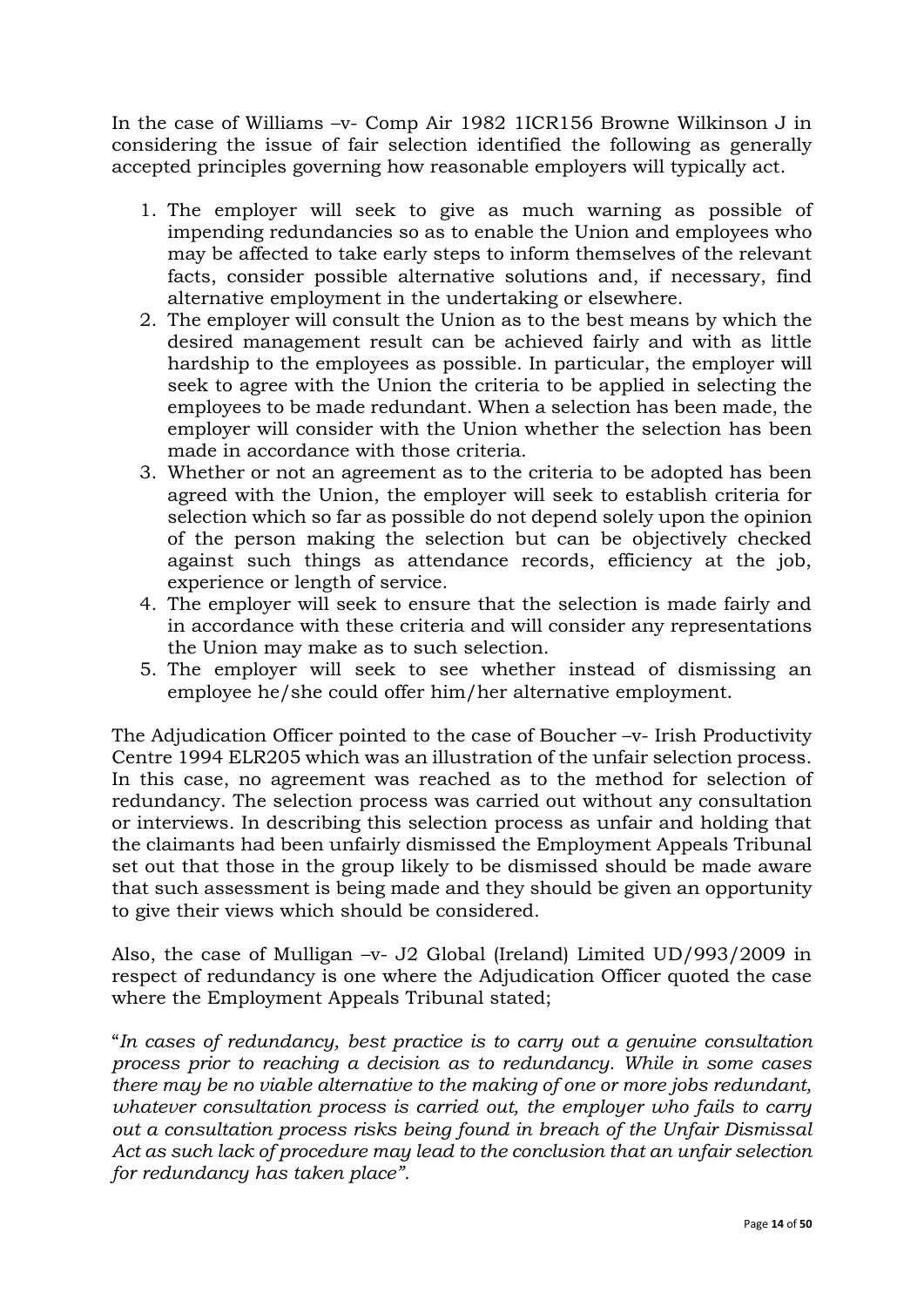In the case of JBC Europe –v- Panasi 2011 IEHC279 being a judgement of Mr. Justice Charleton was also quoted and in particular the statement;

*"The comment on the nature of redundancy made in St. Leger –v- Frontline Distributors Limited 1995 ELR160 and 161 and 162 by Dermot McCarthy as Chairman of the Employment Appeals Tribunal is apposite as;*

*"Impersonality runs throughout the five definitions ion the Act. Redundancy impacts on the job and only as a consequence of the redundancy does the person lose his job. It is worthy to note that the EC Directive on Collective Redundancies uses a shorter and simpler definition "one or more reasons not related to the individual worker concerned".* 

The Adjudication Officer pointed out also that Mr. Justice Charleton's remarks that;

*"It may be prudent as a mark of a genuine redundancy, that alternatives to letting the employee go, should be examined".* 

It is helpful that the Adjudication Officer has taken the time to set out the case law in such depth.

## **Redundancy – Selection Process**

This issue arose in case ADJ-00027580.

The Adjudication Officer in this case referred to the Labour Court determination UDD219 Dublin Tech Summit F5 Digital Media Communication and Krissie Lundy where the Labour Court stated:

*"The Court cannot accept that what amounted to a selection process designed to identify as between two employees who should be retained in the business, can be considered fair or transparent in circumstances where, as is accepted by the respondent, neither employee was made aware that such a process was being conducted. It is the dismissal which is the issue in this appeal. It is not disputed that the role carried out by the complainant was made redundant and that the various elements of that role were assigned to other staff through a realignment of responsibility from the company and in the view of the Court this absence of knowledge on the part of the claimant deprived her of an opportunity to properly address the matters under consideration in the selection process and deprived her of the opportunity to make proposals as regards her future role in the company or otherwise to make a coherent case for her retention in employment.* 

*In those circumstances the court concludes that the procedures adopted by the respondent to identify as between two employees which employee was to be dismissed were so lacking in transparency and fairness as to mean that the Court cannot accept that the dismissal of the employee arose through the*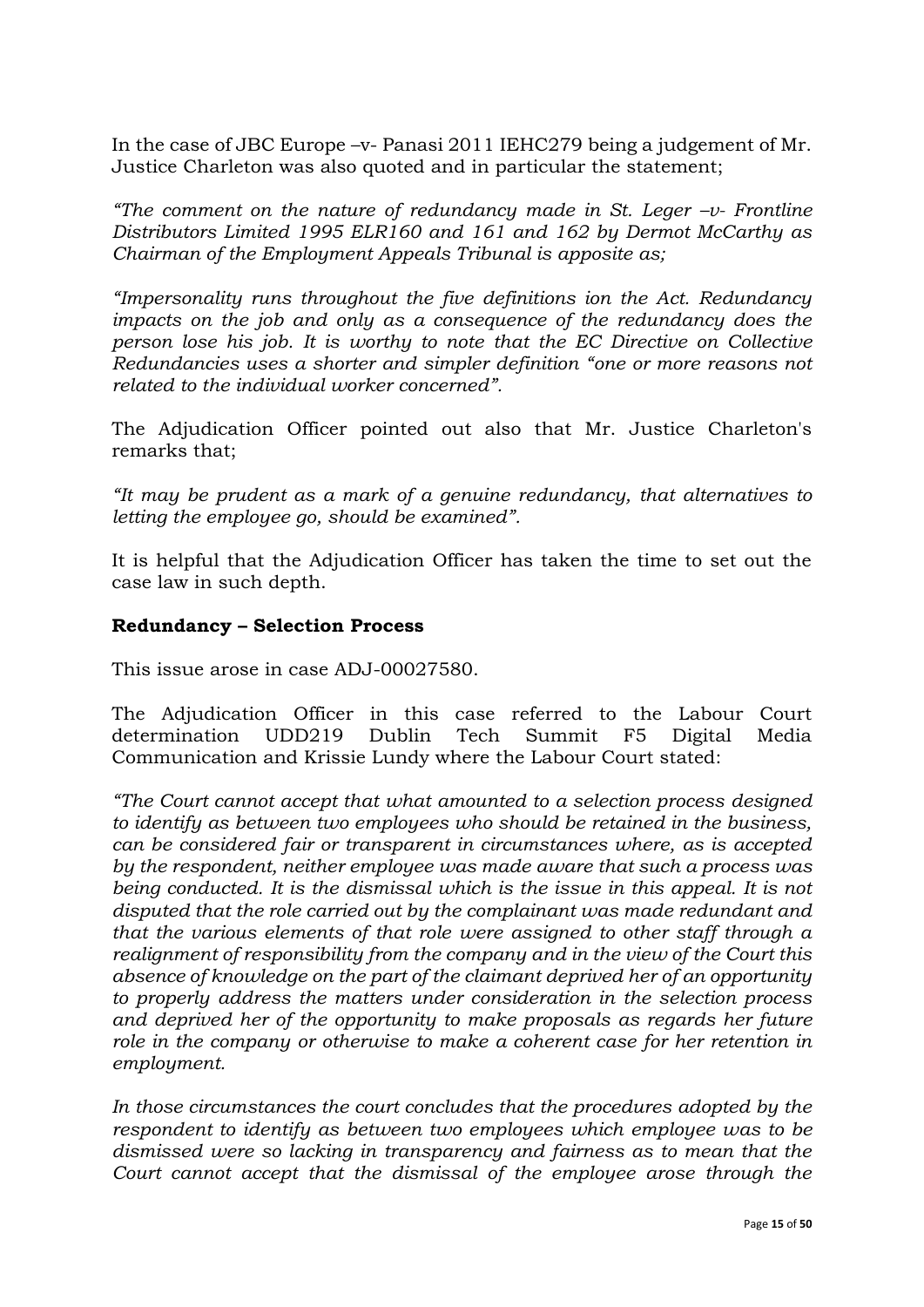*redundancy of the employee. This is so because the respondent has been unable to demonstrate a fair process of decision making leading to the dismissal of the employee as against another employee arising from the redundancy of the claimant's previous role. In those circumstances the Court must conclude that the respondent had failed to discharge the burden resting upon it to establish that the dismissal of the claimant was unfair".* 

It is helpful that the Adjudication Officer has taken the time to set out the decision of the Labour Court on this matter. The issue of redundancy and the selection for redundancy is an issue which is going to arise a number of times in the coming year and it is important for employers that fair procedures are applied and in the absence of fair procedures then there is every opportunity that the employee may well win an unfair dismissal.

## **Considering Suitable Alternative Employment**

As part of any redundancy process an employer is obliged to look at alternatives to redundancy.

This may simply be there is other work which the employee could undertake. Are there roles within an organisation which the employee could perform? It is of course not a matter for the employee to come up with an alternative to redundancy. It is a matter for the employer to look to see what alternatives to redundancy were or could be put in place. Again, in any hearing this issue is going to be looked at and it is a matter for the employer to have the appropriate documentation in place. Looking to put in place the reasons subsequent to the redundancy is not the way forward, it is a matter for the employer to have the relevant documentation in place as to what alternative roles were looked at and considered.

In the case of Student Union Commercial Services Limited and Alen Traynor UDD1726 the Labour Court dealt with a situation where the Court held that there was a genuine redundancy situation which existed. You might then think that this therefore was the end of the Unfair Dismissal case. Far from it, The Court in this case looked at the case of Mulcahy –v- Kelly 1993 ELR35 where the EAT held that it was well established that there is an obligation on an employer to look for alternatives to redundancy. In the case of Mulcahy – v- Kelly the EAT in that case held;

"*It is well established that there is an obligation on an employer to look for an alternative to redundancy*".

In the Traynor Case the Labour Court pointed out that this duty may involve locating alternative work within the organisation even if this involves dismissing another employee with shorter service. The Court pointed out in Thomas & Beets Manufacturing Limited –v- Harding 1980 IRLR225 that the English EAT found the complainants dismissal unfair because she could have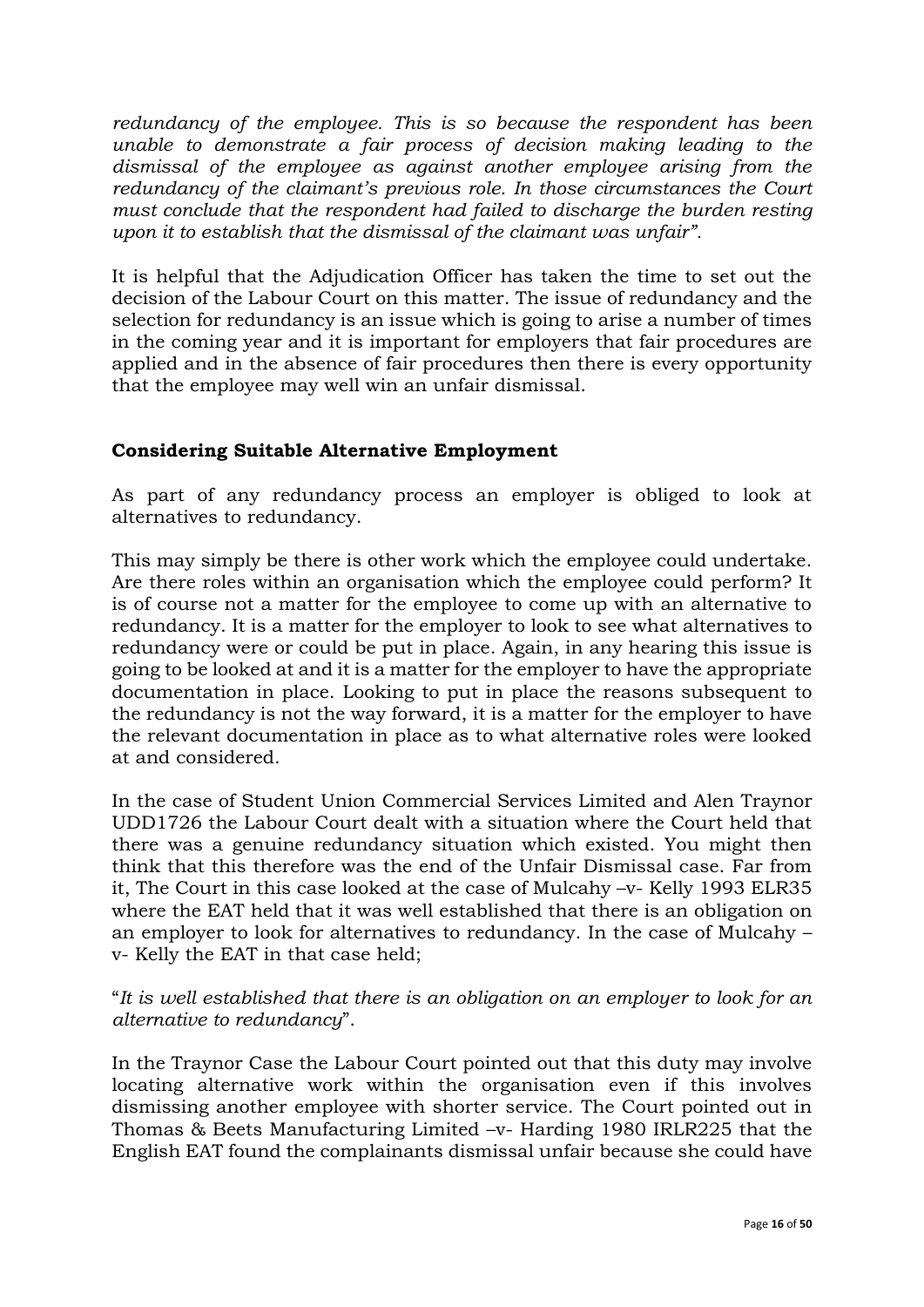found work as a packer even though this would have meant dismissing a recently employer packer.

The Labour Court pointed out that where there is no agreed procedure in relation to selection for redundancy then the employer must act fairly and reasonably and the Court referred to Section 6 (7) of the Act as amended and sets this out in detail.

In this case the Court was satisfied that the respondent employer did follow a consultation process with the complainant. The Court noted that the company had a number of business units which had fluctuating numbers of staff employed. The Court pointed out that it was presented with no information to demonstrate that the respondent carried out an exercise to consider alternative options or suggestions. The Court went on to say that the Court accepted that had such an exercise been carried out it may not have identified any alternative positions suitable to the complainant, However, the Court pointed out importantly that it seemed still that no such exercise was engaged and on that basis the Court found that the approach adopted by the respondent was somewhat arbitrary and therefore the dismissal of the employee pursuant to Section 6 (7) was unfair. The Court in that case awarded a sum of  $E12,000$  on top of the existing redundancy payment which had been made. This decision of the Labour Court is very similar to the approach taken by the Labour Court in the case of Trinity College Dublin and Ahmad UDD2030 referred to previously.

A UK case on this was a case of Babar Indian Restaurant –v- Rawat 1985 IRLR57. In this case the employer operated three separate businesses. One of which was a restaurant, the restaurant owner closed a frozen food business. He redeployed two of the staff to the restaurant. Mr. Rawat was an employee of the restaurant and was dismissed to make way for the redeployment. It was held that the restaurant was a separate business from the now closed frozen food entity. Looking solely within the restaurant business there were no grounds for redundancy. The claim for Unfair Dismissal was upheld.

In Murphy and Regan Employment Law under redundancy it is stated;

"*For a redundancy selection to be fair, objective selection criteria must be applied to the correct pool of employees. In particular, the pool of selection must be reasonably defined and the selection criteria applied by the employer must be applied to all employees in similar employment*".

In the Labour Court case of UDD1629 being a case of Kohinoor Limited and Ali the Labour Court gave a detailed overview in relation to redundancy and the selection process. The Court in that case pointed out that it was satisfied that having made the decision to make a number of employees redundant from among a number of chefs carrying out the same or similar duties this was done with the assistance of expert advice and that the company had devised a very detailed selection matrix to decide on the criteria to be used to select those to be made redundant. The Court found that the selection criteria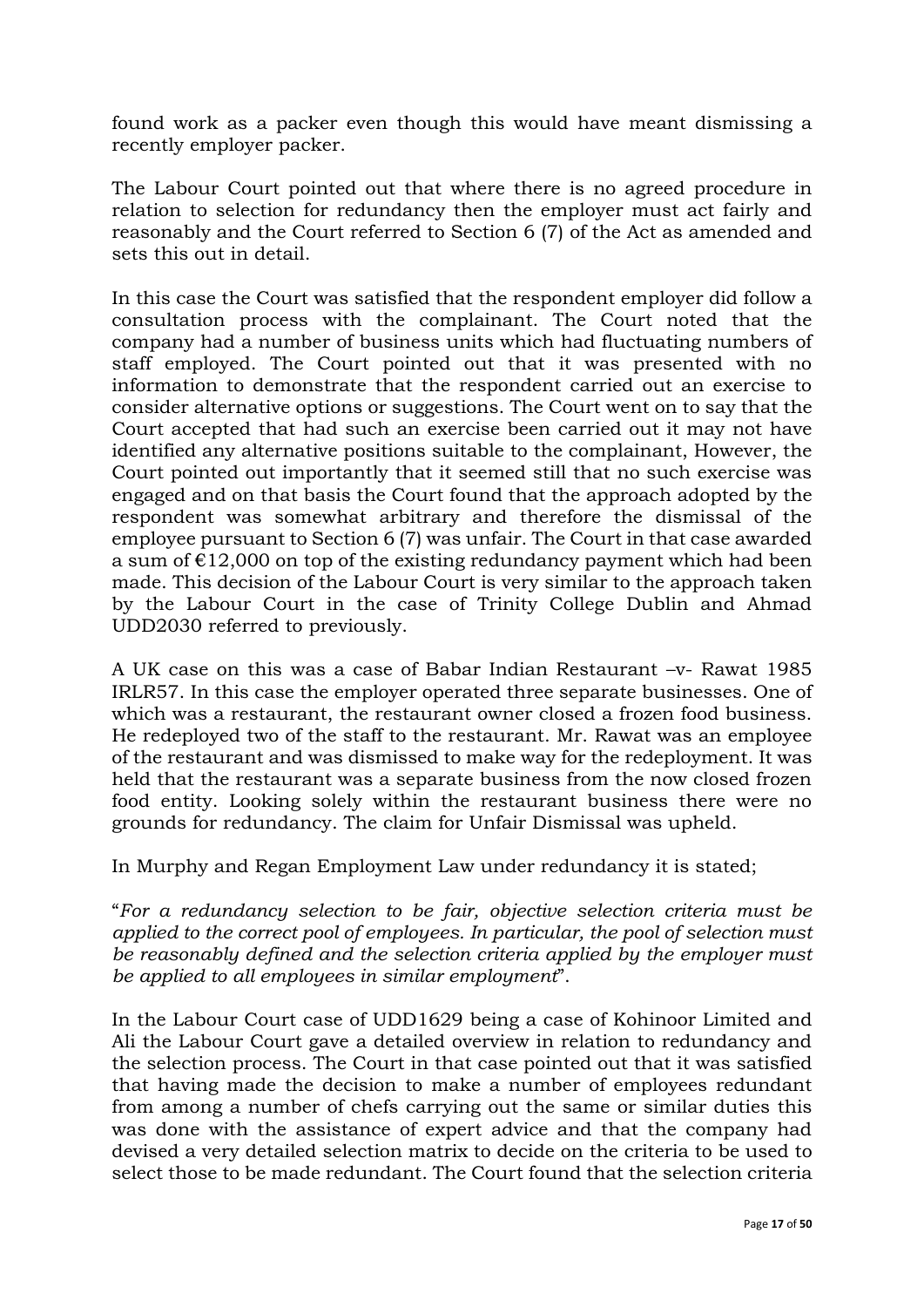was fair and reasonable. The Court found that redundancy was a reason for dismissal and dismissed the Unfair Dismissal case. This case is a very useful reminder for colleagues as to best practice which should be engaged in when undertaking a redundancy.

I am simply mentioning this at this stage as to highlight the importance of looking for alternative jobs which may mean that somebody else may lose their job. For example, take a business where there are two small supermarkets run by the same employer in a town. They are at opposite ends of the town but not that far apart. The employer decides to close shop number 1 but to retain shop number 2. Both shops have the same number of staff. They have a manager, individuals who take in goods and stack shelves, those who work at the meat and fish counters for example and those who work on the checkout. The work that is undertaken by those in shop number 1 is exactly the same as the work undertaken by those in shop number 2. All of the employees in shop number 1 have longer service than those operating in similar positions in shop number 2. In those circumstances while shop number 1 is going to close it may well be that shop numbers 2's staff at the ones to be made redundant. However, an employer is entitled to look at the future requirements of the business. In the previous example, to put it in some context, let us assume that the particular town is one that had a large number of Irish speakers and polish nationals. Let us assume that the Irish speakers and Polish nationals tend to go to shop number 2 because the butchers on the meat counter speaks Irish and Polish respectively and that there are a number of other staff who are bilingual. In those circumstances the employer would be entitled to say for the purposes of the business going forward, that those particular employees who are bilingual would be retained on a selection process which would identify being bilingual was a skill set which the business would require. The same situation could arise in a Solicitors office where the office is reducing the number of secretaries and support staff. It may be decided that because of remote working and the use of technology that where there were two secretaries acting in the litigation section only one would be required going forward. The longest serving secretary may have spent their entire period dealing with personal injury work. The secretary with less service may have had experience as a legal executive, for example, dealing with debt collection and property repossession. The firm might well decide that it sees in the next number of years that a secretary with that skill set would be needed as the work might move from personal injury more to debt collection and property repossession. Again, that is a business reason which could be taken into account in the selection process.

The reason I am mentioning these is that if that is being done it is important right at the start of the process when advising an employee that they are at risk to set out how the pool was set out and how they were selected for being at risk compared with somebody else. In the two examples which I have given it may well be that an employee in shop number 1 actually speaks polish or Irish but that business owner never knew that and that it wasn't something that they made people aware of. In the case of the secretary in the Solicitors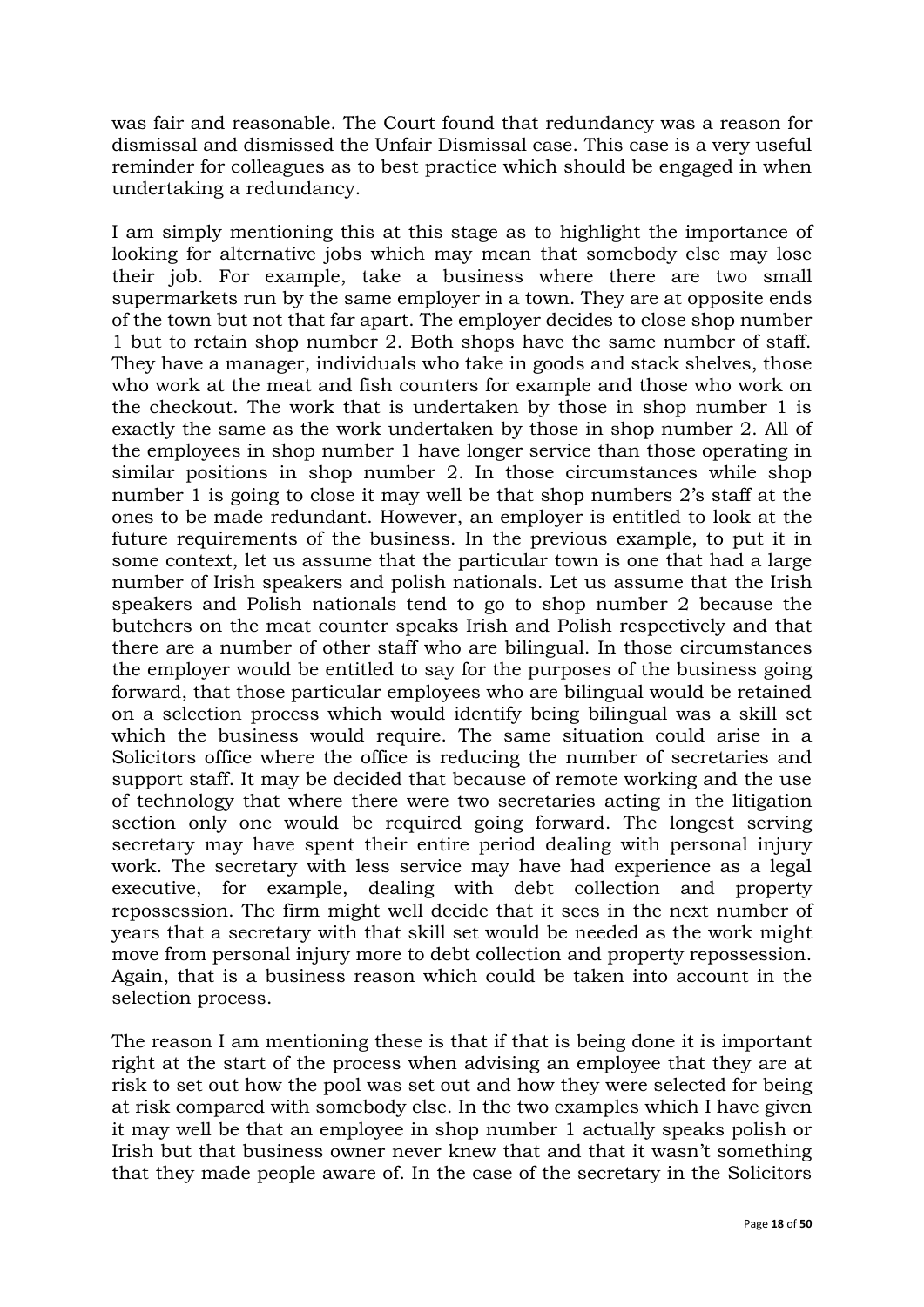office they may when working for a pervious firm have been involved in debt collection and property repossession. The reason I am saying this is that it is important that the employee has an opportunity to put forward the best defence that they can to save their job. They can only do so when all the facts are made clear to them. So, what can be said is that it is imperative that the employer looks for alternatives. That may well involve displacing somebody who may have shorter service or it may involve explaining to an employee who has longer service why going forward the skill sets which they possess may not be skill sets which the business will want going forward but the employee must be given an opportunity to challenge that position.

## **Offers of Suitable Alternative Employment**

The relevant legislation in Section 7 (2) (a) and Section 15 (2) of the Redundancy Payment Acts. The issue which will then arise is whether it is suitable alternative employment.

In case ADJ-00016132 the Adjudication Officer in this case quoted the second edition of Employment Law 19.123 where it is stated;

"*The question of suitability may be determined objectively, whereas the reasonableness of the employee's refusal is subjective and must be considered from the employee's perspective thus the employees' perception of the alternative job must be taken into account*".

In that case the Adjudication Officer quoted the case of An Executors of Everest –v- Cox it was found that;

"*The employee's behaviour must be judged from her point of view on the basis of the facts as they appeared or reasonably have appeared to her, at the time the decision had to be made".* 

The English EAT case of Hudson –v- George Harrison Limited shows that the arbiter of fact, before making a decision on the reasonableness of the employee's decision to refuse to take up an alternative position can look at the employee's personal circumstances. In that case the EAT stated;

"Section 141 (2) being the English Legislation, question involves taking into account the personal circumstances of the employee. The test is wholly subjective but it includes taking into account those personal circumstances".

In case ADJ-00026793 the case involves a Security Guard and a Security Company. The complainant contended that he was entitled to a redundancy payment as the respondent removed him from his job on a particular site and failed to offer him reasonable alternative employment. The complainant in this case was a static security Guard. He was informed that there was no work for him on the site he usually worked at. He was given no reason except that the client did not want him there and the respondent offered him alternative work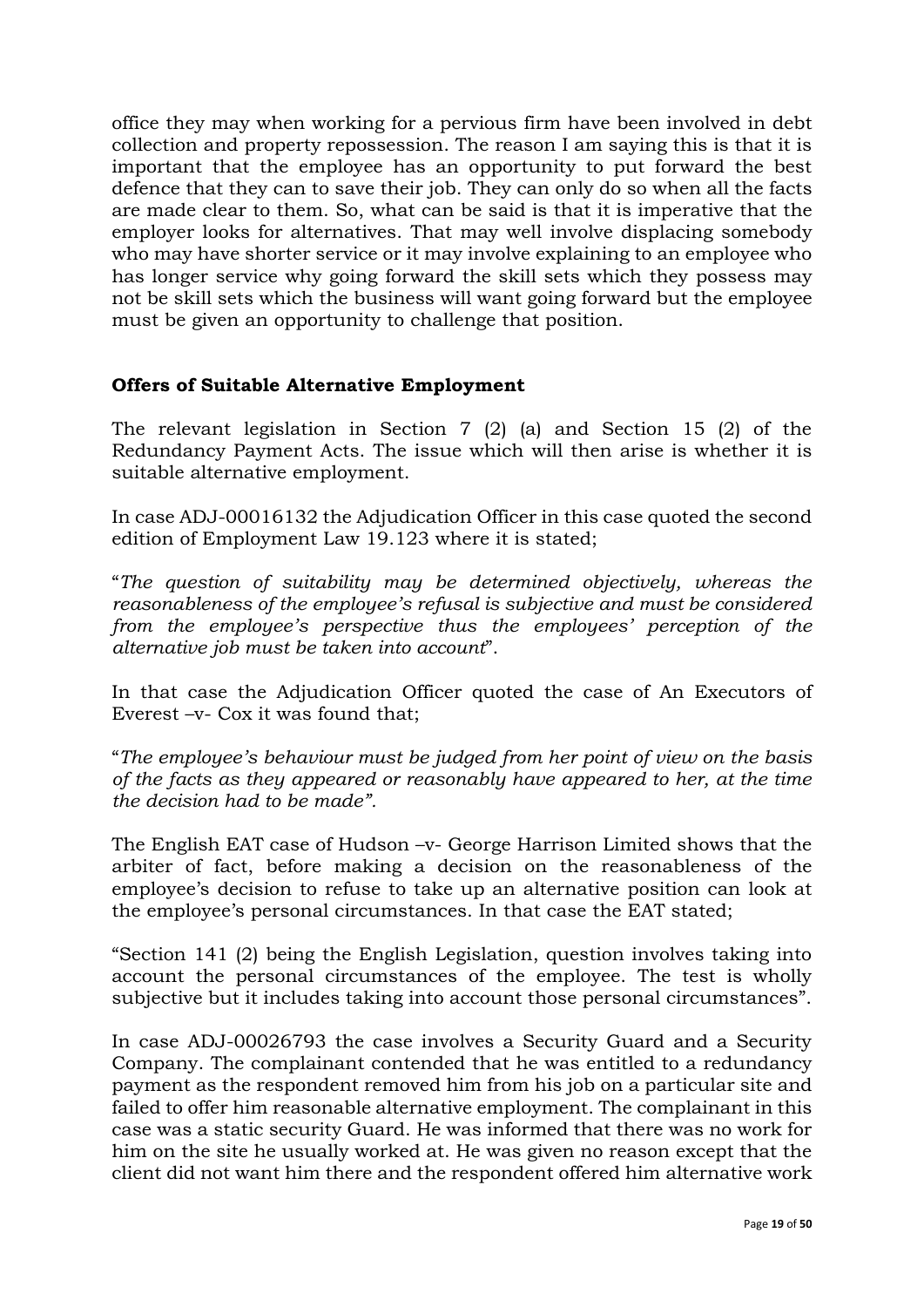in Limerick which was well away from his home in Galway. Work was offered in Galway but at 50% of the hours, the respondent contended that this was reasonable. The Adjudication Officer referred to Section 7 and Section 15 of the Act, The Adjudication Officer in this case held that the offer of reengagement was alternative employment with very different and less favourable conditions and that it was not unreasonable to refuse the offer. In these circumstances redundancy was awarded.

The Labour Court in the case of Garret Browne –v- Di Simo RPD1014 applied the English EAT case of Cambridge and District Cooperative Society Limited –v- Ruse 1993 IRLR156 where the Labour Court stated;

"*The suitability of the employment is an objective matter whereas the reasonableness of the employee's refusal depends on factors personal to him and is a subjective matter to be considered from the employee's point of view"*.

This issue arose also in the case of L Connaughon & Sons Limited and Healy RPD205. The facts are relevant.

The employee was employed as an office administrator in the employers company in their warehouse at Grand Canal Quay Dublin. She lived in Wicklow and travelled to work by train. The company moved the business to Clonshaugh. The employee could no longer commute to work by train. She requested redundancy and was refused. The employer contended that the new location was within 10 kilometres of the previous location and that the employer was willing to collect the employee at the train station at her usual starting time with her return journey each day to leave her back there at her usual time.

In this case the Labour Court held that while there was a move within Dublin there is a difference in terms of place for an employee who commuted by train and then found that her employer was relocating to a place where there was no train link and which is considerably further from her home. The Court said that in the circumstances of the commuting difficulties in Dublin this represented a major change to the terms of her contract which most rational people would regard as a change of such significance as would affect the employee's ability to continue to work for the employer. The Labour Court affirmed the decision to provide redundancy.

The case of Browne & Di Simo RPD1914 which I referred to previously is a case where the Labour Court considered the law in considerable detail.

In that case the employer had been in one location and was offered a position Nutgrove Shopping Centre. The Labour Court correctly pointed out that while the employee was naturally concerned about the potential loss as her earning s were dependent on the amount of business, she conducted at no point did the employee endeavour to test out that concern. The Labour Court pointed out that in accordance with Section 15 of the Act there is a facility for her to carry out her work in the new premises on a trial basis while retaining her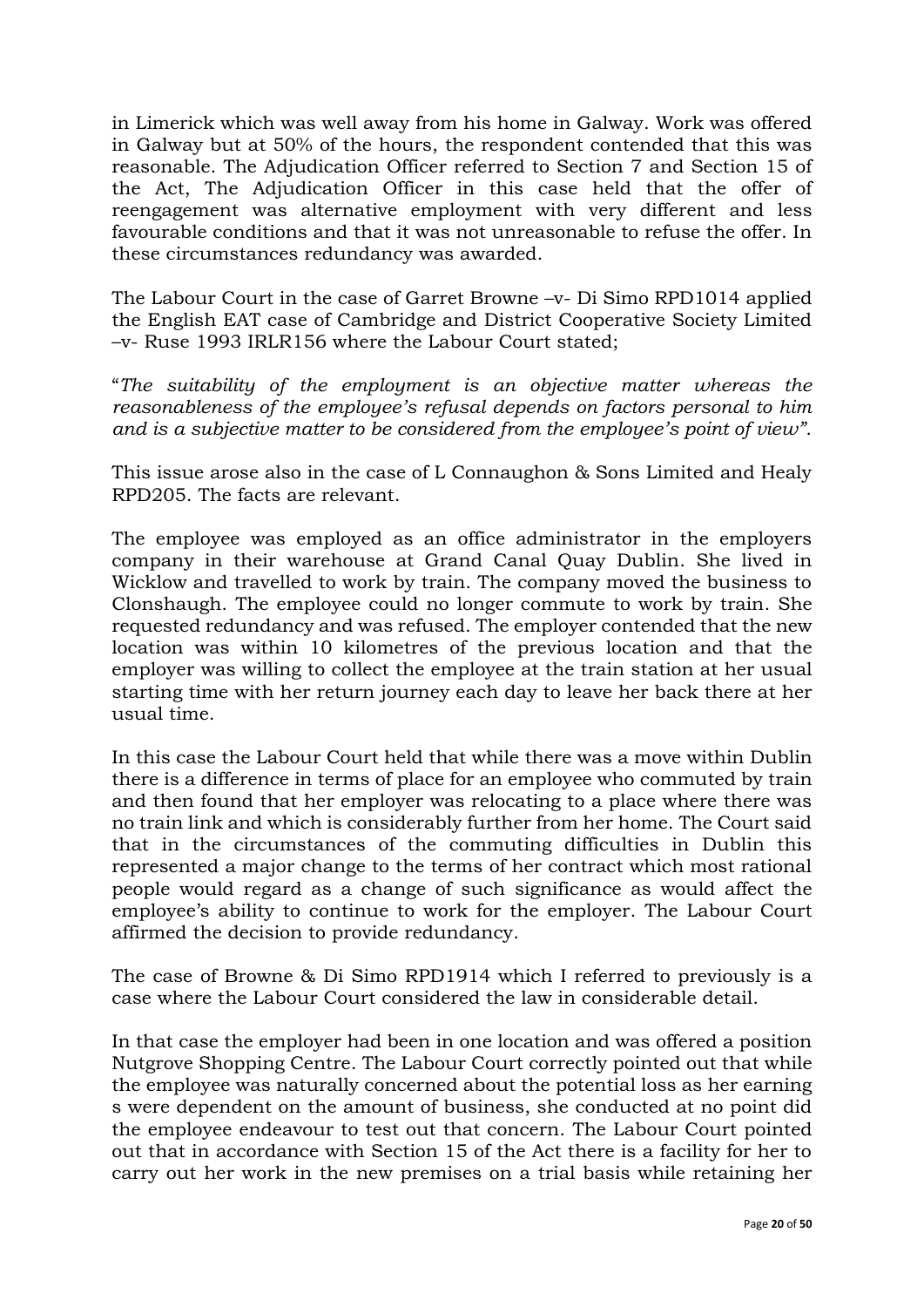right of possible redundancy payment. The Court was satisfied that the offer to continue the employment on the same terms and conditions amounted to suitable alternative employment within the meaning of Section 15 of the Act and that the refusal to accept an option of working in Nutgrove Shopping Centre was unreasonable.

A lot of these cases turn on change in location. Of course, if a business is moving location that is not of itself a ground for an employer to make an employee redundant. It is a matter for an employee in those circumstances to seek redundancy. Cases involving particular a change in location is always going to depend on how much of an additional commute the employee will be subjected to. Limited commuting times will not result in a redundancy claim being successful, Longer ones will. There is no hard and fast rule in these cases. There is no guide that would say that 5 minutes is ok but 20 minutes is not.

These cases will depend on the particular circumstances of the particular case and often also the particular circumstances of the employee. By this we mean that you could have a situation where one employee travels by bus or train the other employee travels and has a car parking space. The location changes. The employee who travels by public transport and does not have access to car parking has an additional 20-minute walk to get to work. By this we mean that if you have two employees. One who is travelling by public transport and does not have a car and another who has a car and is provided with car parking on site have a change in location that the additional commute time may be exactly the same but the person who is provided with a car and a car parking space may not be in a position to claim redundancy whereas the other individual who is travelling by public transport who has the additional commuting time where they have to walk in foul or fine weather may well have a claim for redundancy.

As we move out of the pandemic issues of redundancy are going to arise. There is no doubt that some businesses will contract. There will be fewer staff employed. Issues will arise in relation to suitable alternative employment. Where an employer proposes reduces salaries or wages or reduced hours or in some cases longer hours the issue will be to look at the position from the perspective from the employee. For example, a business that decides they will want some staff to start earlier in the day but finish earlier and some to start later but finish later may well be in a position that some employees will seek redundancy in those circumstances. The employer might regard it as reasonable to take account of the requirements of customers of clients however the personal circumstances of the employee are ones which will be taken into account in a claim where the employee seeks redundancy.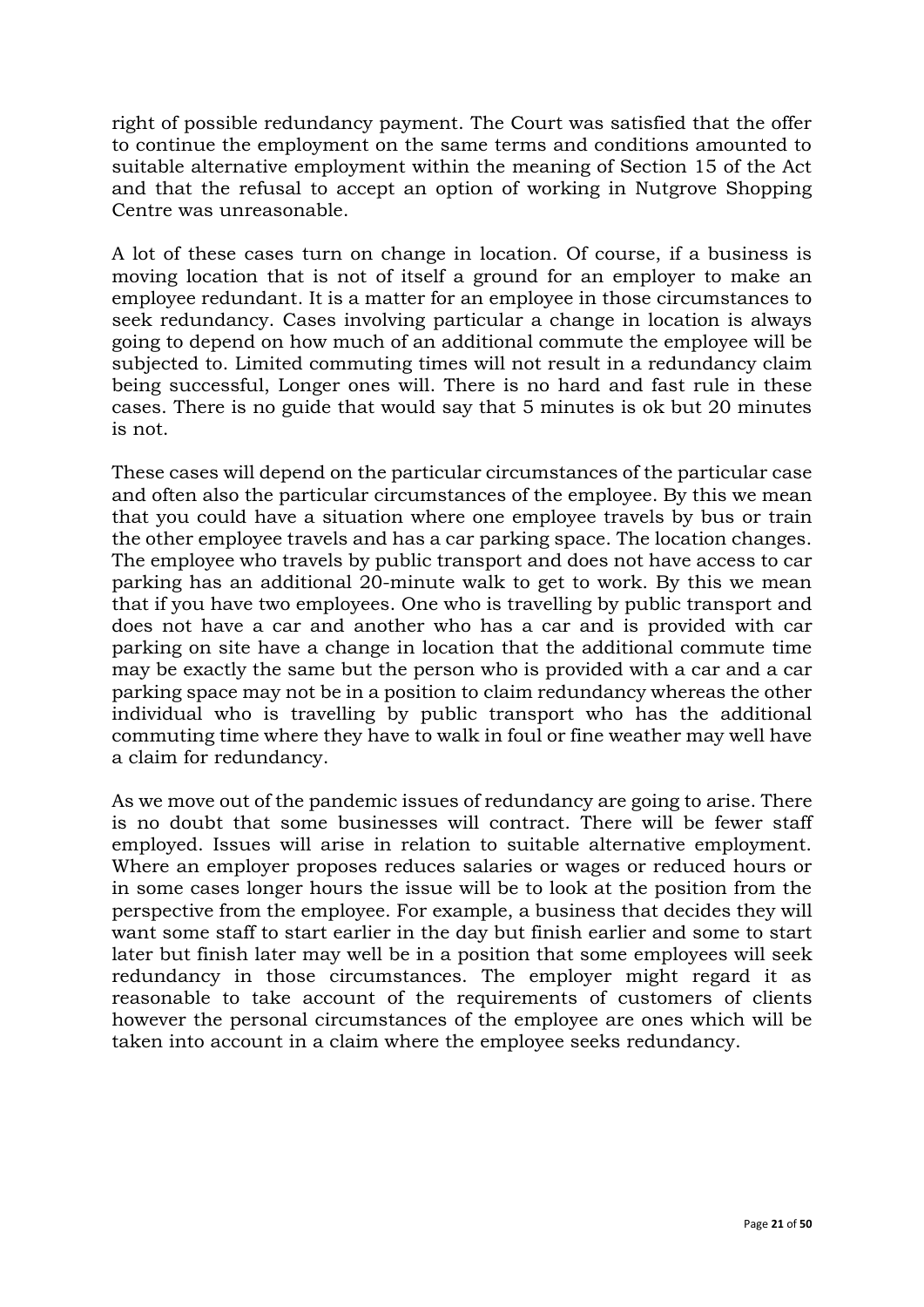### **Problem Cases Which Will Arise**

In reading this seminar note today you might have considered that the problem issues have already been dealt with in some depth but in fact they are only the start of the difficulties when it comes to making an employee redundant and I intend to look at some of these.

### **Making a pregnant employee or an employee who is on Maternity Leave redundant**

The Equality Legislation in Ireland is very clear and sets out that the dismissal of a worker who is pregnant or is on Maternity is contrary to the law.

The burden of Proof in such cases is set out in Section 85 of the Employment Equality Acts 1998-2015. The Act now provides for the allocation of the probative burden between the complainant and the respondent in cases coming within its ambit. The Section provides in effect that the complainant bears the initial burden of proof of facts from which discrimination may be inferred. If those facts are established, and if they are regarded by the Court as of sufficient significance to raise an inference of discrimination, the onus passes to the respondent to show that the principle of equal treatment has not been infringed in relation to the complainant.

In cases involving pregnancy or maternity redundancies generally speaking the evidence from the employee will simply be that they were pregnant, or that they were on maternity, and that they were made redundant.

The Labour Court in the case of Teresa Cross (Shanahan) Croc's Hair and Beauty and Helen Ahern Case EDA195 reviewed the law on this matter.

The Court set out that the protection of women during pregnancy had been made clear by the European Court of Justice that since pregnancy is a uniquely female condition. Less favourable treatment on grounds of pregnancy constitutes direct discrimination on the grounds of gender and referred to the decision in the case C-177/88 Dekker –v- Stichting Vormingscentrum Voort Jong Volvassenen. Equality on the grounds of gender is now expressly guaranteed by Article 23 of the Charter of Fundamental Rights of the European Union. The Charter is incorporated in the Treaty on the Functioning of the European Union as a result of the Lisbon Treaty and has the same standing in all proceedings as current Treaties.

The principle of discrimination on the grounds of pregnancy constitutes direct discrimination on the grounds of sex is now codified in Directive 2006 -54/EC on the principles of equal treatment of men and women (Recast Directive). The Directive provides that Article 2.2 (c) that a less favourable treatment of women relating to pregnancy or maternity leave within the meaning of Directive 92/85/EEC constitutes unlawful discrimination for the purposes of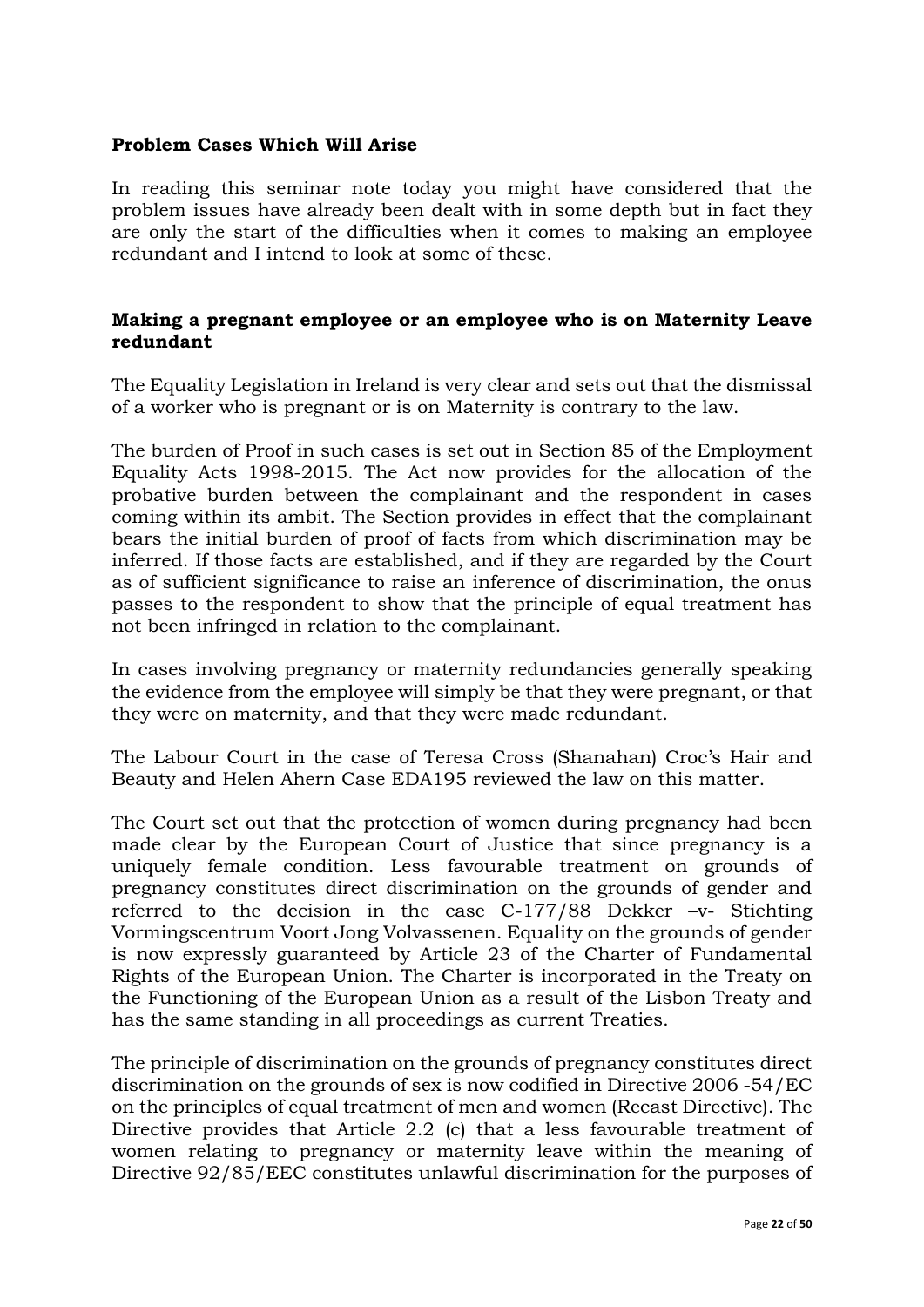that Directive. The Labour Court pointed out in case C-406/06 Paquay that in accordance with its case law the prohibition on less favourable treatment on grounds of pregnancy comes within the ambit of both the Equal Treatment Directive and the Pregnancy Directive.

In the Paquay case the judgement stated;

"*However, the objective is to arrive at real equality of opportunity and cannot therefore be attained in the absence of measures appropriate to restore such equality when it has not been observed. Those measures must guarantee real and effective judicial protection and have real deterrent effect on the employer*".

In the case of Trailercare Holdings Limited and Healy EDA128 the Labour Court in that case stated;

"*It is abundantly clear from these authorities, and from the legislative provisions of the European Union, that women are to be afforded special protection from adverse treatment and in particular from dismissal on account of their condition, from the commencement of their pregnancy until the end of their maternity leave. The entitlement of that protection is to be regarded as a fundamental and inviolable right within the legal order of the Union which the Courts and Tribunals of the Union must vindicate within the limits of their jurisdiction. It seems equally clear that where a pregnant woman is dismissed during the period of special protection the employer bears the burden of proving on cogent and credible evidence, that the dismissal was in no sense whatsoever related to her pregnancy*".

Article 10 of the relevant Directive effectively provides that total prohibition on the dismissal of pregnant employees except where they are duly substantial grounds. In addition, it provides that the grounds must be set out in writing.

Effectively when it comes to redundancy in the case of a women who is pregnant or is on maternity it would appear that dismissal has to be able to be justified in writing and failure to justify in writing in itself is sufficient to bring the employee into a claim for discrimination under the Equality Legislation. However, in looking at Article 10 of Council Directive 92/85/EEC in the Paquay case the CJEU pointed out that even taking preparatory steps for a decision to dismiss an employee who is pregnant or on maternity even if not notified to them until after the Maternity Leave ends is in itself a breach of Article 10.

## **Claiming Redundancy after layoff**

This issue is going to arise once the restriction on claiming redundancy in Section 12A of the Redundancy Payment Act 1967 is revoked.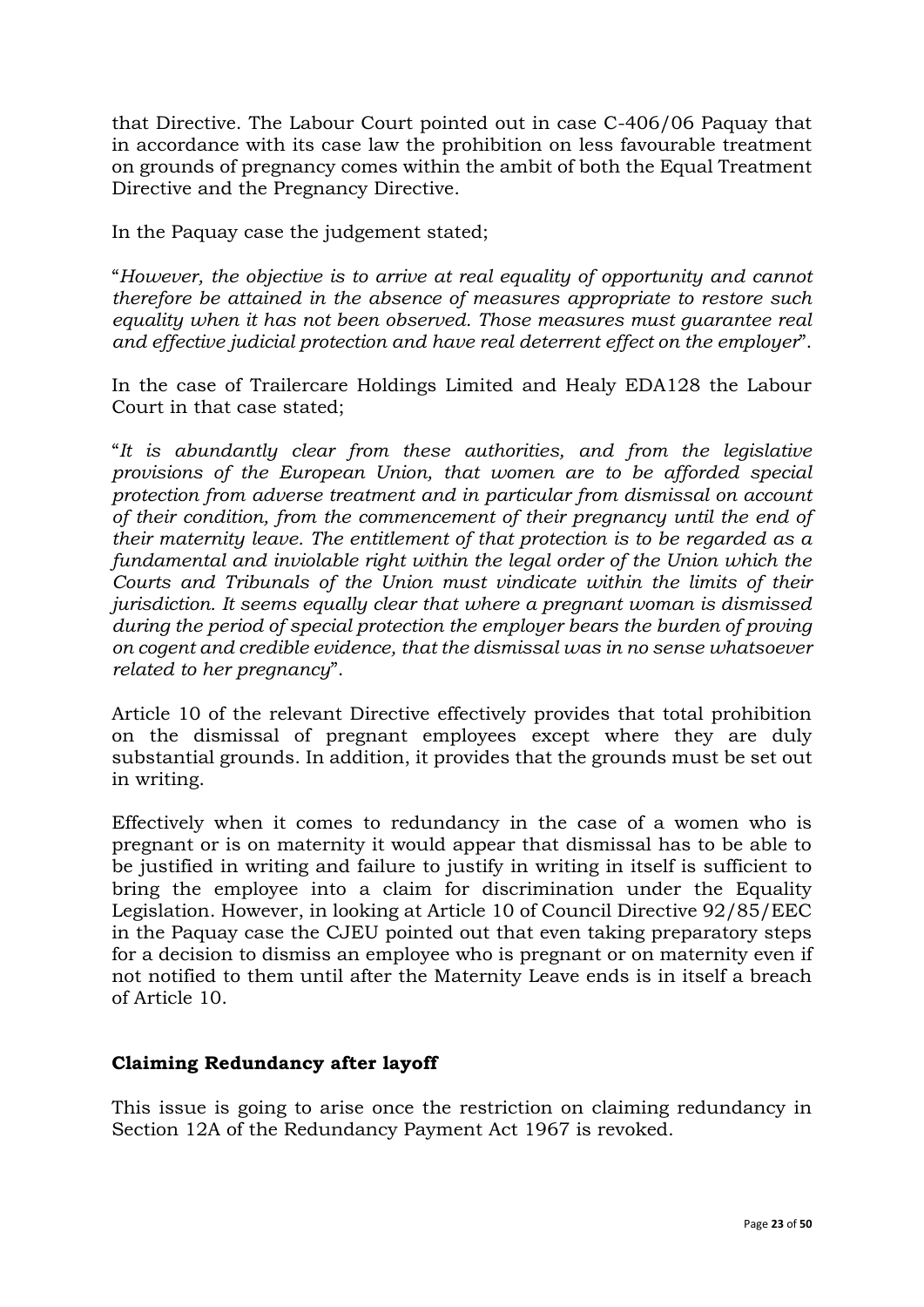The Legislation in Section 11(2) provides for an employee to claim redundancy where they have been on layoff or on reduced working hours or pay.

The test is whether the remuneration of the employee is less than one half of his or her normal weekly remuneration or his or her hours of work are reduced to less than one half of her or her normal weekly hours.

There are two issues which arise here.

They come under the provisions of Section 12. Normally the employee will furnish what is called an RP9 Form. This is the notice of intention to claim redundancy. In those circumstances the employer is entitled to furnish a counter notice. The counter notice is under Section 13 and it is a notice sent to the employee stating that no later than four weeks after the date of the counter notice the employee will receive a minimum of thirteen weeks full employment and during that period the employee will not be laid off or kept on short time for any week. Effectively it is full time employment.

There is a significant trap here for employers. The notice must be served within 7 days of receipt of the RP9. There is no provision to give an extension.

I raise this specifically as an issue for colleagues to be aware of. Take a situation where an RP9 is sent with a Certificate of Posting on a Wednesday. It arrives on Friday in the post to the employer. The employer contacts you on Monday. You now only have until Friday to get the counter notice actually served on the employee. Therefore, where an employer contacts you in relation to an RP9 which they have received it requires immediate attention. In the last recession there was a number of redundancy claims that would run weekly. Regularly the defence was raised that a counter notice was attempted to be served but that they didn't get it served in time. Each and every one of those cases was rejected and the employee was entitled to a redundancy payment.

## **An Employee Resigning – Can they claim Redundancy – Yes.**

The case of Drumcondra Child Care Limited and Szumera RPD1814 is an interesting case concerning the application of the Redundancy Payment Act 1967.

The facts of the case are interesting and were agreed by the parties. The employee was employed as a part time cleaner. She was placed on temporary layoff on 25 August 2017 until 1 January 2018. After a period of four weeks on temporary lay-off the employee wrote to the respondent terminating her employment with effect from 1 January 2018. The employee contended that pursuant to Section 12 (2) of the Act she was entitled to Statutory Redundancy. The employer contended it had served a counter notice but not within the 7-day time frame.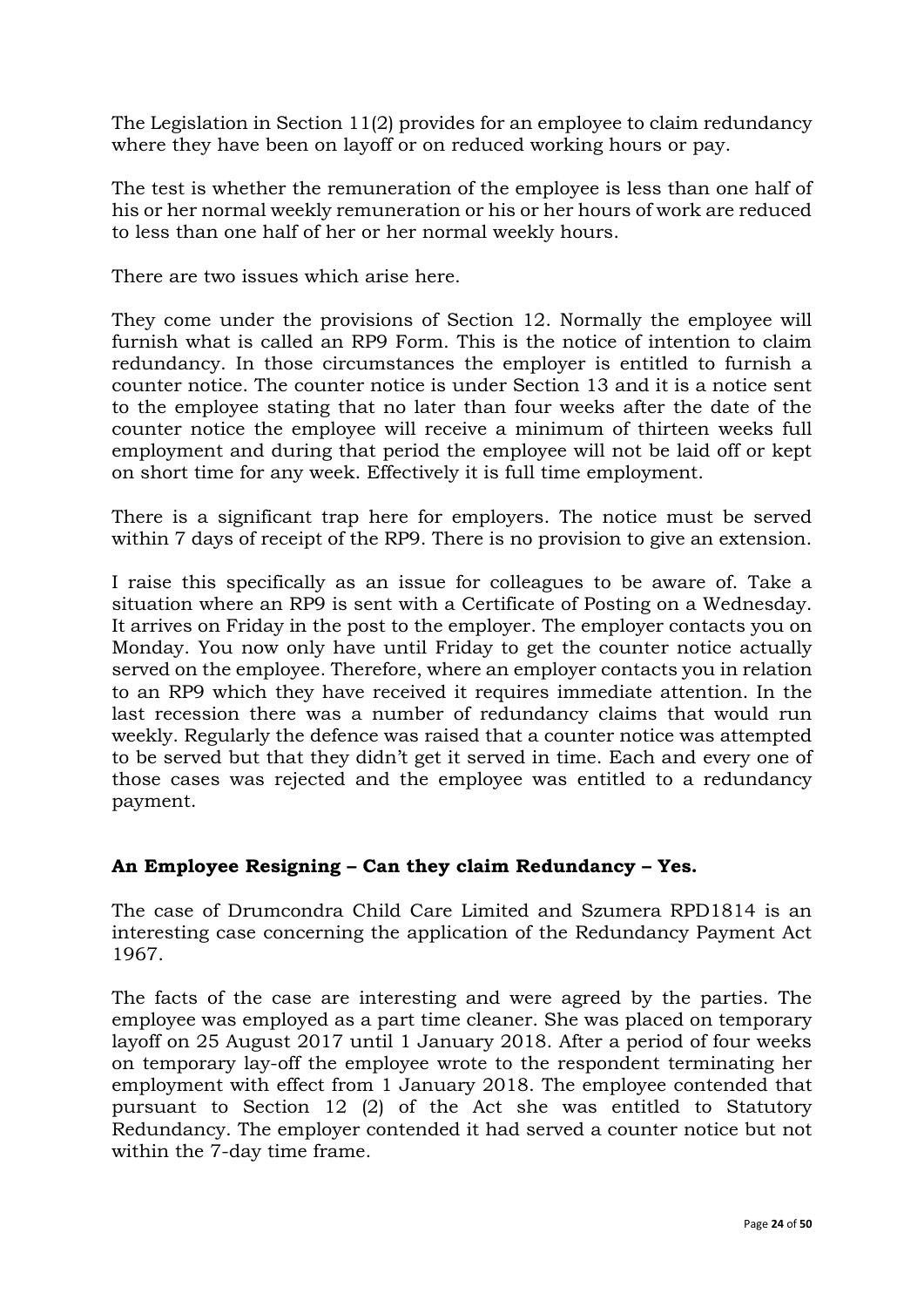The Labour Court set out the provisions of Section 12 and 13 of the Act. The Court also helpfully set out the case of Industrial Yarns Limited –v- Leo Greene and another 1984ILRM15 at page 20 where Costello J (as he then was) stated;

"*The Section 12 procedure was amended by Section 11 of the 1971 Act. After the employer has served the Section 11 notice of layoff the employee could now serve one of two notices;*

*Either (a) a notice of intention to claim redundancy, or (b) A notice terminating his contract (which is deemed to be a notice to claim a redundancy payment). He cannot serve both*".

The Labour Court held that the claim fell squarely within the meaning of Section 12 (2) of the Act. The letter sent by the employee to the employer informed the employer, after she had been on a period of enforced layoff of longer than 4 weeks, is to be added in accordance with Section 12 (2) of the Act to be a notice of intention to claim a redundancy lump sum. There will be many employers who will see a letter of resignation coming in and will give a sigh of relief that the employee has simply left and they won't have to pay redundancy. The opposite is the position. It must be remembered to come within Section 12 the employee must not give notice.

A case where an employee lost but at the same time is interesting as to how employees can effectively manufacture a redundancy payment claim arose in the case of Merchandising and Demonstrating Limited and Colley RPD191. There is no issue in this case that anything was manufactured but it identifies how a claim could be. In that case the Labour Court had to deal with a situation where the employee had never been given a contract of employment. The Court looked at Section 11(2) of the Act which described the circumstances of short time within the meaning which could be applied in the particular case as the remuneration was less than half of existing pay under a new proposed arrangement.

However, the Court pointed out that the provision was qualified by the time requirement set out in Section 12 of the Act before this could be claimed. The employee had not been on short time for four or more consecutive weeks or for six or more weeks within a thirteen-week period and therefore Section 11(2) was not applicable. This was an "if and when" contract. What is an interesting aspect that it was claimed by the employee that she never resigned but indicated simply she would not accept one day work every week. There is a provision in the Redundancy Legislation that if there is a breach of contract when the employee can immediately resign and claim redundancy. This was not actually pleaded in this case.

The other interesting aspect is that the employee would have been better working one day every week for four consecutive weeks and then may well have come within the provisions of Section 11(2) of the Act. Even if the contract at that stage had been an "if and when" contract as held by the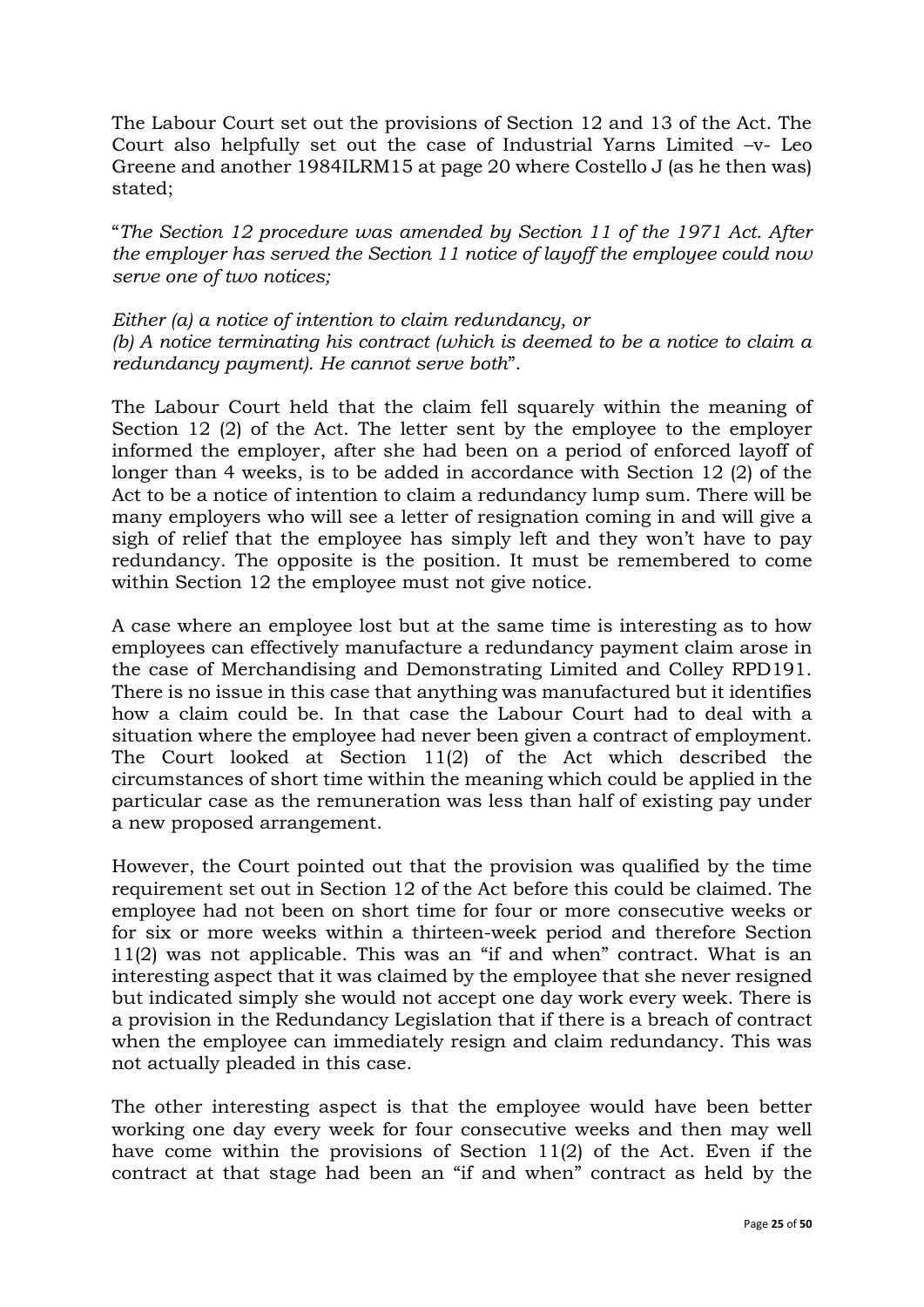Labour Court in this case the employee would still have been able rely on Section 11 if her remuneration was less than half the existing pay that she would have been receiving.

In this case the employee had not got legal advice before resigning and indicates the importance of the employee doping so. If this had been addressed in a different way the employee would probably have been able to get redundancy, quite fairly.

As I have mentioned the issue of a contract being frustrated. This is an issue which arose in case ADJ-200025512 involving a Chef and a Community Service Provider. The Adjudication Officer set out Section 7 of the Redundancy Payment Act in detail. The Adjudication Officer also set out the provisions of Section 9. The relevant Section here is Section 9 (1) (c) where the employee terminated the contract under which he was employed by the employer in circumstances;

### *"Such that he is entitled to so terminate it by reason of the employers conduct".*

In this case the Adjudication Officer held that subsection (c) allows for dismissal to take place where the employee is allowed to terminate their own contract because of the conduct of the employer. The employee considered her new role and location to be unsuitable. The respondent listened to those concerns and made a commitment that it would be considered. The employee it appears had not taken the opportunity for that consideration to take place. The Adjudication Officer stated they could not predict the outcome of that consideration but had no reason to doubt the respondent employer would ensure it would take place when the complainant returned from sick leave. The Adjudication Officer in that case held that the employee had not been dismissed. What is interesting however is that Section 9 (1) (c) of the Act is an issue which employees will look to in the coming months. Let me explain in a little bit more detail as to the type of situation I see arising. You will have a situation where employers will go for remote/homeworking or blended working. The contract of employment for the employee provides that they will work in a particular office or premises. The employer now seeks to enforce blended working. There will be some employees who will be quite happy to take a redundancy payment and therefore this is an issue employers need to be aware of. Trying to force through a change in a contract may well result in the employee seeking to rely on this provision. The alternative will be that the employer will find the employee simply stating that their contract provides that they will work from the office. They intend to come to the office and they have no intention of doing work from home. The employer may seek then to enforce a form of blended working and this is where the provisions of Section 9 (1) (c) may well be looked at by a number of employees as a way of claiming redundancy.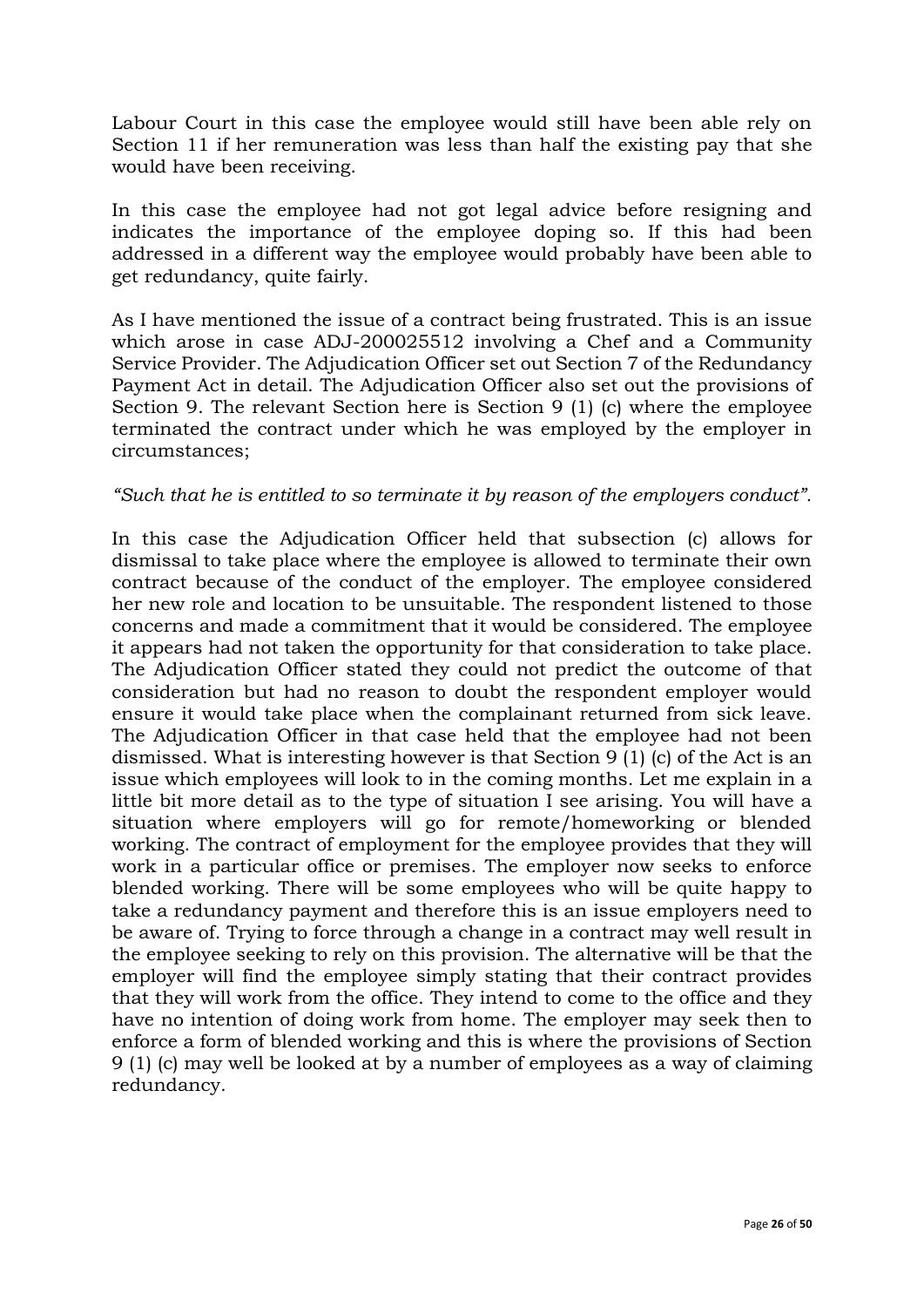# **Where employees can fall foul of the Redundancy Payment Acts**

Where an employee moves between organisations then in those circumstances the employee may well find themselves that they have lost employment rights and service.

In case RPD197 being a case of Olejniczak & Glenbeigh Fire and Flood Limited the issue arose as to whether or not the employee had the appropriate service. The employee contended she had been employed by the group from March 2009 until her post was made redundant in May 2018. In May 2017 the employee contended she had been promoted within the group of companies.

There are a number of provisions in the Redundancy Payment Acts which can catch an employee pout in these situations. Section 9 (3) (a) of the Act states that a dismissal under the terms of the Act will not be deemed to have taken place if an employee moves from one part of a group to another, a reengagement took place with the agreement of the employee, the previous employer and the employer. The legislation provides that the employment will not be deemed to be a dismissal if the employee is reengaged by another employer immediately on the termination of the previous employment. What is important however is before the commencement of the period of employment with the new employer the employee must receive a statement in writing on behalf of the previous employer and the new employer which sets out the terms and conditions of the contract of employment with the new employer, specifying that the employees period of service with the previous employer will be regarded by the new employer as service with the new employer and contains particulars of the service mentioned previously. The employee must also notify in writing the new employer that the employee accepts the statement required by that sub paragraph.

Rarely, if ever, does this actually happen.

Where that has not happened, as in this case, the employee was not entitled to redundancy. There is a saving provision in Section 16 which refers to a situation where a person is reengaged by an associated company. In this case the Labour Court looked at the definition of a subsidiary which is set out in the Redundancy Payment Acts and Section 7 of the Companies Act 2014. The Labour Court set out that no evidence was offered to support the idea that the company was a subsidiary of the other or that both were subsidiaries of a third company. The case turned on the fact that the employer in this case contended that the particular company was not part of a group company. It would now appear effectively that employees in cases are going to have to produce evidence themselves that this is a move between a group company or a subsidiary of a group company.

Where an employee believes they are moving from one group company to another group company and we're using that in the broadest terms it is absolutely imperative that the employee has the appropriate contract put in place which complies with the provisions of Section 9 of the Redundancy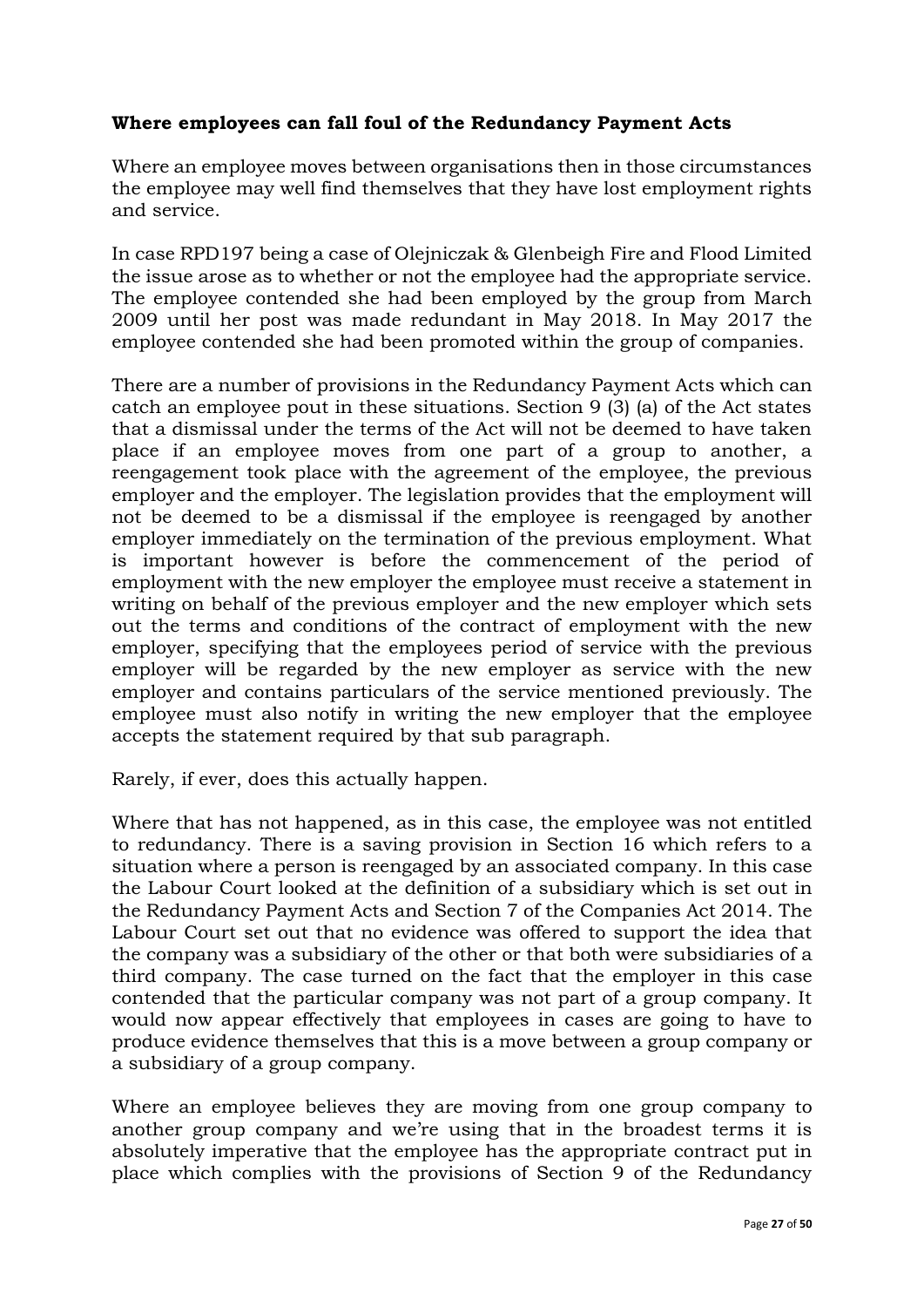Payment Acts. If they do not then the employee as in this case can fall foul of the Redundancy Payment Legislation and lose their right to redundancy.

## **Redundancy where there is a transfer under the Transfer of Undertaking Regulations**

The issue of a transfer from one entity to another often arises in the area of redundancy. There are often employees who do not wish to move from one organisation to a new organisation or see it as an opportunity to obtain redundancy. The Labour Court in case RPD1713 being a case of Ardcolum Motor Factors Limited and Gildea is one where the Labour Court held that an employee who refuses to transfer does not become entitled to redundancy under the 1967 Act. A similar approach was taken by the Labour Court in case RPD1710.

This issue also arose in case ADJ18637 involving a legal firm. This involved an employee who worked as a legal secretary in a legal partnership. There were three partners. One partner dissolved the partnership. The managing partner informed the employee in 2015 that she was being made redundant. She was then advised that this individual was starting her own company and invited the employee to work with the new company. The employee joined the firm. In this case the employee had no written contract. No notices under the Transfer of Undertaking Regulations issued. The firm of Solicitors contended there was no redundancy as the employee was not dismissed. The employer relied on the case Symantec Limited –v- Lyons and Leddy 2009 IEHC56 where the High Court had held that a transfer on the same terms and conditions meant that a person had not been made redundant by virtue of regulation 4 (1) of those Regulations.

There is a UK case involving Robert Graham Hynd –v- David Armstrong & 24 Others 2007ECIH16XA158/04 which is authority for the contention that a Partnership comes within the reach of the European Communities (Protection of Employees on Transfer of Undertaking) Regulations 2003. In that case the Solicitor successfully challenged his dismissal due to redundancy on the dissolution of a Partnership in which he was employed and argued he was entitled to the protection of Regulation 4 when the partners established a new firm. The Court in the UK accepted that the employee was employed by a Partnership and could draw on the regulations to contest this dismissal due to redundancy and assert his right to a transfer into the new company.

The reason I am mentioning this is that the Transfer of Undertakings both stops an employer making an employee redundant but also stop an employee claiming redundancy.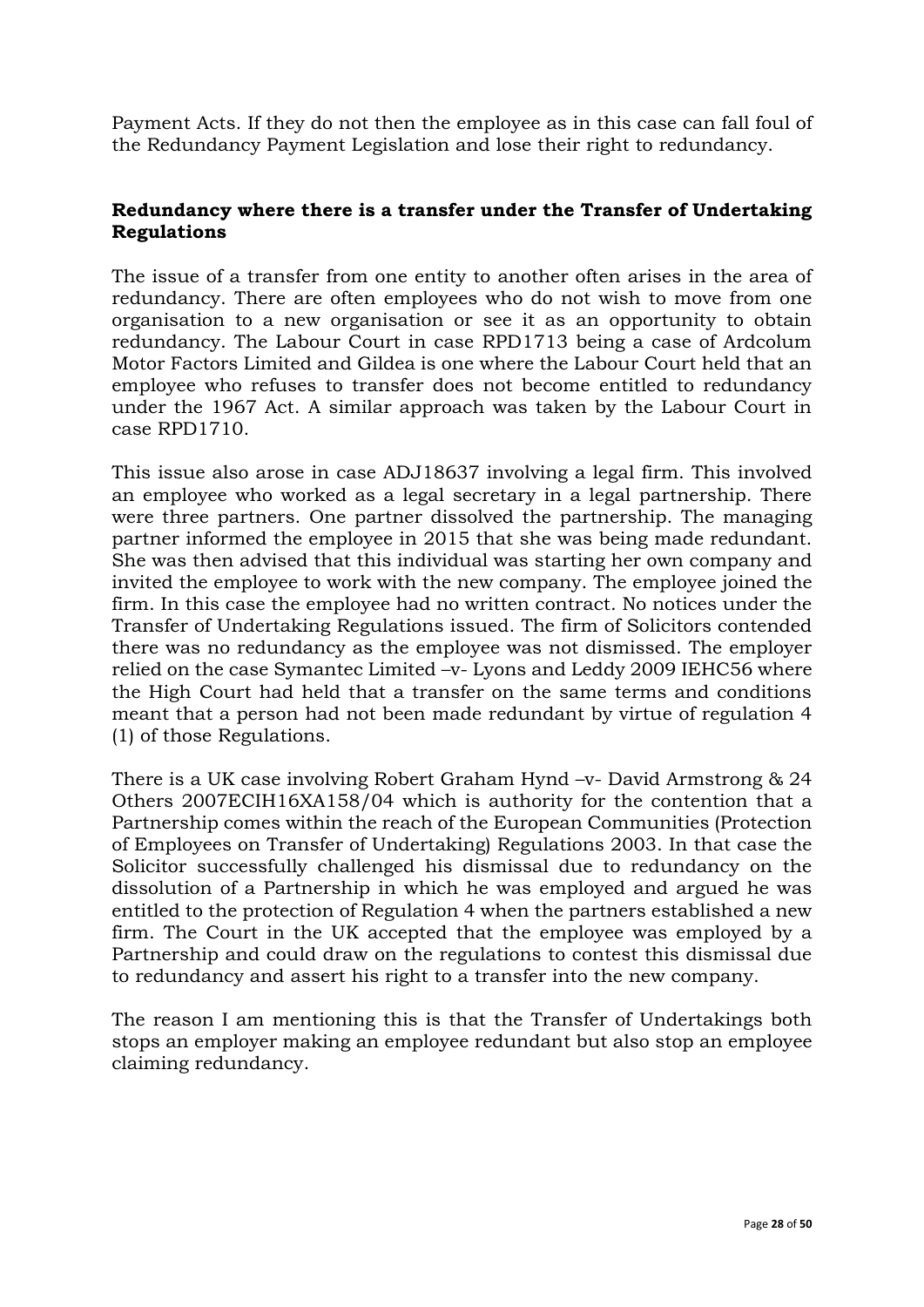## **Wages / Salary during Layoff**

These cases are most definitely going to arise. The relevant case in Ireland is a case of Law -v- Irish Country Meats (Pig Meats) Limited 1988ELR266 which held that unless there is an express or implied term permitting the layoff without pay then it is a breach of the employee's contract of employment to do so. An implied term would include custom and practice as was set out in the case of Petkevicius –v- Goode Concrete Limited 2014 IEHC66. This issue did arise in a case ADJ/12935. The Adjudication Officer in that case referred to these cases but also to the construction industry where there would have been ups and downs but not in the particular industry in which the claim involved. The Adjudication Officer held that as there was no express term in the contract allowing layoff without pay the employee was entitled to pay.

There will be many employees who do not have a contract of employment. There will be many employees who do have a contract of employment that does not have a specific layoff clause. In those circumstances the employee may well come looking for their wages during the period of layoff. The first issue stated is of course that the claim can only go back 6 months from the date that the claim is lodged. The second is that employers will look to situations where the employer would say that the employer had no option but to lay off the employee due to the regulations brought in by the Government closing the business. It would be my view, and I have discussed this with other employment law Solicitors and Counsel, that Section 5 of the Payment of Wages Act is clear that without a specific lay-off clause the wages must be paid. At the same time where an employer is frustrated from opening their business by the actions of the Government the employer will rely on what we call the "flooded mine". This is the provision of an act of God or in this case an act of Government which restricted the business being able to operate. However, that only applies for the period of time that the business was closed and could not operate. For those who are in or were in essential services and do not have a contract with a specific lay-off clause in it they may be in a more difficult situation as their business was able to open.

## **The time limit to bring a claim**

Normally when dealing with the WRC most practitioners will look at it being 6 months. This issue arose in the case in the case of Brian Cahill trading as Jerpoint Inn and Helen Greene as regards the jurisdiction. The Labour Court in that case pointed out that there appeared to be a misunderstanding in relation to the time limit on claims for redundancy payment. The legal representative for the employer was arguing that the claim as not lodged within six months of the date of termination. The Labour Court pointed out that the limitation period under Section 41(6) of the Workplace Relations Act 2015 applies which is 12 months. Equally, for getting an extension of time it is not for an additional six months but it is for an additional 12 months.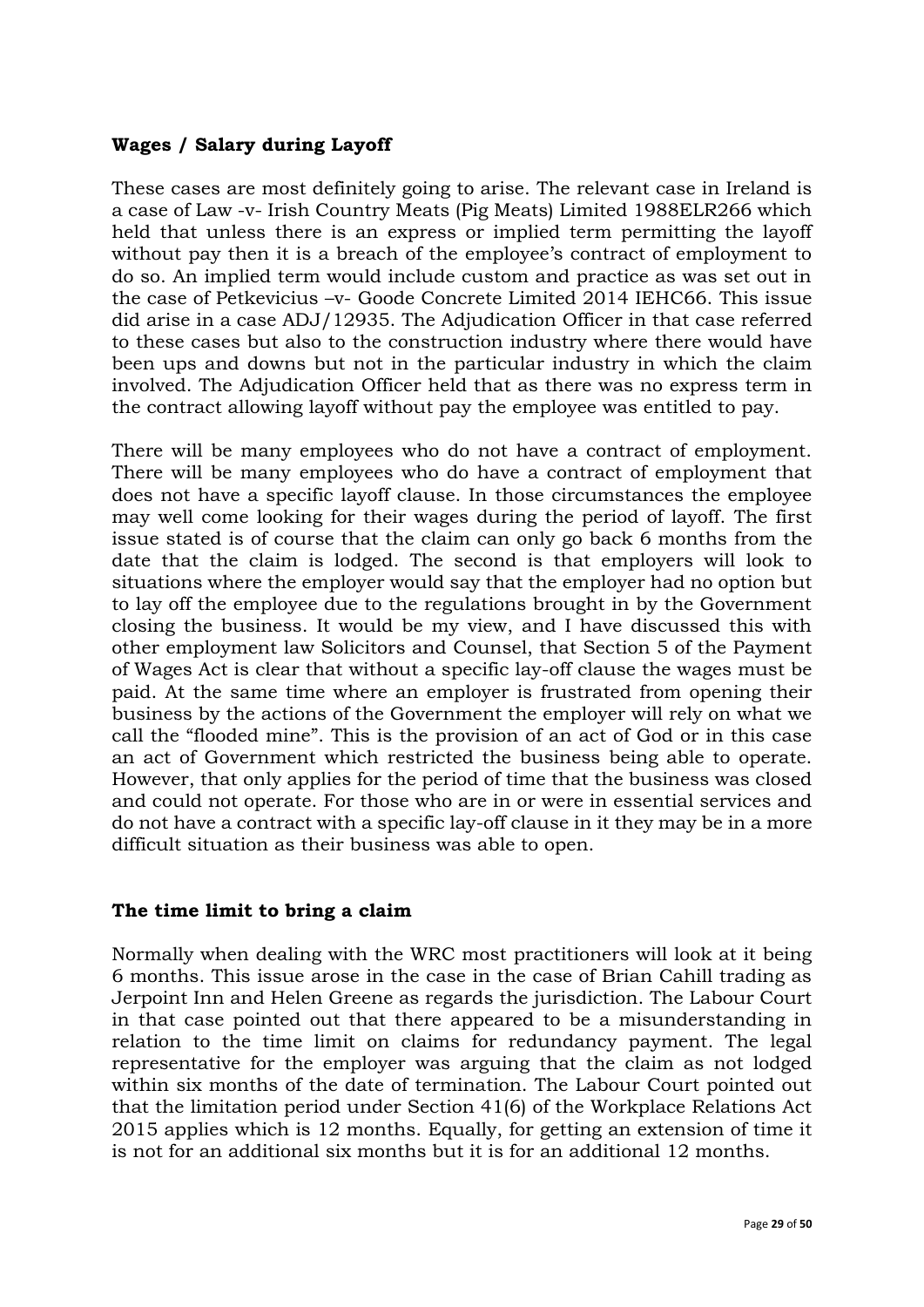## **Period of Employment and Reckonable Employment**

At first sight it might appear that this is one and the same thing. It most definitely is not.

For determining the length of time which a person is employed for it is important to look at Schedule 3 of the Redundancy Payment Act 1967. The most usual which is likely to arise is that of employee being on lay off. Regulation 5 of the Schedule 3 specifically provide that lay off will not mean that there has been a break in service.

However, as regards reckonable service which is the basis under which the Redundancy calculation will be made, absence in excess of 52 consecutive weeks by reason on an occupational accident, absences of 26 weeks by reason of an illness, or absences by reason of lay off by the employer are discounted in calculating the amount of Redundancy to be paid to the employee.

This issue recently arose in a case ADJ-00038047 in the case of Duggan and Suntask Solar Ireland. In that case the Adjudication Officer appears to have worked on the basis that periods of lay off are not taken into account in calculating the issue of the length of service. This I disagree with.

This is an issue which is going to arise over the coming months and it is my reading of the Legislation, that lay off does not break continuity of service for the requirement of having two years continues employment but it does impact on the amount of reckonable service for calculating the Redundancy payment.

If an employee commenced employment on the  $1<sup>st</sup>$  of January 2015, and was made Redundant on the 31st of December 2021 that employee would have 6 years continuous service, even if they have been on lay off since 1 January 2021. For continuous service they would have 6 years' service but for reckonable service they would have 5 years' service.

However, it is important to remember that the Government have announced that they will be making contribution towards the Redundancy payment to cover periods during which the employee was on lay off of up to  $\epsilon$ 1,850.

## **The form of any WRC Decision**

Issues have arisen in the past in relation to the form of WRC decisions and it is important in my view for colleagues to be aware of difficulties which can arise as regards obtaining payment and where it may be necessary even if you win a case of Redundancy to appeal a matter to the Labour Court.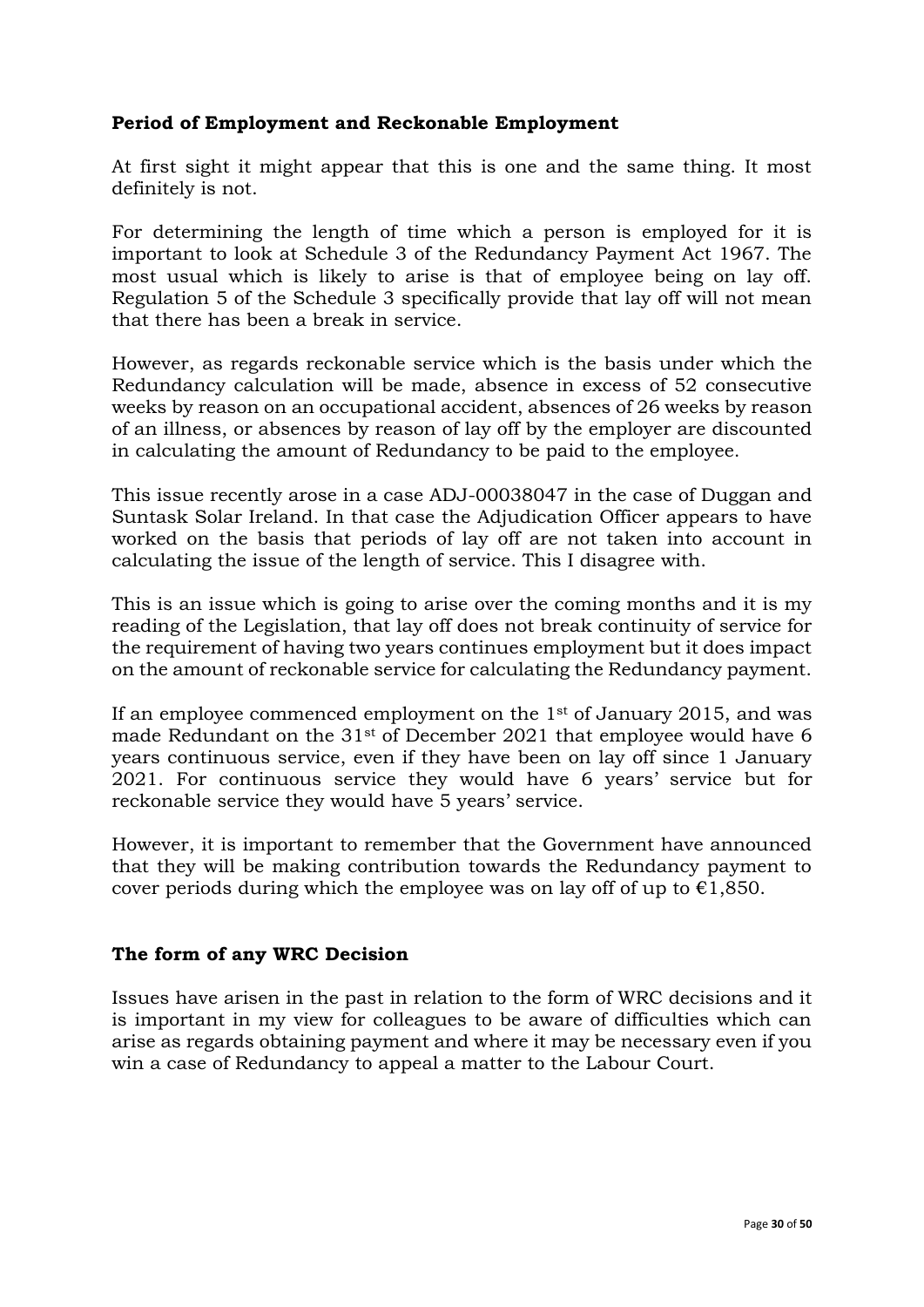For the Department of Social Protection to be in a position to make a payment and the decision of the WRC will need to set out:

- 1. Start date.
- 2. Finish date.
- 3. Rate of pay.
- 4. Any periods of lay off or other periods which would not be taken into a calculating the Redundancy payment.

Some decisions set these out. Others do not. Where they are not set out in, and you need to move an application to Department without any information, they will not pay out.

Because the Government will be paying portion of any Redundancy payment where an individual has been on lay off, due to Covid, it will be important to have date set out as to when the lay-off occurred so that it will come in the covered period from the 20th of March 2020.

The reason I refer to the Department of Social Protection is that where you obtain an award, if that award is not paid, an application can be made to the Department of Social Protection for payment.

If the company goes to liquidation, equally, the application should go the Department, but in those circumstances, through the liquidator. However, there is nothing to stop the employee putting in their own payment form to the Department.

1. All payments which go from the Department will be paid directly to the bank account of the employee. It is therefore necessary to make sure that you have the relevant bank details.

In the events that you get a decision from the WRC which does not set out the information set out above, then in those circumstances, it will be virtually impossible to get a payment form the Department and it may also be impossible to get implementation from the District Court against the company because of the fact that the relevant information will not be there. In the event of doubt, it would be my advice that an appeal is lodged to the Labour Court.

It is probably beneficial in appearing before the WRC just specifically to request that part of any written submission that the relevant information is set out in the decision again.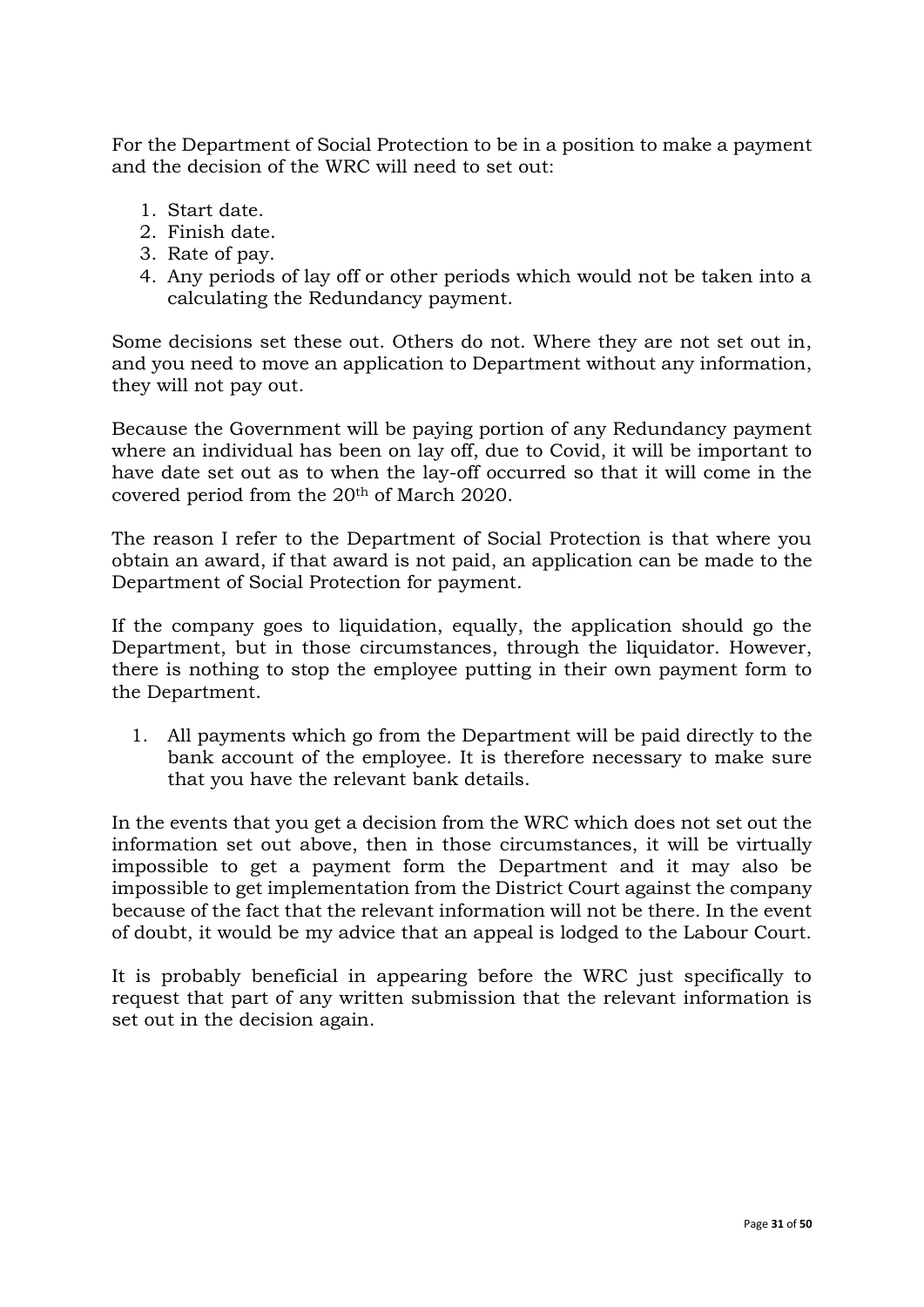### **Conclusion**

For many, redundancy will be a matter of fact. However, redundancy legislation is complex. There are going to be many disputes. As we come out of the Pandemic there are going to be employees who want to get redundancy where the employer does not want to pay it and does not want to make the employee redundant, Equally, there are going to be situations where an employer wants to make an employee redundant and the employee does not want to be made redundant. Put that into the mix and you can see a considerable amount of litigation arising in this area.

On top of that you are going to have the claims where an employee is made redundant but is not paid their redundancy payment.

There are going to be many genuine redundancies which because of the way in which an employer makes the employee redundant converts into either an Equality claim or an Unfair Dismissal claim.

I unfortunately anticipate a considerable amount of work in the area of redundancy.

It must always be remembered that redundancy while at law being treated as impersonal is very personal. It is personal both to the employee and to the employer. No employer takes on an employee wishing to make them redundant. There will be employers who will be forced to make individuals redundant and it will be the last thing they want to do as they will have had a good working relationship with the employee over many years and will both like and respect the employee. Equally, there will be employees who will want to fight for their job rather than being made redundant. Of course, there are going to be situations where both employers see it as an opportunity of getting rid of what they might regard as a difficult or troublesome employee and there will be employees who will be looking to be made redundant where there is no valid redundancy there but will use the legislation to orchestrate a redundancy claim.

I do hope that the paper today is of some help to colleagues in dealing with what is a complex area of law.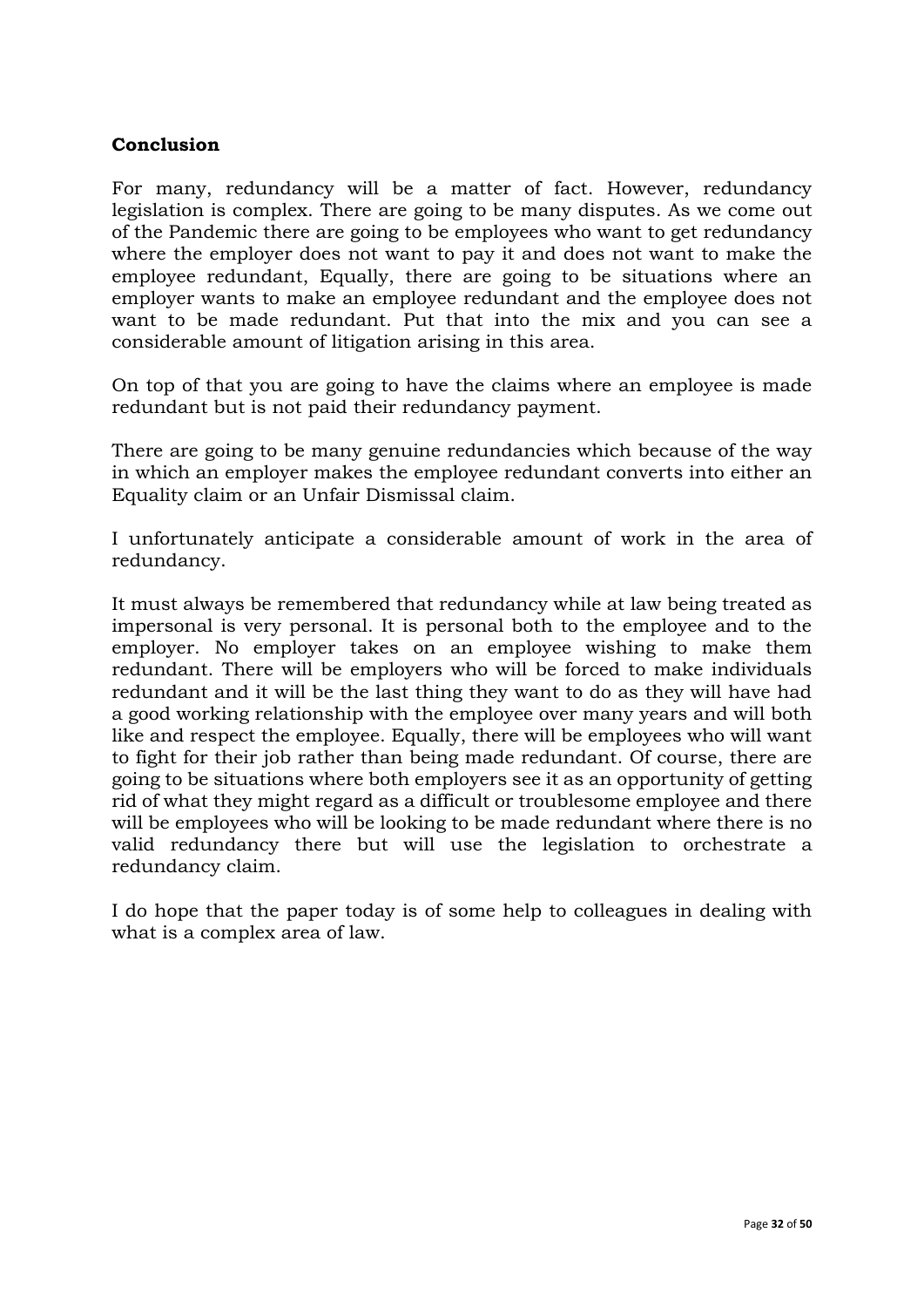# 3**. Remote Working and Flexible Working**

The issues which are going to be the biggest opportunities and challenges for both will be issues around remote working and flexible working.

The "Making Remote Work" Plan announced by the Government to a significant extent also looks to implement EU Directive 2019/1158. This Directive must be implemented by 2 August 2022. The Directive covers issues around work life balance for parents and carers.

In looking at remote working there are huge advantages for business generally. There are also challenges. I do not say "problems" or "difficulties". I use the word challenges as with every challenge there are solutions.

In looking at remote working, and this includes everything from e-work to platform work there is already a suite of resources for both employees and those tasked with the job of introducing it.

The Department of Enterprise Trade and Employment (DETE) and the Health and Safety Authority (HSA) have useful guides for both employers and those tasked with its introduction. Now if I had any criticism for example the DETE website guide asks lots of important questions. It identifies issues to be addressed but gives little guidance on how they actually are going to do that.

But let us look at the positives first and then the challenges.

The positive advantages:

- 1. There will be less congestion on our roads, less commute times even where people are not working at home but in a hub or co-working.
- 2. Employees will be able to work closer to or at home thereby creating better work/life balances.
- 3. Accommodation pressure in large cities will be eased.
- 4. The depopulation of rural areas will decline and in the medium term be reversed.
- 5. The opportunity for those with young children or carer obligations to obtain good well-paying jobs will increase.
- 6. There will be greater opportunities for those with disabilities to obtain employment.
- 7. It will enable more women with children to enter or remain in the workforce.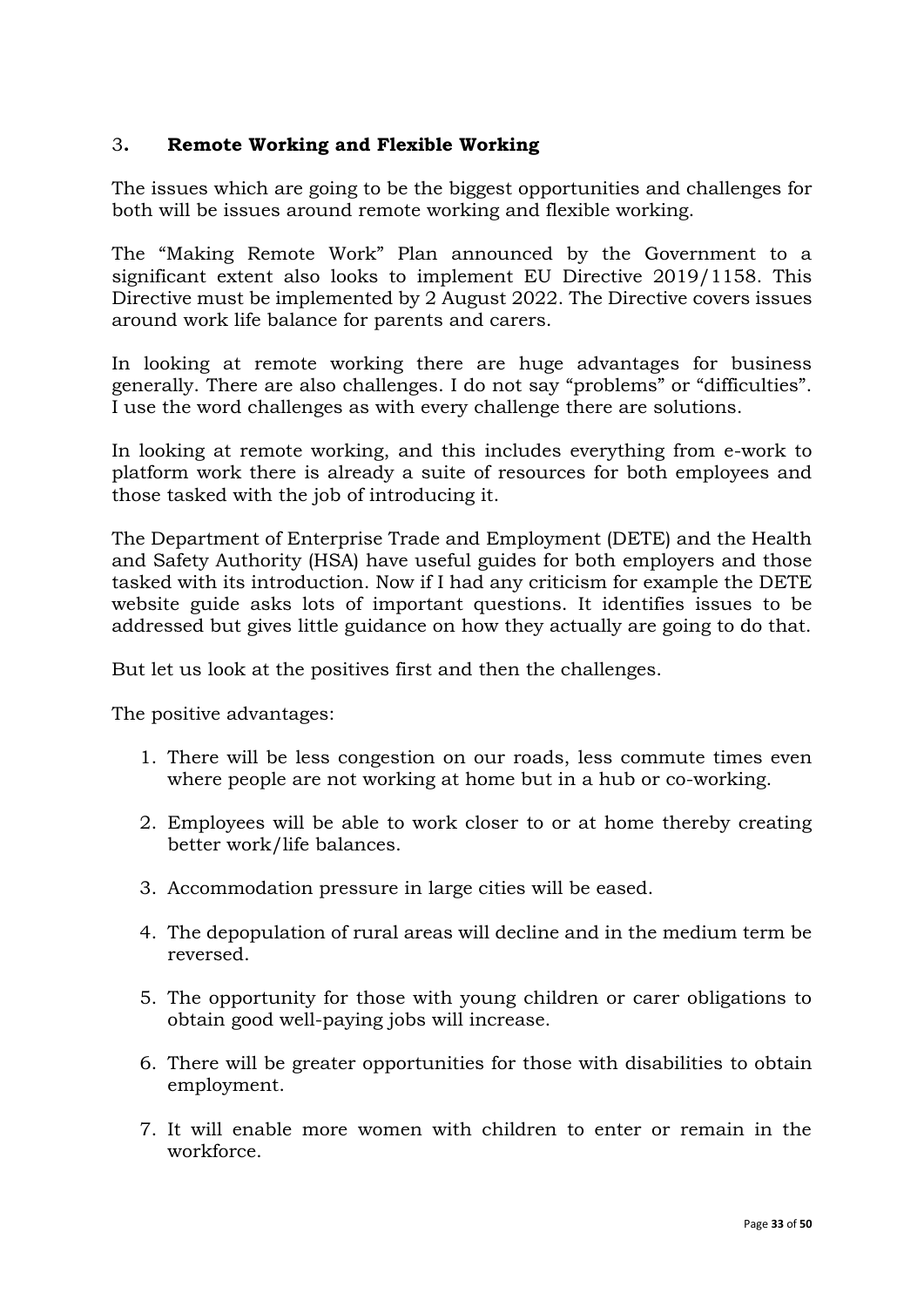The above are just some of the advantages.

However, I often think that when looking at something like a policy on remote working where there are huge advantages, it can be a bit like buying a new car or for some of us a "new to us car". When buying a car, we look at the seats, the body work, the inside of the car. We might look at the boot. Rarely will most of us examine the engine. The danger always is that you buy the car. You drive away. The windscreen washer runs out of water and you then have to search around under the bonnet and in the manual to try and find where the container is for the water. When we get our first warning light that comes on, we get into a panic because we will never have checked what the warning lights are. Most of us equate the warning triangle that comes up on the dashboard as something major. The majority of time it is something very minor but something that needs to be attended to. In the talk today I will be dealing with these issues but this paper is an addition to the talk so that those attending it will have an opportunity to consider some of the issues subsequently.

The challenge is to make sure, like when you get a car that you know what the warning signals are but that you take sufficient care of the vehicle to make sure that they don't come on. Therefore, this talk is primarily going to look at the issues which those in business will have to deal with.

The Targets

The target set by the Government is that 20% of public servants will work remotely. It would be my view that in private business 20% working remotely all of the time is probably a realistic target. However, in private business there will be a further group who will be part time remote workers and part time in office buildings or workplaces.

What are we dealing with?

At first sight you would think that you would be dealing with the issues of the policy brought out by the DETE. In fact, as we go through this talk today, I think there is an awful lot more that is involved. We certainly have the HSA when it comes to working remotely and their requirements under the Safety Health and Welfare at Work Act 2005 as amended. There will be Data Protection issues and GDPR. There will be EU Directive issues on everything from the Working Time Directive to Equality legislation which will need to be addressed. There will be issues with broadband. It might sound strange but I believe there is going to be issues with our planning laws and the attitude to planning in relation to homes and apartments both at a national level and in local authorities. There are going to be issues around vaccination and dealing with employees, in workplaces, who for one reason or another do not get vaccinated. There will be challenges for those involved in HR Management. There are going to be insurance issues. There will be taxation issues and there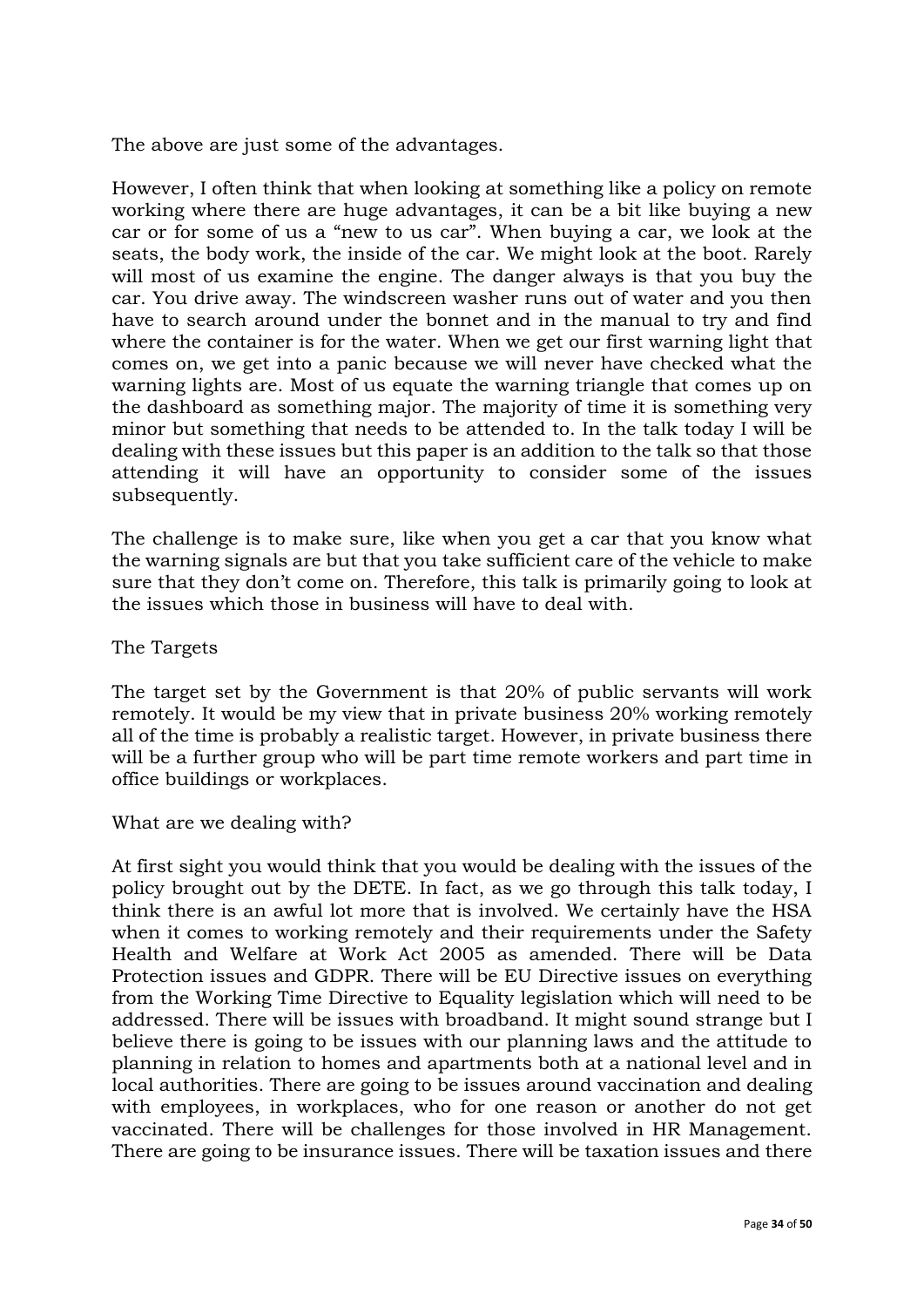will be the issues of the supports for businesses and the cost to the State of introducing remote working.

In looking at the issue of remote working I think the easiest way of dealing with this is to start at the start where somebody is looking at setting up remote working and the practical issues that are going to be needed to be addressed.

- 1. Remote working is not working at the kitchen table. The HSA guidelines set out that a proper work station must be installed. Even when individuals are working in a hub or co-working there will be a cost. It may well be a computer terminal, printer, scanner, desk, chair, lights.
- 2. Where a person is partly working remotely there may well be a double cost. There will be the cost of a workstation at home and in the workplace.
- 3. Home workstations will have to comply with the EU Directive on Display Screen Equipment (90/270/EEC) and Directive 87/319/EEC on the basic Safety and Health issues. The HSA guide has a very helpful document entitled "Homeworking Risk Assessment Checklist" in Appendix 1 of the Guide on Remote Working. It is not simply a matter of giving the employee a laptop and sending them home. In fact, the HSA guidelines would appear to indicate that there needs to be a separate screen and keyboard. It is easy to connect a laptop to a separate screen.
- 4. When the Pandemic started many employees working from home did so on a laptop. Now the EU Directive on Display Screen Equipment means laptops are not acceptable for prolonged work. Therefore, there will now be a cost for employers to provide a separate screen and keyboard. While the laptop may not become redundant for planning going forward probably it is going to be desktop rather than laptop which is going to be required.
- 5. Where there is no proper workstation set up that has been properly checked then there is a real risk of personal injury claims. These will either be repetitive strain injuries, back injuries or worse, eye injuries. Zoom fatigue may become the new "whiplash" claim for PI Solicitors.
- 6. A challenge will be the suitability of homes for remote working namely,

(A) Will the location in the house comply with the H & S requirements?

(B) Many apartments, in particular, are not suitable for a home workstation.

(C) We may need to see Building Regulations changed to provide for sufficient space for at least one workstation. We have energy efficiency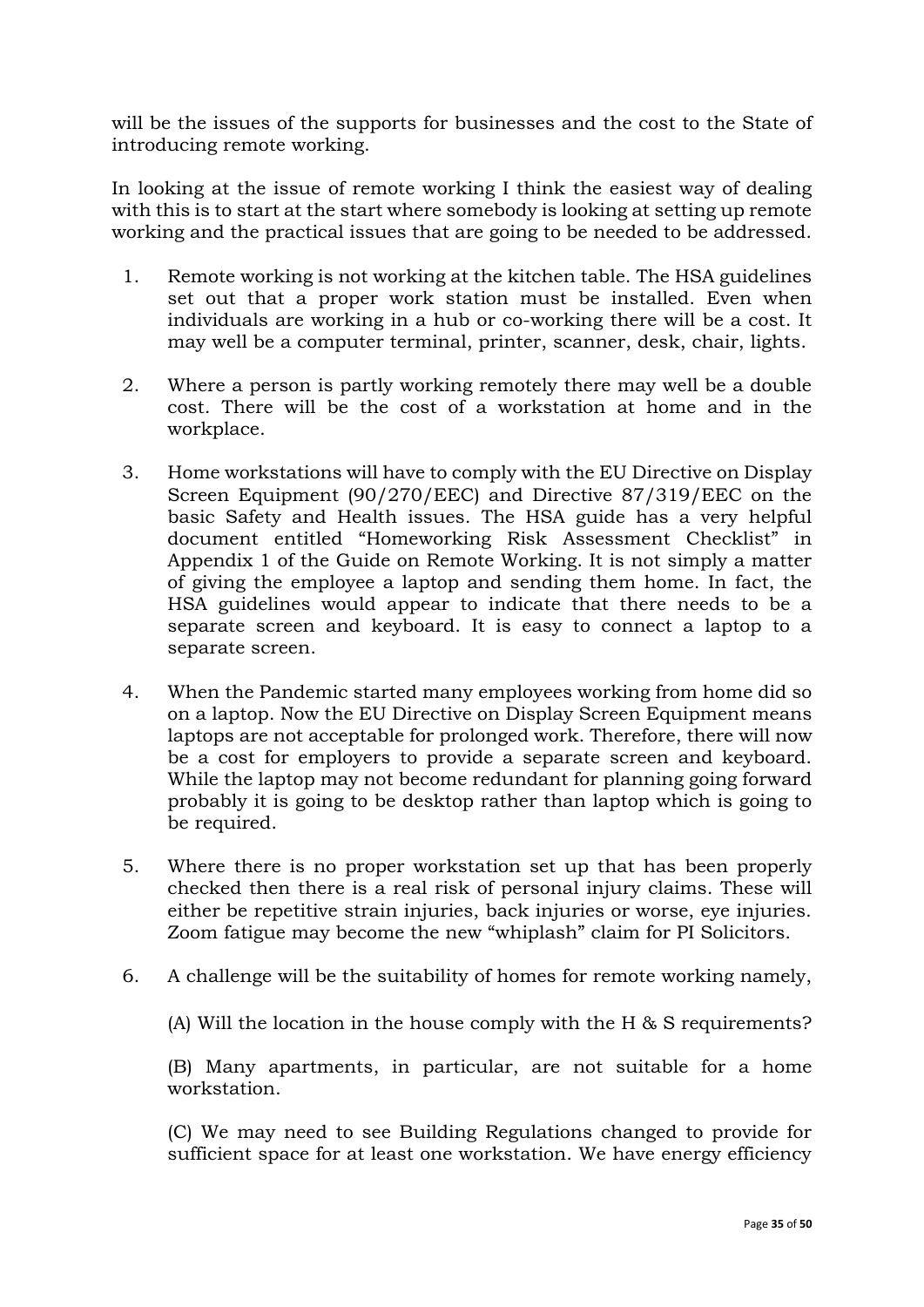rating currently. Will we need to see a work station rating for homes going forward?

(D) Where a home office is not practicable for Health and Safety reasons no employer can consent to home working.

(E) The options for giving employees to options of the employee selfcertifying is not an option because the obligations are on the employer under the Safety Health and Welfare at Work Act, 2005, as amended.

So Let us look at the solutions.

For private enterprise clearly where they have invested in equipment such as laptops, they get a write off over 7 years. The same applies to static workstations. Now tax relief by way of at least 100% year one may be needed to facilitate the SME sector in particular. Large employers such as large private enterprises will not be able to plead inability to pay the cost of installing a full workstation at home. Smaller employers may be. As complaints will go to the Workplace Relations Commission, investment in home working may well be substantial. Where that investment is not made then there is the potential of a personal injury claim. Where the employer says that the cost of installing a home work station is too high then that will be a matter which will be determined by the Workplace Relations Commission.

The suitability of premises is outside the control of any employer. There will need to be a discussion on enlarging apartments and homes to provide for home offices. That will create its own friction between those wanting more high-density smaller homes and those involved in seeking to roll out remote working. However, if remote working is to be a reality for many, remote working requirements for homes will need to trump those looking for more compact properties. The answer may be that remote working will take place in hubs. That itself is going to delay remote working as we seek to build these hubs and in addition will create their own additional costs.

- 7. Broadband of course and the absence of broadband will limit the role out of remote working. Broadband issues will not affect those working in hubs or co-working.
- 8. In relation to hubs or co-working the challenge for these will be simply having sufficient locations. This is building or adapting of premises. Building or adapting premises will in itself create jobs which is beneficial to the economy but it takes time. There will also be significant additional management time in managing both those working at home and those in hubs, or, co-working. That will mean that the management skills of those managing the locations will need to be upgraded to deal with managing people from different departments. That should not be regarded as a problem. It is an opportunity to up skill the management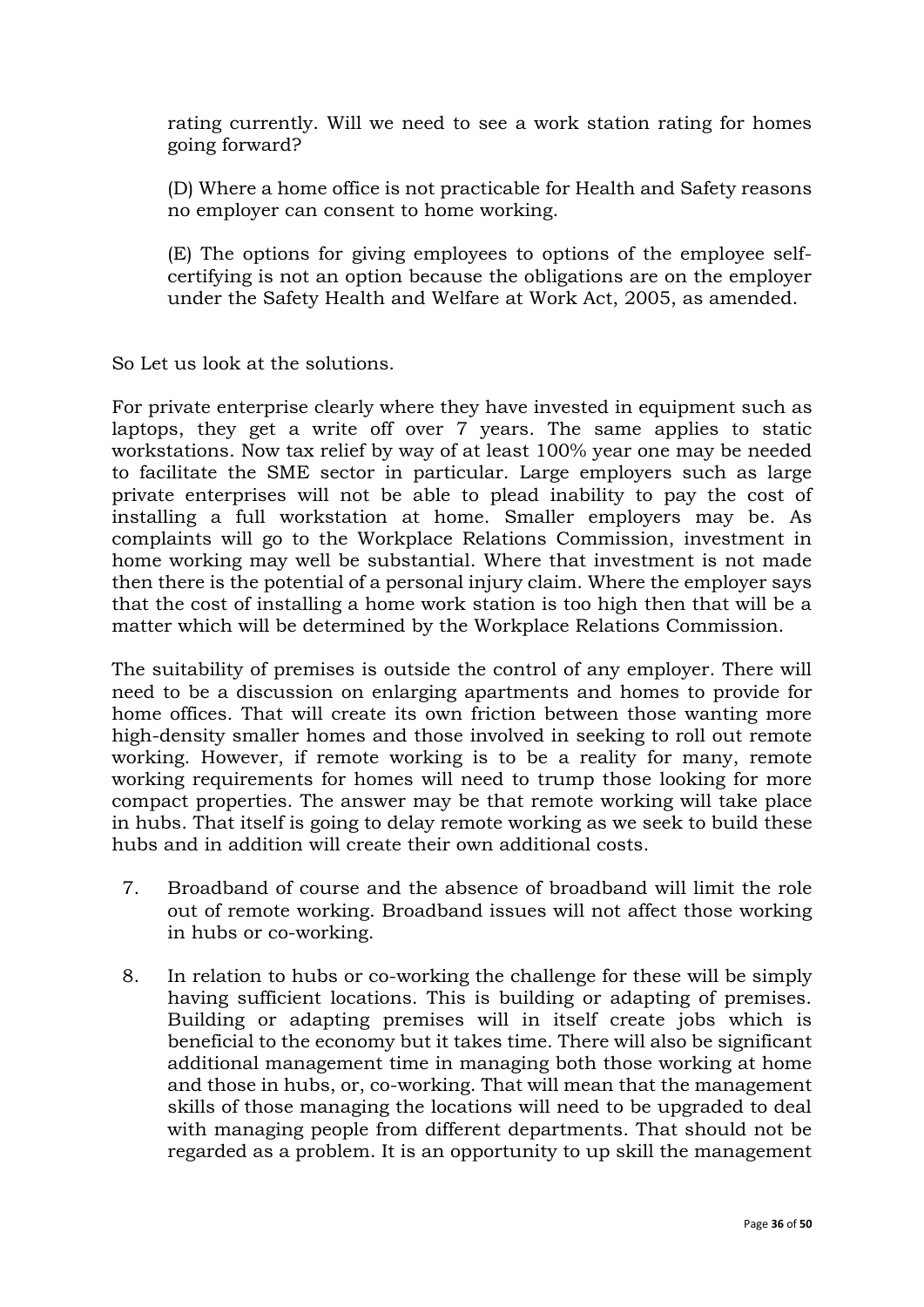skills within business generally. The challenge is not to create stress and therefore burnout for those executives.

- 9. An issue which will affect those who are working remotely or away from the main premises is the issue of career progression. This has been identified as affecting those with a disability in particular. One of the advantages of remote working will be that individuals with a disability will find it easier to find a job close to their home. That is a huge advantage from a social perspective. The difficulty is managing matters to enable individuals who will be limited to the amount of travel they can reasonably undertake, and this will also particularly include with child-minding or carer duties, as to how they are going to progress in the organisation. This opens up the vista of issues under Equality Legislation and also Industrial relations disputes.
- 10. Remote working has somehow, in my view, been seen as an opportunity for those at a lower level within organisations primarily. The proposals cannot and do not exclude those in more senior positions. The challenge for all organisations will be how work will be organised to enable those higher up the management structure in organisations can avail of remote working without having a negative impact on their own progression or on the management of the organisation. Any form of glass ceiling as to the level at which an individual can progress while remote working will have a negative impact on the whole concept of remote working. It will mean that they will become a two-tier organisation. There will be those who wish to progress higher in the organisation who will need to be seen in the workplace which is the main workplace if I can call it that and those who accept that their career can only go so far who will be able to opt for remote working. If there is any form of glass ceiling effectively put in place then into the future there is going to be significant issues around Equality Legislation particularly by those will have a disability or those who have child care issues or who are caring for a relative including a spouse or partner.

#### 11. Working Time Regulations.

The Organisation of Working Time Act derives from the Working Time Directive. One of the requirements of the Working Time Directive, as has been applied by the Labour Court in Ireland in what is known as the Keypak Case is that there is a duty on the employer to maintain working time records and in the absence of those records and properly monitoring working time the employer will be liable for any breach. The European Court of Justice in a case known as the Deutche Bank Case, being case C-55/18, is one where the European Court of Justice declared that the Directives relating to working time read in the light of the Charter of Fundamental Rights of the European Union precludes a national law, which according to its interpretation, does not require employers to set up a system enabling the duration of time worked each day by each worker to be measured. The European Court of Justice in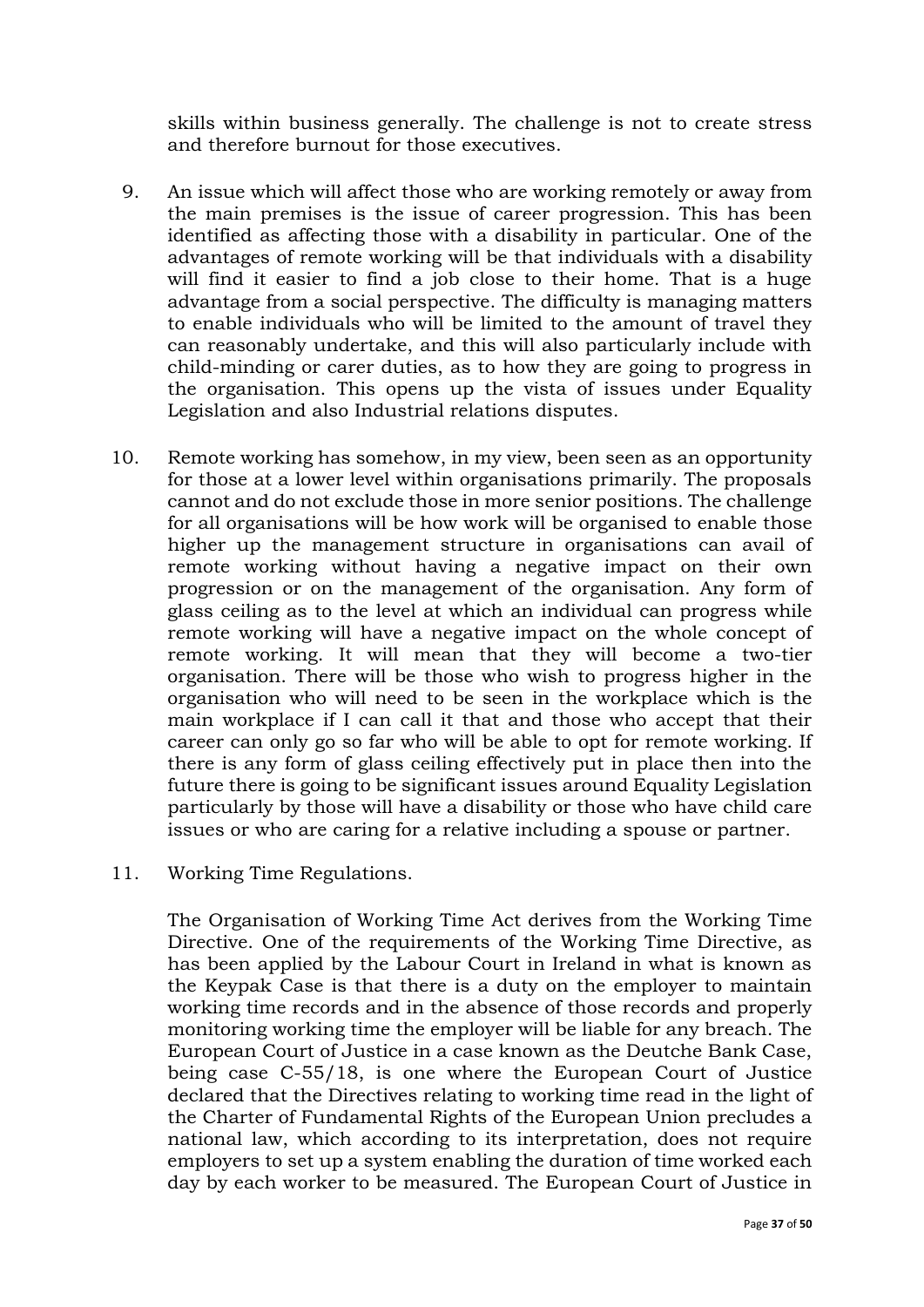effect made an order that it was necessary for the effectiveness of the rights provided in the Working Time Directive and the Charter, that Member States must require employers to set up an objective reliable and accessible system enabling the duration of working time each day by each worker to be measured. The European Court of Justice set out that it is for Member States to define the specific arrangements for implementing such a system in particular the form that it may take having regard, as necessary, to the particular characteristics of each sector of activity concerned or the specific characteristics of certain undertakings according to their size. In that case and other cases on the area of Working Time Legislation, particularly places an obligation on an employer to put in place systems which are proactive and where the employer uses "due diligence" to record working time. Now working time is not only start and finish times. It also includes recording breaks and rest periods. This issue no doubt is going to end up in the Courts. There will be the practical issue of recording the time. It will not be a matter for the employer simple to pass it over to the employee. Yes, the employer may be able to require the employee to record start and finishing times and that times at which they take their breaks but that information will need to be submitted. It will need to be checked. It will not be a matter of having employees fill out that they started every day at 9am, they finished at 5pm and they took a lunch break between 1- 2pm. Systems will need to be put in place to effectively monitor staff. You may wonder why. Where you had organisations where individuals came to work in the morning and went home in the evening the vast majority would not have had access to emails except at higher levels. Work mobile phones were not provided to every member of organisations. There will now be the real danger and the evidence is coming forward, slowly admittedly, that employees who have access to email, in particular, in their homes are more likely to check them. There is equally some evidence that managers knowing the individuals will have access to their emails and the work processes, are becoming more likely to contact an employee outside working hours. There appears to be some pressure from some reports that employees feel compelled to check emails in case something comes in. All of this is going to be a challenge to be addressed. If it is not addressed the reality is there will be a significant number of claims under the Organisation of Working Time Act which will go to the WRC and possibly to the Labour Court and may even go to the European Court of Justice where an employee will simply come in and say "I did not get my rest and break periods. I worked too many hours." There is every potential that because of the way the Working Time Directive is written that that is all the employee is going to have to do and the burden of proof will be on the employer to show otherwise. In the absence of working time records properly held and completed that is going to cause significant difficulties for any employer. Therefore, procedures will need to be put in place to monitor the work of employees. Now the systems are there. They can easily be installed in any computer system. The difficulty is of course GDPR.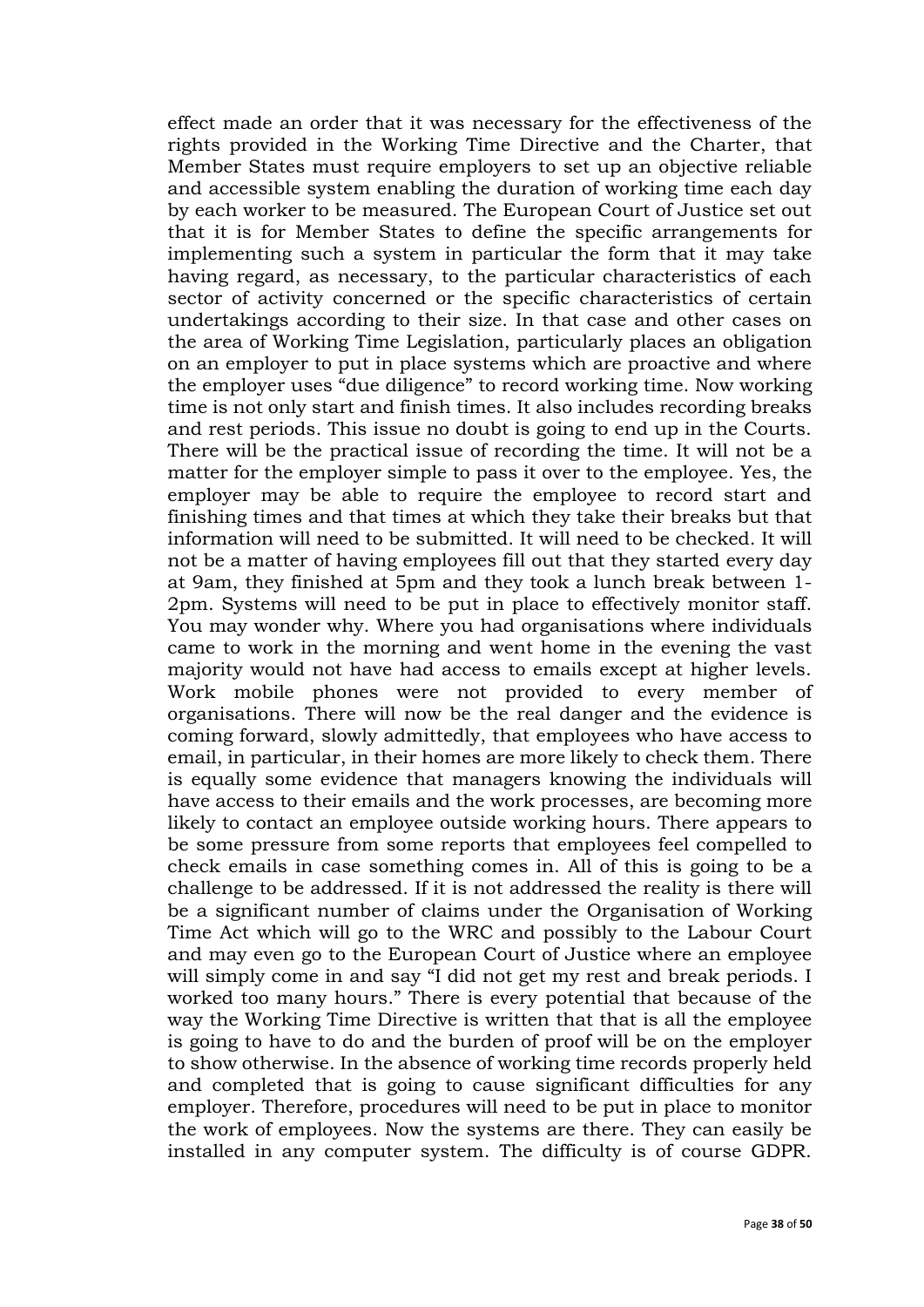There will be issues as to the level to which an employer can install algorithms.

There will also be the practical issue of any employer wanting to know that those staff, working remotely, are actually working remotely. Let me put it another way, that they are actually at their workstation and actually doing work. That will not be a problem where a person is in a hub or co-working. It will be an issue where somebody is working from home. Currently such basic issues as phoning employees at different times during the day, contacting them for a Zoom call on 5 minutes notice and other similarly basic checks are short term solutions. They take up a lot of management time. They are seen as intrusive by employees when they work out that this is really simply checking up on them.

Therefore, we are going to need very clear and precise rules on what checks and balances can be put in place. What can and cannot be installed in computers to check productivity and the fact that somebody is actually working, the extent to which employees can have a camera on a computer system turned off or object to a camera being installed or object to taking calls where a camera will have to be turned on, to the extent to which an employer can use that equipment to know the practical issues of monitoring start and finishing times and breaks is actually going to be recorded and dealt with.

The solution on something like this is going to have to be quite novel. It is effectively going to require rules to be set out which, may cause difficulties for employees and employers but which will be seen as fair on both sides. Clearly there is going to have to be a system whereby any employer can monitor staff attendances at work. That means monitoring when they start work and when they finish work and when they take their rest and break periods. That cannot mean that an employee will log on at a particular time, be in their chair for that full period of time or available on two minutes notice to take a Zoom call. Equally, the rules will have to respect the right of privacy for individuals. These rules will have to be specified by Government. They will have to be workable. In setting these out it is my view that this is not something for the DETE, on its own, to put in place. There will need to be input from those from business. There will need to be input from those who deal with Human Resources. There will need to be input from those who deal with GDPR and there will need to be legal input from those who deal both with personal injury cases and employment law. You may ask why I would include those involved in Personal injury. There is a very simple reason. One of the issues which is now coming forward in relation to working is that in the normal workplace individuals will have a work station but they will move around the workplace. That would be to go to meetings or to meet other people if only to discuss and issues with a colleague. Now they will be dealing with this sitting at their workstation and will not be moving around. In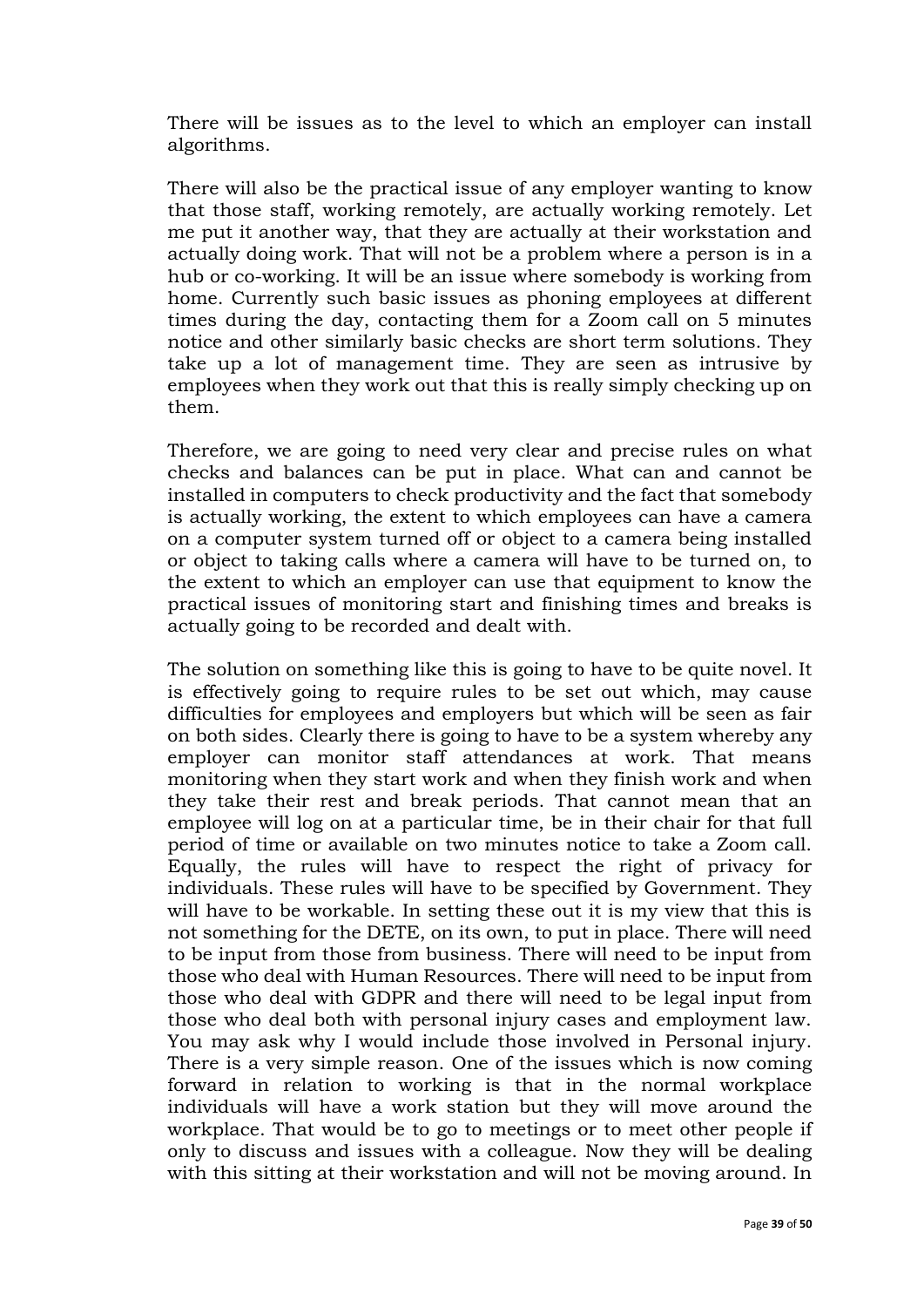monitoring working time there will be health and safety issues not only as regards excessive working but also to make sure that the work day is organised in such a way that individuals will not work all the time on a screen, that ion a regular basis that they will be required, and I use the work required, to stand up and move around and in particular to organise their work in such a way that they do not become static.

12. Insurance

You may wonder why I mention insurance. Depending on the arrangements that are put in place there may well be issues relating to what that location will cover by way of insurance. The employers will need to know what level of cover is in place for those working in hubs and who the insurer is. When it comes to private homes you might consider that again. But again, that is not the full picture. If an individual is working from home but it is not their home then there are going to be issues relating to having appropriate insurance in place and probably indemnities where a person is working from their parents or partners home.

- 13. I have already talked about having workstations properly monitored as regards their suitability. The reason I am raising it again is that there are going to be GDPR issues here. Employers are going to have to undertake a review of each workstation in each home. That will cover everything from proper light and heat to the workstation being properly set up. As regards the setting up of a workstation that can be done remotely and there are service providers in this area. There will however then be the issue of maintaining those records of the assessment. Contracts of Employment are going to have to be amended to include a provision that those surveys can be undertaken and in addition that both records can be maintained even after an employee leaves employment. There is a time limit to bring a Personal Injury claim of two years less 1 day. A Personal Injury summons can be extended if it is not served within 12 months. Therefore, effectively employers will need to be able to maintain those records for at least four years should a claim come in and if a claim does come in until the claim is disposed of.
- 14. Suitable Home Working

Again, this is an issue which I addressed. You can only have a person work from home where the premises which they will be working from is suitable. At the present time many apartments in our cities just are not suitable for home working. This will mean that on a survey the answer will be to the employee that their premises are not suitable and they cannot home work. Now the proposals are that if there is a dispute this matter will be dealt with by the Workplace Relations Commission. The question I am asking is how are they going to do this. The WRC are going to need experts on health and safety law. At the present time the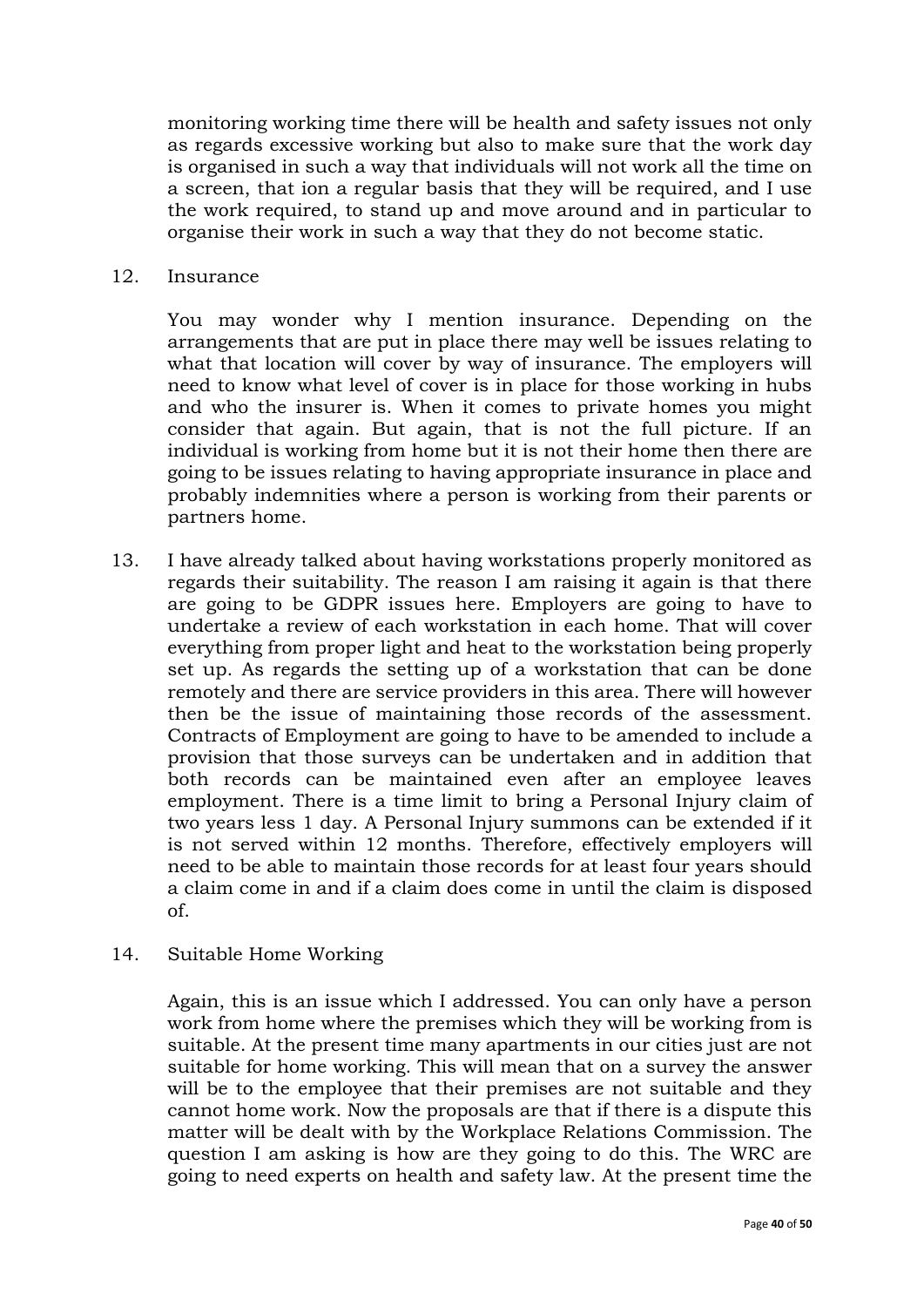WRC effectively deal with a handful of Sections in Health and Safety Laws. They effectively deal with the issue of health and safety assessments for a pregnant woman and where there is a complaint of victimisation for having made a complaint under the Safety Health and Welfare at Work Act 2005, as amended. We are now going to have a situation where the WRC are going to have to have the expertise to determine whether a particular premises is actually suitable for home working. That is effectively more an engineer's qualification than a legal qualification. That means that completely different group of Adjudicators may well be required. In the alternative it will require a system whereby the WRC will have to have premises surveyed. If not, there is going to be the issue of an employee claiming that their premises is suitable. The employer saying the premises are not, issues then arising over having the premises assessed. Will the employee be able to stop the employer having an assessment undertaken, and if the employer does, and the employee disagrees with that report, how is the employee to challenge it other than getting their own assessment. The solution on this of course is that the WRC would have appointed specialists of a standing which would be acceptable to both employers and employees whether those employees are in the public or private sector. However, this is a specialist area. It will not be a matter of simply sending it to the HSA as they do not have the appropriate resources unless they are heavily resourced to enable those assessments to take place. There is also going to be the issue of the WRC being sufficiently resourced to enable complaints to be dealt with in a very speedy and effective way. Prior to the pandemic the average length of time for a case lodged in the WRC to receive a decision was a period of 8 months. That is longer at the present time. There is 42 days in which to put an appeal to the Labour Court and the Labour Court then are very efficient in hearing cases. In reality with the best will in the world a complaint is probably going to take on current resources within the WRC, even in a non-pandemic situation if matters go the full way to the Labour Court, at least a year to resolve. There is then going to the issue as to how this is going to be managed as part of the process, will it have a fast-track system within the WRC. The WRC was originally opened up on the basis that you were going to lodge a claim. You would get a hearing within eight weeks or mediation and you would get a decision eight weeks afterwards. That time limit never applied. This is going to be a practical issue as to what happened in the interim. Will the employee be working under protest where the employer says the home is not suitable for a home work station?

#### 15. Planning For Properties

Again, I mentioned this before but I am going to mention it again. If we are going to have home working as part of any solution then individual's homes are going to have to be suitable for home working. This means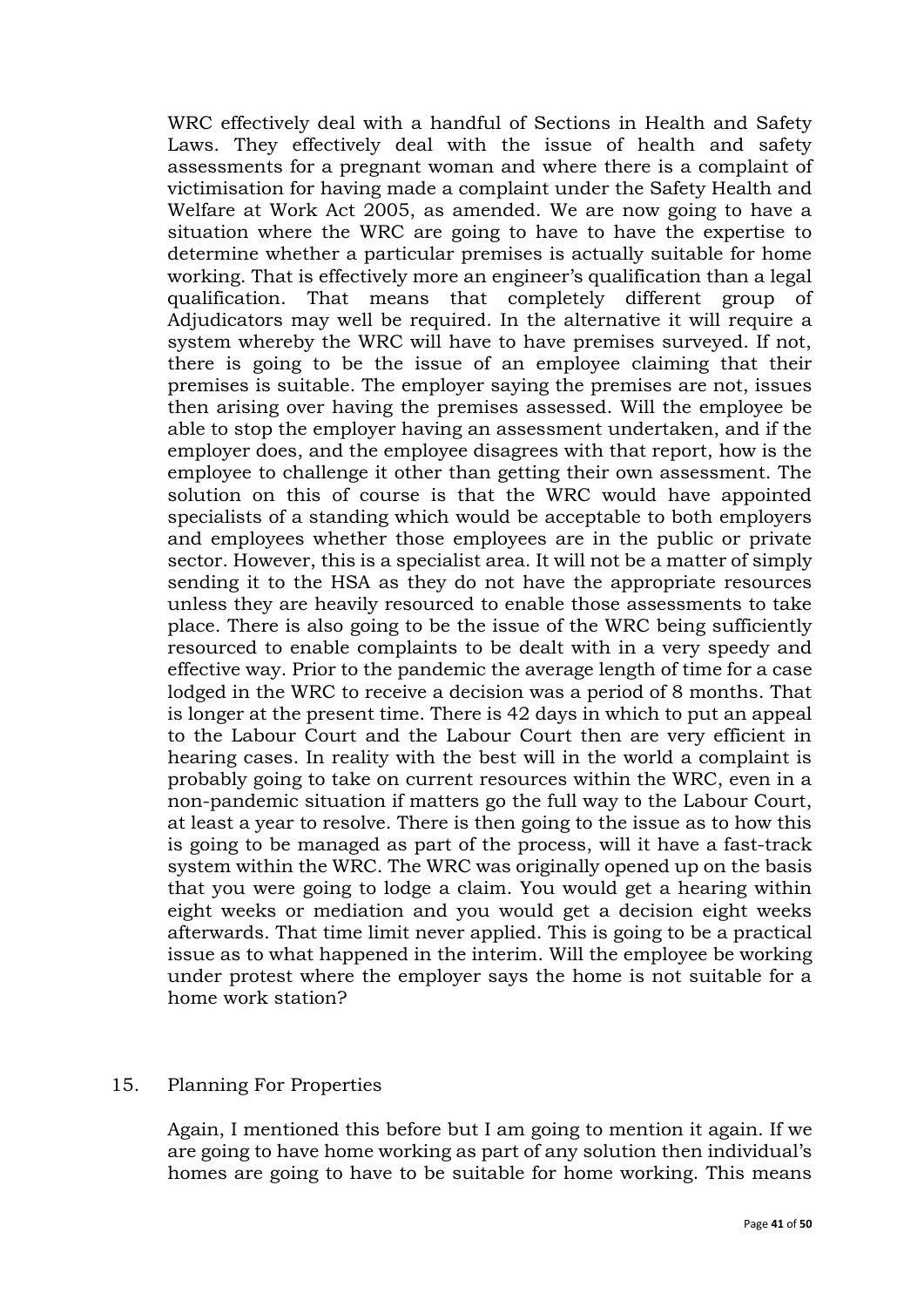that planning for a high density or compact premises may not be suitable. The answer may be that remote working will only take place in hubs, However that is not going to be suitable for everybody, If home working is going to be in homes, if I could call it that rather than just simply remote working in hubs then the whole planning laws that are now being looked at to make properties more compact will need to be amended. There is no way that an employer whether public or private sector will be able to allow employees to work in a premises that does not comply with basic health and safety. There is little point in people having properties built and moving into them and then finding out that property is or is not going to be suitable for home working. It is going to require an approach that properties are going to have to be advertised a bit like the energy rating as to whether they are suitable for home working and how many people the property the accommodate to provide suitable home working for one or more people. The average 3 bed semidetached or terraced property probably can accommodate 2 people home working in a bedroom each provided that if they are a couple, that there are no children. From a practical point of view an employee could be told that they can homework. What happens then if you have a couple who have a child will there be a requirement to tell the employer that they have a child. If so, which employee from which organisation will now be told that they can no longer work from home? This is going to create significant issues under equality legislation. Take a situation as I have set out of one individual working for the public service and the other for private enterprise. The property is only suitable for one home working station. Both parties bring the claim to the WRC to get a direction that they can work from home. How is the decision going to be made as to whether it is the public servant or the person in the private enterprise who is going to have to return to the workplace? As between employers how is that decision going to be made. I am simply raising this as an issue that I don't know the answer to at the present time but I am quite sure that Employment Lawyers will be bringing claims in those circumstances if somebody is not allowed home work.

#### 16. Taxation

We are told that there are going to be taxation reliefs for those working from home. However, it is going to be an issue if remote working is going to work. Where employers have to incur the cost of what could be two work stations particularly where somebody is only going to be working part time at home then in those circumstances there is going to be the issue of the allowances and how they can be written off as a cost to the business or what grants or other supports will be available for home working. On the issue of tax reliefs that is going to affect all employers. You may say that the tax relief will be on the basis of a certain amount in respect of light and heat. The difficulty is going to be where an employee does not own the home themselves but is home working from that location. They could well be in a property owned by their parents or partner. Their patents may be the ones paying the light and heat and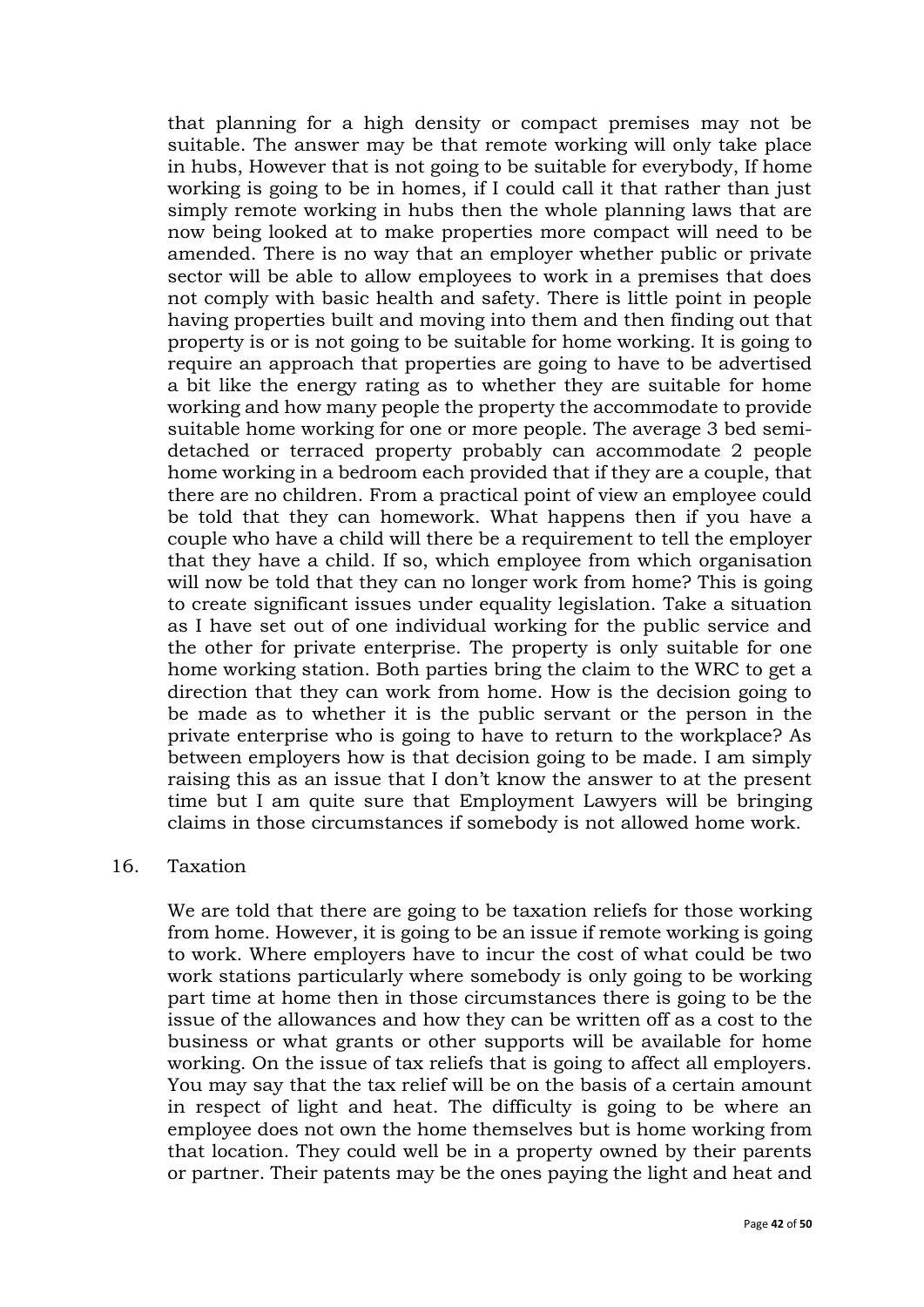other expenses. Is the tax relief going to go to the employee or is it going to go to the person or persons who actually own the property. If the person gets the allowances themselves even though it is not their own property and they pay that over will that be treated as income of the person to whom they pay it or how is it going to be addressed. I don't believe that this is terribly difficult to work out but it is going to be one of those issues which is going to arise. It has the possibility of being an anomaly and it is one that we are going to have to all address. It would appear reasonable that if somebody is in a property owned by somebody else and is receiving a tax allowance that they can pay that over to that person because it is there to defray expenses and in doing so would not in itself create a tax charge, Again I am raising this as an issue in that if you have one employee who is in a very energy efficient house and another who lives in a house that was build it 1900, the cost of heating is going to be substantially different, For one it might be negligible. The other it may be significant. If it is on the actual cost them one employee will receive more than the other. If it is a flat allowance then one employee will actually be making money whereas for the other employee it might be actually costing them to work at home. Clearly a flat allowance is probably the easiest solution. I am simply mentioning this because there are health and safety regulations relating to the level of heat that must be in a workplace and therefore it will be a requirement of any employee working from home that they keep the heat at that level.

#### 17. GDPR

The issue of GDPR is only now starting to be looked at. Where you have people working in an office or workplace the issue of information being lost or moving outside the organisation is more limited, It is more likely to be due to a computer hacking. It may be done by mistake. There will be times when it is done on purpose. However, when we get to remote working there are additional concerns. All employers will be looking at a situation where information is now moving outside of their workplace, they will not have the same control over the remote workstation. If you have an individual working on a sensitive subject there is always going to be the potential that if they are sharing that premises with somebody else that without very strong GDRP protections, put in place as regards procedures there is always the potential of that information being shared. By that I mean if you have two individuals sharing a property with their workstations in the same room and there is information on a computer screen it is probably going to be relatively easy for the other person to see it. This is going to mean that there is going to have to be detailed policies and procedures put in place by all employers to protect sensitive data. At the present time somebody comes to the workplace. They turn on their computer. They may move around during the day. They go and get a coffee. They go for a rest break. They go to see and talk to a colleague or go to a meeting. They go to lunch. They may never close down their computer until they go home. Now we are going to have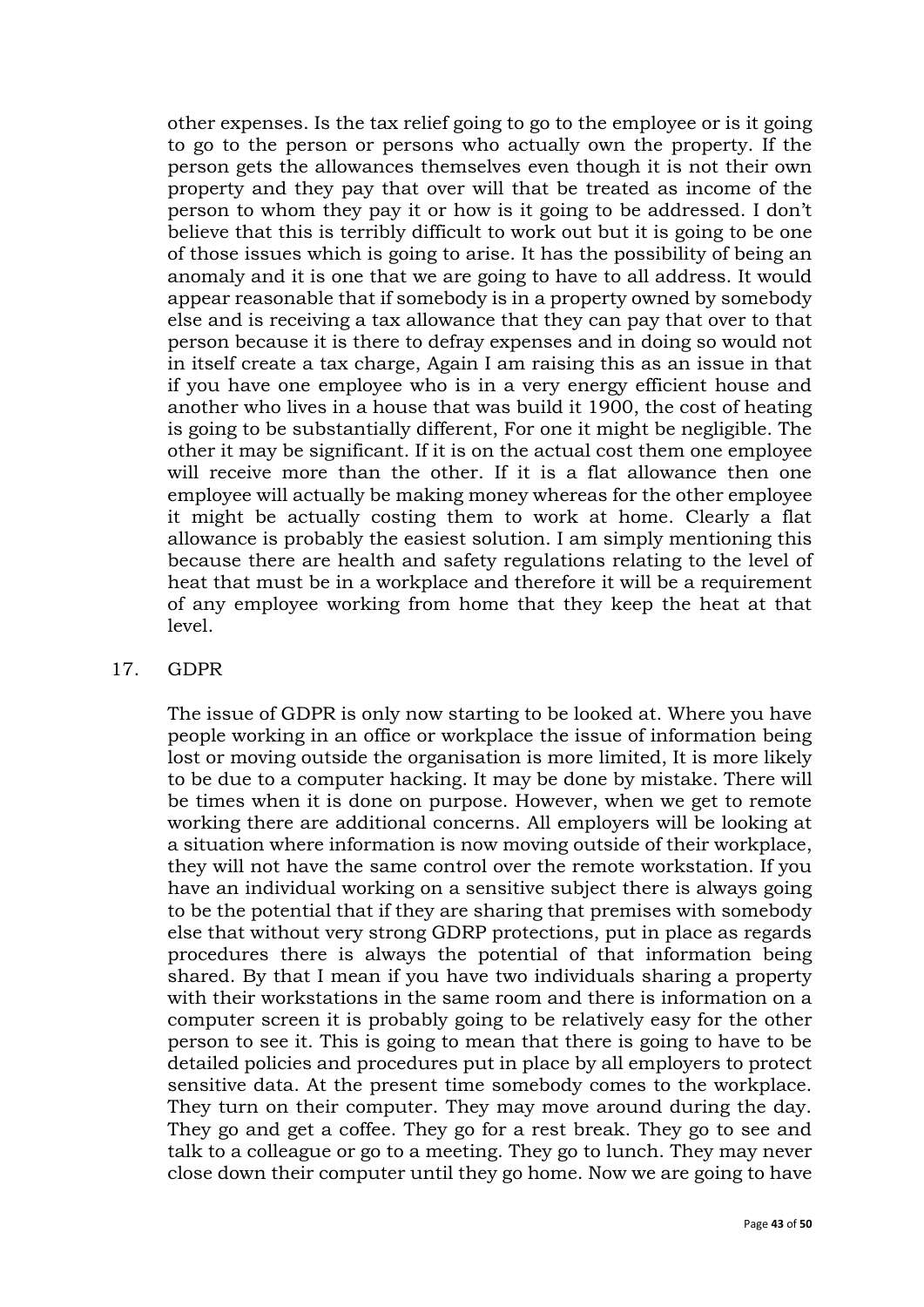to have a situation that if somebody is leaving their workstation, for whatever reason, for GDPR, the screen will have to be shut. It may not even be sufficient that they just close it down so that the screen is blank. It may well be to protect sensitive information that it will have to be turned off and then turned on again. This issue has yet to be fully addressed by most employers. There are then going to be issued with employee privacy if an employer is monitoring in those circumstances and where that information is received that somebody has turned on and turned off their computer ten times during the day, the issue relating to seeking information as to why that happened is going to be a GDPR issue. Let me put it at its most simple. A person comes to the workplace on a Friday. On Thursday night they had gone out with some work colleagues and had gone for dinner. They suffered some food poisoning, Not serious food poisoning but one that causes a discomfort. If they are in the workplace, they equally leave their work station six or ten times during the day because of it but they may never be turning off their computer. That may sound fairly petty but the reality on it is this is what we are going to be dealing with, The danger of a breach of GDPR is no greater or no less if a work station is left turned on which can be accessed for five minutes or for an hour. It takes second to copy and transmit a file somewhere else. You may say it would be very unusual for somebody sharing a property with somebody else that that person would seek to access information and send it somewhere else while their flat mate or house mate went to get a coffee but that is going to be a risk that every employer is going to have to address. It will equally apply where you have a person working from home who has children. Children are more computer literate than most of their parents. You could well have a seven or eight year old who wants to get onto YouTube while their parent is away from the workstation, for example making lunch for themselves and their child, for that child to access the computer and to actually transfer all the data somewhere else. So, what we are going to have to have been very detailed protocols for employers and employees. For all employers because of the issue of Data Protection breaches this is going to have to be signed off by the Data Protection Commissioner, There will need to be practical solutions coming forward as to how we manage GDPR issues outside the workplace and in the virtual workplace. The current protections that individuals have as regards data being transferred leaves all employers seriously at risk.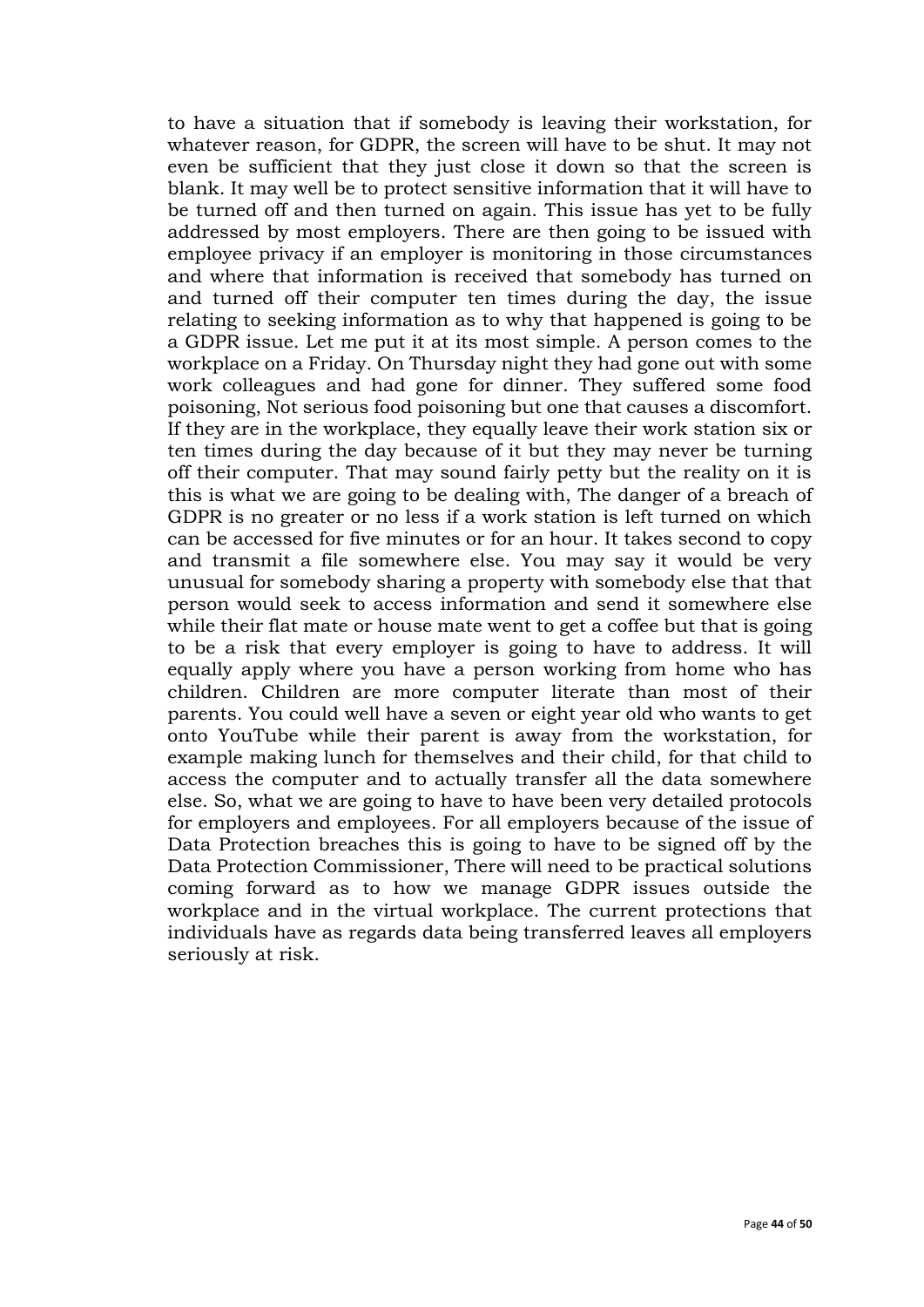# **Flexible Working**

The new Work Life Balance legislation has recently been announced. We have yet to see the full legislation but it is already likely one that is going to cause a significant number of difficulties and disputes in workplaces.

(1) It was originally announced that employees could get up to five days sick leave to look after a relative or a child. That was then changed to having a substantial medical condition. This is where the disputes are going to arise. We have already had these disputes in the past in relation to Force Majeure. In that Act, you have to show that your immediate attendance is required. That was always the stumbling block on any claim. Now we are going to be left in a situation in relation to these five days, that the employee is going to have to show a substantial medical issue.

(2) What is a substantial medical condition?

It is my belief that the legislation will not set out what is a substantial medical condition.

You will have a parent who has a child, who wakes up in the morning with a temperature of 102°. The parent may regard that as a substantial medical issue. The employer may not. It may well be that the child simply has picked up a minor infection. It could also be that the child has meningitis. This issue will not be clarified until someone has gone to a Doctor. If it turns out to be a serious issue then of course they are entitled to the day off unpaid. If it turns out that it is not a serious medical condition, then in those circumstances, they were not entitled to the day off. Will that then result in a Disciplinary action being taken by employers?

(3) The next issue is clearly is that if it is to be a 'serious medical condition' the employee is going to have to get a Doctor's Certificate or a letter from a hospital. Now Doctors' Certificates will cost anything from between €40 and  $€70$  depending on what part of the country you are in. It is going to be an unpaid day. Therefore, there is going to be a significant cost to any employees.

(4) The next issue is actually getting a Doctor to actually certify what is wrong with the child or relative. At the present time, when you get a medical certificate from a Doctor, it will simply say that someone is unfit for work. It is rare that they will specify what the illness is. We are now going to be asking Doctors to so specify. That is going to cause a difficulty for Doctors themselves.

(5) We then have the issue of GDPR. The employee gets the Doctors certificate, they give it to the employer. There is now the issue of having in place the appropriate procedure to ensure that this information only goes to the relevant individuals. That is a GDPR nightmare in itself for many employers.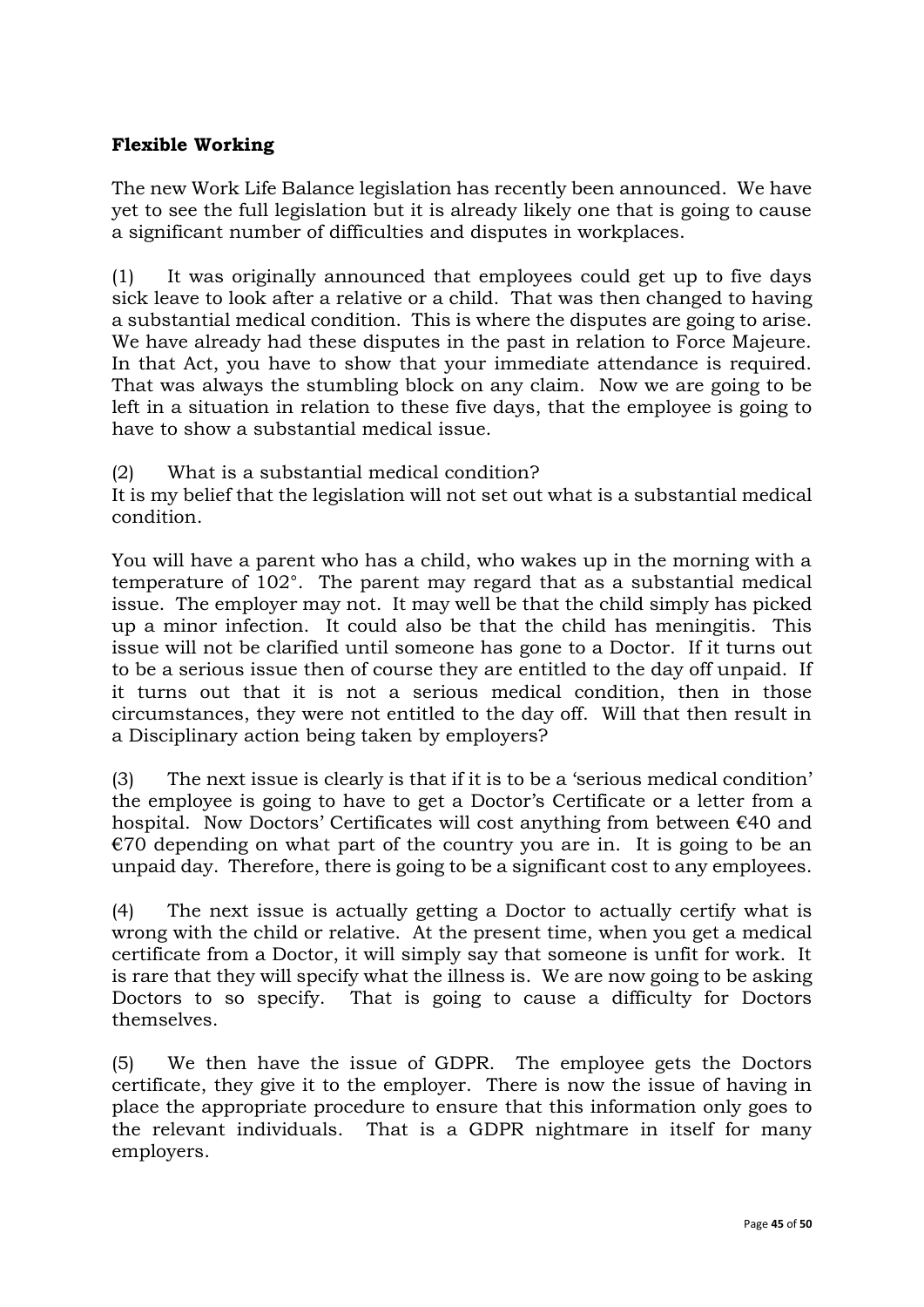(6) The next issue itself of course is the issue of the five days itself. Most employers who will get a phone call from an employee saying that they have a sick child will probably say "*look that's fine you can take it as one of the five days*". The employee will say, "do *I need to get a medical certificate*" and the employer might well say "*no"*. That may be the approach of most good employers. So, you have a situation where the employee, lets say we have a situation where this runs on an annual leave year from the 1st January to 31st December, could by May or June have used the five days by simply phoning in to the employer. The employer then has that child having a serious medical condition later in the year and they phone in and say "*that they want to take the five days"*. The employer says, "*they have already taken the five days*" and the employee then responds with "*well no, I simply advised you that I had a sick child, I never said that it was a serious medical condition. You said it would be used as one of the five days, I never asked for that, and I never consented to that, I just took it as unpaid days".*

This means that we are now going to have a situation where Staff Handbooks are going to have to be amended to cover the issue relating to days off, unpaid, to look after a child or relative. This may well mean that we end up in a far more legalistic position as regard the flexibility which employers might have given in the past.

(7) The next issue of course is the issue of flexible working. Now this is different from remote working. This is flexible working. So, what does this mean in practice. Well in practice this means that someone might be asking to start working at 10:30 in the morning instead of 9:00 and finishing later. It may mean looking to work two or three days a week instead of five days a week.

We are told that the legislation is going to have a provision whereby six months' notice has to be given and that the employer after they receive a request will have one month to respond.

The next issue then is what happens where the employer refuses.

(8) There will be many for whom the issue of flexible working just cannot work. Let me take the position of a Barista in a coffee shop. Most coffee shops will be working on the basis, from the period from approximately 7 O'clock in the morning to 10 O'clock and between 7:30 am and 10:00 am in the morning will be the busy time. An employee looking to start work at 10:00 or 10:30 may be one that realistically cannot be facilitated by the employer without taking on extra staff. The issue the employer will have in that case is trying to find a staff member who will work from 7:30 in the morning to 10:00 a.m.

If we take the legal profession as an example, it may well be that someone who is doing Conveyancing or Probate, that they could be facilitated with an earlier or a later start time. It may well be that they could start at 6:30 or 7:30 in the morning or 10:30 in the morning. They may be able to be facilitated to work a three or four day week.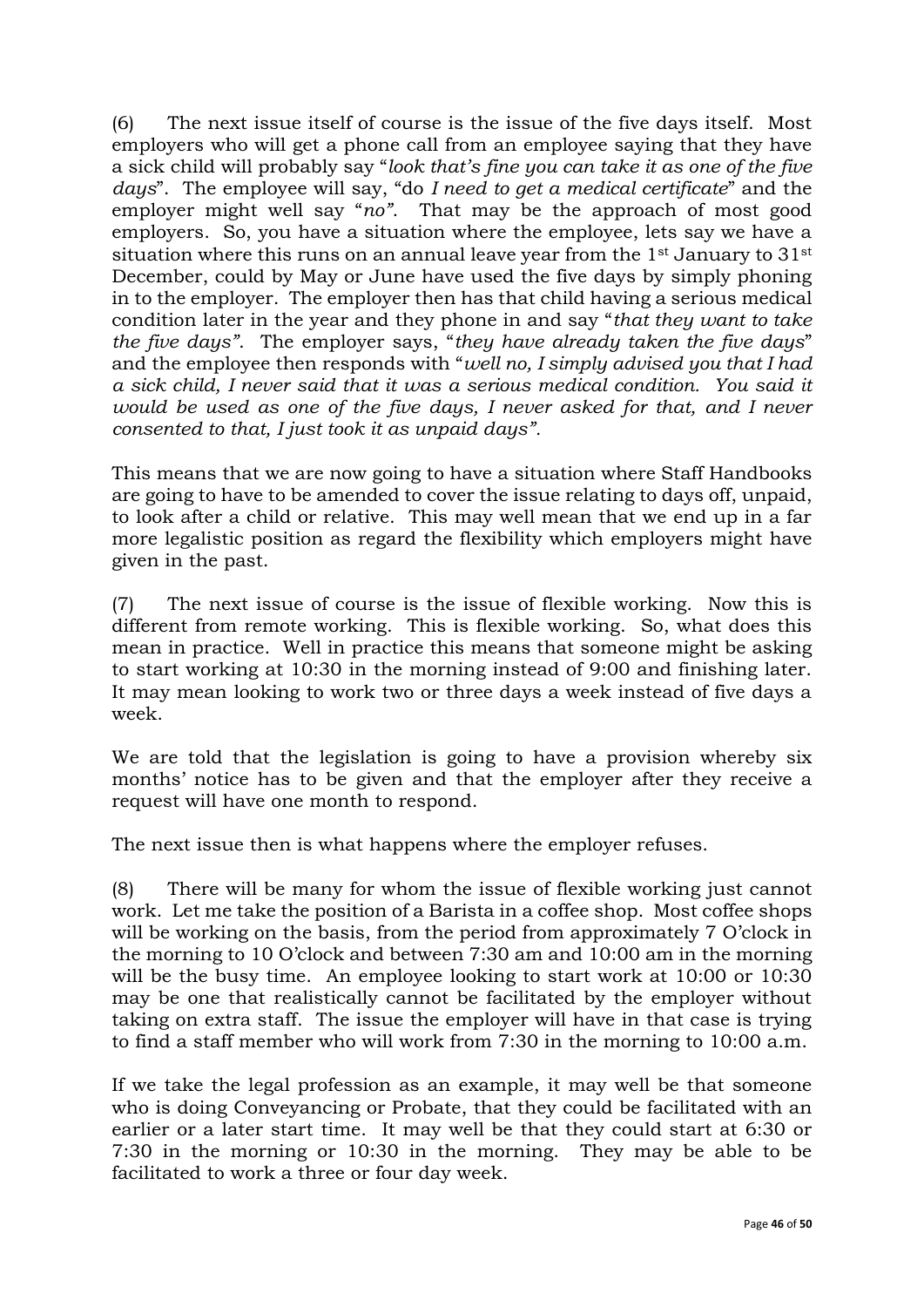Take however someone who is involved in Litigation. Saying that they are going to start working early in the morning and finish at 3:00 p.m. may not be realistic if there is a Court hearing. Equally, such an employee looking for a three or four day week could be caught with the issue as to what happens if a Hearing takes place on the day that they are off, or runs into that day. This is an issue which as yet has not been addressed.

(9) The next issue then is of course, that this right to flexible working where it is granted, will continue up until the child reaches the age of twelve years of age. It is eight years of age in the Directive but the Bill proposes to make it twelve years here in Ireland. That is allowed. The position there is that when the period of flexible working runs out, that employee will be entitled to return to the job they had immediately before the flexible working was granted.

Now let us take the situation of a firm where the Conveyancing Solicitor asks can they work four days a week. The Probate Solicitor asks can they work three days a week. The firm consents. Subsequently, the Probate work expands. The firm needs an extra Solicitor and therefore offers a job to a person working for two days a week. When the Solicitor who is working three days a week has used up their flexibility provision when the child reaches twelve years of age, now returns and says they want their five days a week job. Unless the firm has seven days work in a week that can accommodate two employees, you are looking at the situation of a redundancy. This does mean then that in taking on someone to cover, the firm is going to have to write in their contract, very much like a fixed-term or specified purpose contract, which sets out that they are there covering the two days that the other Solicitor is out on flexible working, that the employment will finish when that individual returns from flexible working and that the provisions of the Unfair Dismissal Acts will not apply to the termination. There is going to be the practical issue then of being able to get an employee in those circumstances. The reason I say that is, you take the situation where someone who has a one-year-old child, that means that technically for the next eleven years, they can be working this new flexible working. A new person has been taken in to cover the two days. I anticipate that the legislation will have a right for the employee to terminate the flexible working. The person then taking on the job will then be in the position that they do not know if that flexible working is going to go on for eleven years or whether it could finish on whatever the notice is going to be. I certainly believe that no firm is going to realistically be able to operate on looking into the future for a period of eleven years. I do not believe that there is any firm or business that could look back eleven years and say that the way they were working eleven years ago is exactly the same way they are working now or even if we say working pre-pandemic. I do not believe that this issue has been properly addressed or will be addressed.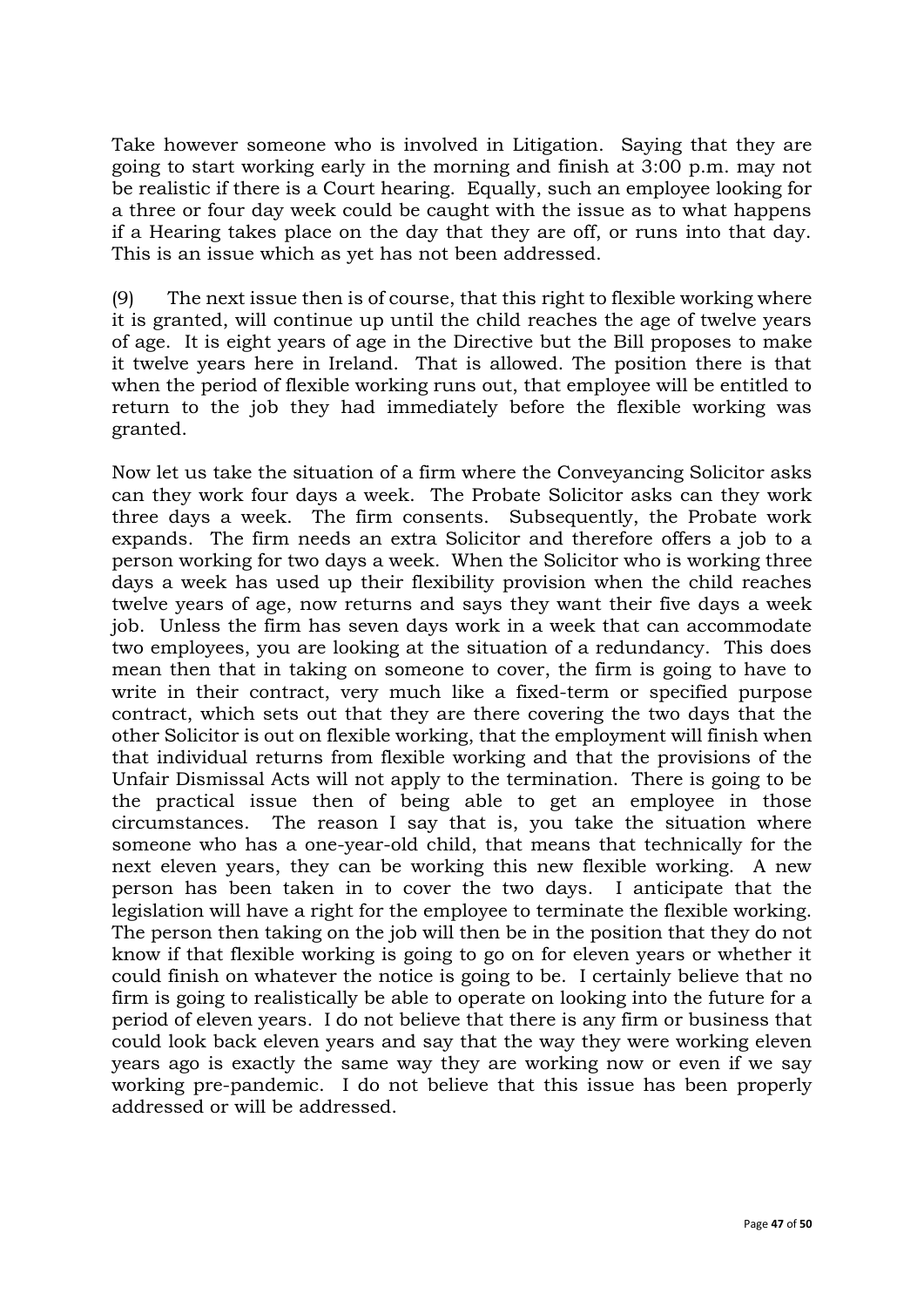(10) The next issue is then of course will be in the event of a dispute that matters go to the WRC. Now Adjudication Officers in the WRC are well used to dealing with employment rights. They will now have to be dealing with the issue of how a business operates. That is an entirely different skill set.

## **Conclusion**

I have covered off the issue of remote working and flexible working. As regards the issue of remote working and flexible working, the issue which concerns me is how these matters are going to be dealt with in the WRC.

The WRC and the Labour Court have specific skills in relation to dealing with employment rights. The Labour Court is recognised as having special expertise in the area of Industrial Relations. Now however, both entities will have to be dealing with the issues relating to the practical side of remote working and flexible working.

On the issue of remote working, they will have to be dealing with the suitability of the premises, GDPR, the application of Health & Safety legislation, insurance and a myriad of other issues relating to the practical side of someone working remotely. Not the area of Heath & Safety legislation is one they will be able to deal with. They have expertise in that area. The issue that is likely to come up though is that an employee seeks to work from home. The employer sends in a Health & Safety expert who comes back with a report saying that the premises are not suitable. Neither the WRC or the Labour Court will say that they have the expertise to determine whether that certification is correct. Therefore, it will be down to evidence. The employee seeking the right to work from home, where the employer has an appropriate report, they will have to get their own report. That is a significant cost. If they do not get the report then it will be effectively uncontested evidence. While the employee can contest a specialist report, effectively that is the same as in a Court case a person challenging a Doctor's report with nobody to give evidence in respect of same. It has little or no value.

We are told that the compensation that can be awarded by the WRC will be four weeks wages. That effectively means that for most employees the cost of getting a report, not talking about the cost of bringing that expert to the WRC, is probably going to be more than the maximum compensation that they can receive. You can be absolutely sure that the WRC and the Labour Court are not going to be provided with the relevant experts that they can call upon to go out and investigate and determine whether a premises is suitable under Health & Safety and to check the premises for GDPR compliance for all risks or to make a determination in relation around insurance. We are going to have a situation where is a WRC Adjudicator or the Labour Court determine that it is suitable for the individual to work from home, all or part of the time, which is going to be an issue in itself, as to whether it is all or part of the time, then the issue is what if the employer has raised objections with appropriate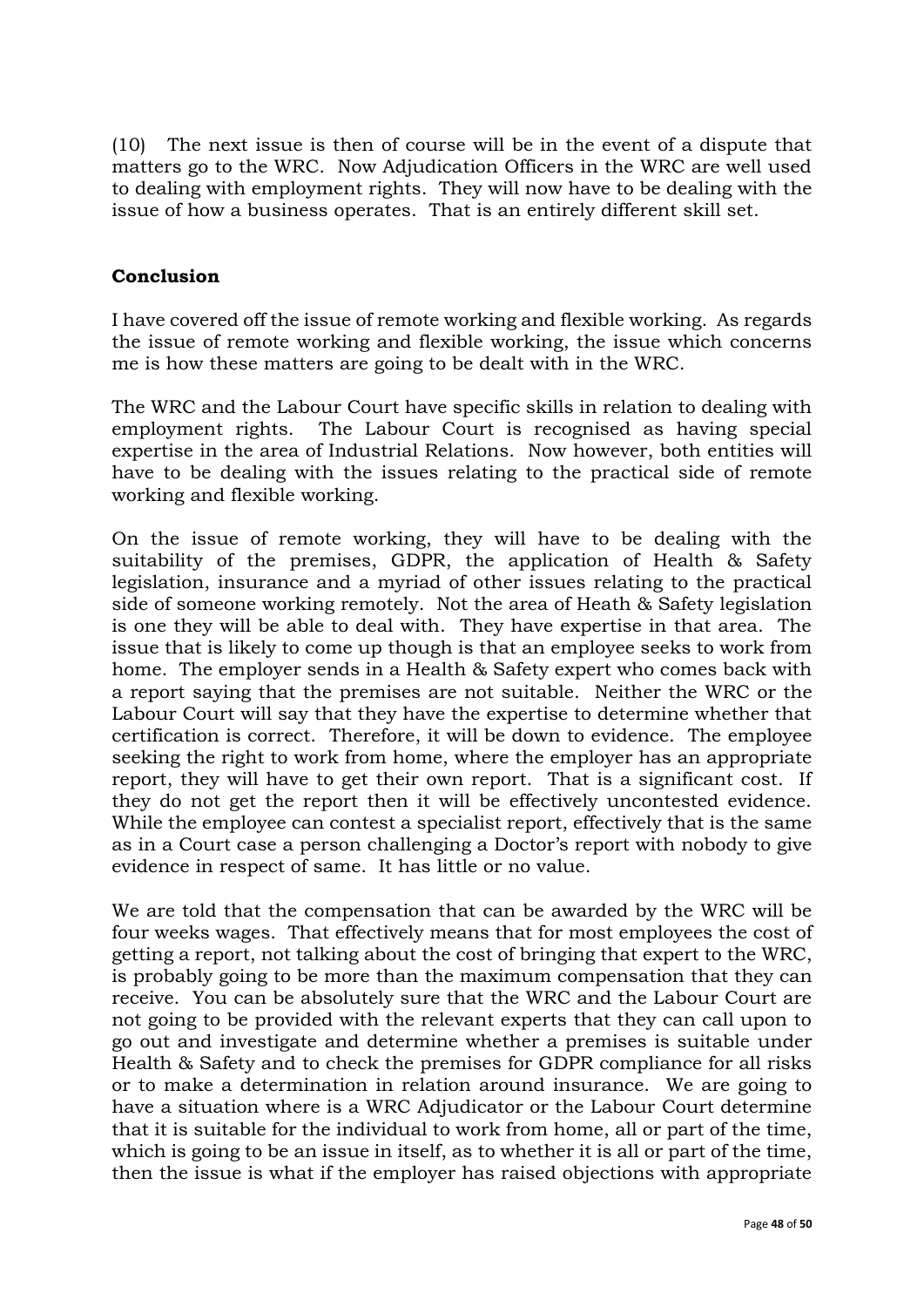expert evidence in relation to the suitability of those premises from a Health & Safety point of view, as to the issue of a situation where that employee, or somebody else is injured. Will the employer have an out in relation to this? Will the employee who is injured be caught with an argument that the employee stated that the premises were safe and that the employer can rely upon that? What happens in relation to a third party who is injured?

These are issues which as yet have not been addressed, and I see them as significant.

In the area of flexible working there will be relatively 'open and shut cases' but if you take the case of a person who runs a coffee shop where there is a Barista looking to start work at 10:30 in the morning or a Solicitor's firm where you have a litigation Solicitor who is looking to work only three days a week or start at 11:00 O'clock in the morning or 10:30 in the morning, what is going to happen there?

Now the reason I am saying that is the WRC themselves list cases at 9:00 a.m. The Labour Court lists cases at 10:00 a.m. For employment law Solicitors, are they going to be able to go to the WRC or the Labour Court and say "*look you can't list me at 9:00 a.m. or you can't list me at 10 O'clock*", I very much doubt it. I cannot see a District Judge, and even less a High Court Judge accepting a situation that somebody says that because of flexible working arrangements they cannot start running a case until 11 O'clock in the morning.

I am simply mentioning this and these are pieces of legislation where no employment lawyer has been involved in the pre-legislative scrutiny of the legislation. Yes, the Unions and IBEC have been called in. Yes, they do have expertise in this area but it is going to be the employment lawyers who are going to be down fighting cases in the WRC and the Labour Court in relation to this. This is going to be expensive and disruptive legislation.

## **Conclusion to today's talk**

In today's talk I have tried to cover the issues which are arising post the pandemic. I have raised the issue of pregnancy related dismissals and the rights of women on Maternity Leave because this is a growing area that has arisen because of the pandemic. Unfortunately, many employers do not seek legal advice before putting in place new arrangements.

I have covered the issue of redundancy mainly because of the fact that employers again are failing to get legal advice before putting in place redundancies. They are simply advising people or telling them that they are redundant and then they have the issue of a redundancy being challenged under the Unfair Dismissal legislation. Of course, employers can avoid claims by having in place a proper settlement agreement where the employee is legally advised prior to signing it and which pays in excess of Statutory